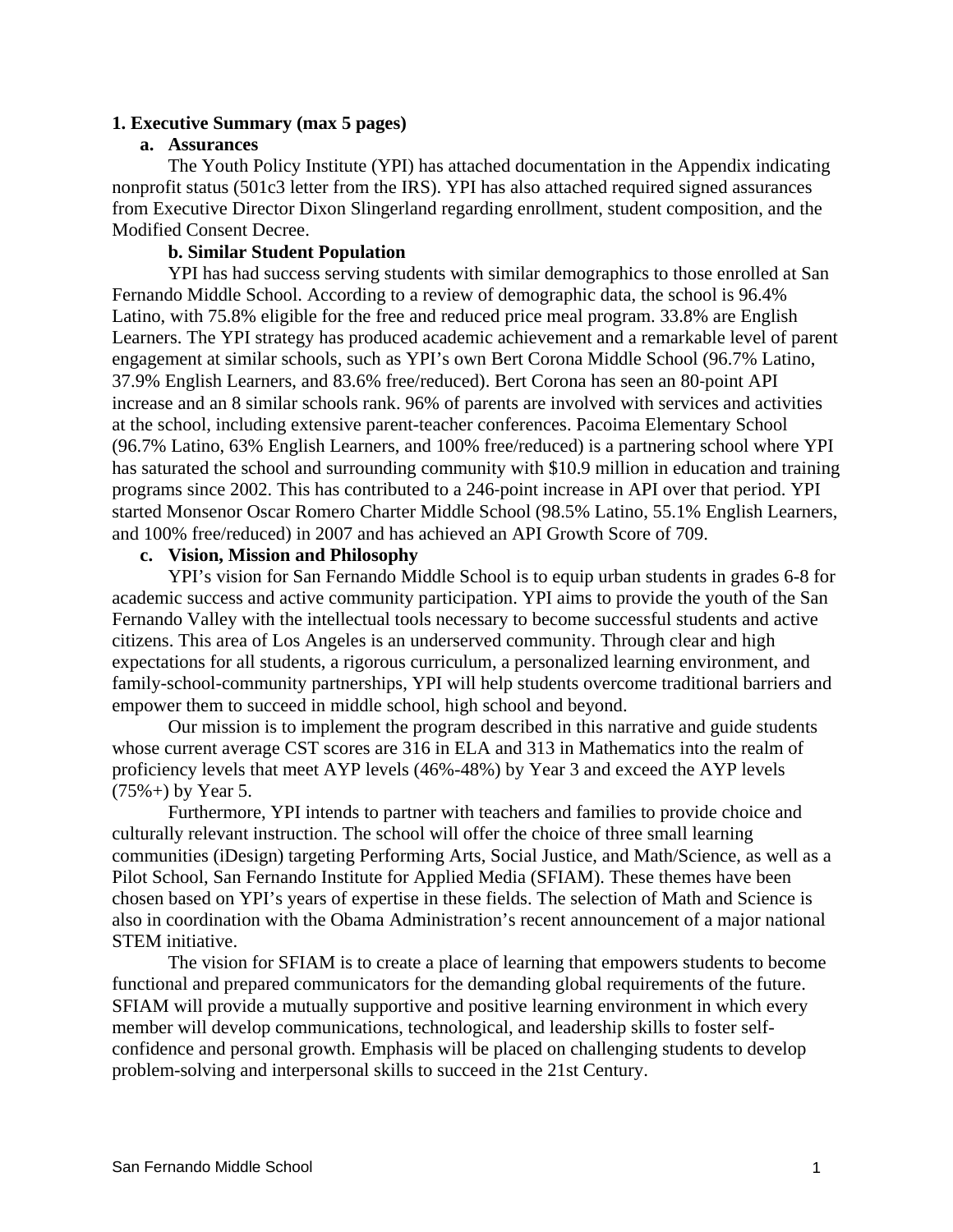San Fernando Middle School will also be a full-service community school that will actively partner with teachers, parents, students, and community members to offer a sanctuary and one-stop center open 7am-8pm each school day, and on Saturdays. YPI was awarded one of only ten Full-Service Community Schools grants in the nation by the U.S. Department of Education, and was recognized nationally as a leader in this model as early as 2004.

The FSCS model provides services for students and their families before, during, and after the school day at the school site to improve academic performance, increase family income, reduce mobility, and prepare students and parents for the path to college. YPI utilizes a PK-20 feeder pattern strategy. Services provided to support families will depend on the needs and interests identified in surveys and through outreach by YPI "promotoras," but may include the following services currently provided by YPI in the San Fernando area: preschool, case management, remedial education and enrichment services, job training, mentoring and youth development, parenting education/leadership, service learning, assistance for truant, suspended and expelled students, nutrition and physical education, primary health and dental care, mental health counseling services, and adult education.

**A Typical Day.** Although the school day begins at 8:00 AM, students may need to be dropped off as early as 7:00 AM. Students and parents can meet with their case manager regarding the latest referrals to social services, work with an YPI AmeriCorps tutor, attend supervised study hall in the library, engage in interactive educational games in the technology center, or take part in athletics. At 8:00 the school day will begin and all students will take part in the multi-dimensional, culturally relevant, research-based Success for All program for 47 minutes. Students will then transition to a core course, taught in a 90 minute block period. These courses are organized into three main parts that research has shown to best engage students: explanation, application, and synthesis. Given the time available in a block period, teachers can – on the same day as the lesson - assess, re-teach, and identify students' needs and strengths. Following the first core block period, students will experience four shorter periods comprised of foreign language instruction, physical education, lunch, and a course aimed at developing skills related to the theme of each school. The day concludes with a second 90 minute block of a core course where, again, students experience the three parts of an effective block period. At 3:00, students may leave campus or remain in the technology center, the library or in classrooms to continue their learning. YPI and BTB will provide an afterschool program with a variety of extra-curricular learning opportunities until 6:00, including homework help, tutoring in ELA and math, enrichment services linked to state standards and the themes of each school, and a recreation program that targets fun activities and nutrition awareness for families. Parents can receive case management services in the morning or evening until 8 pm, attend computer literacy courses through YPI's Family Technology Project, or attend ESL or GED Preparation adult education courses. Students and families will receive extensive referrals for community services available in the surrounding community from the Case Managers.

Please see A Typical Day for San Fernando Institute for Applied Media on page 12.

## **d. Education Plan**

YPI will offer a full-service community schools model at San Fernando Middle School, in three innovative small learning communities and a Pilot School. Research details parameters of what defines full-service community schools (Benson & Harkavy, 2001; Dryfoos, 1994; Dryfoos, 2002). A primary ingredient will be a full partnership with families, teachers, and community partners to ensure that the school meets the needs of attending families.

Instructional methodologies to be used include data driven instruction coupled with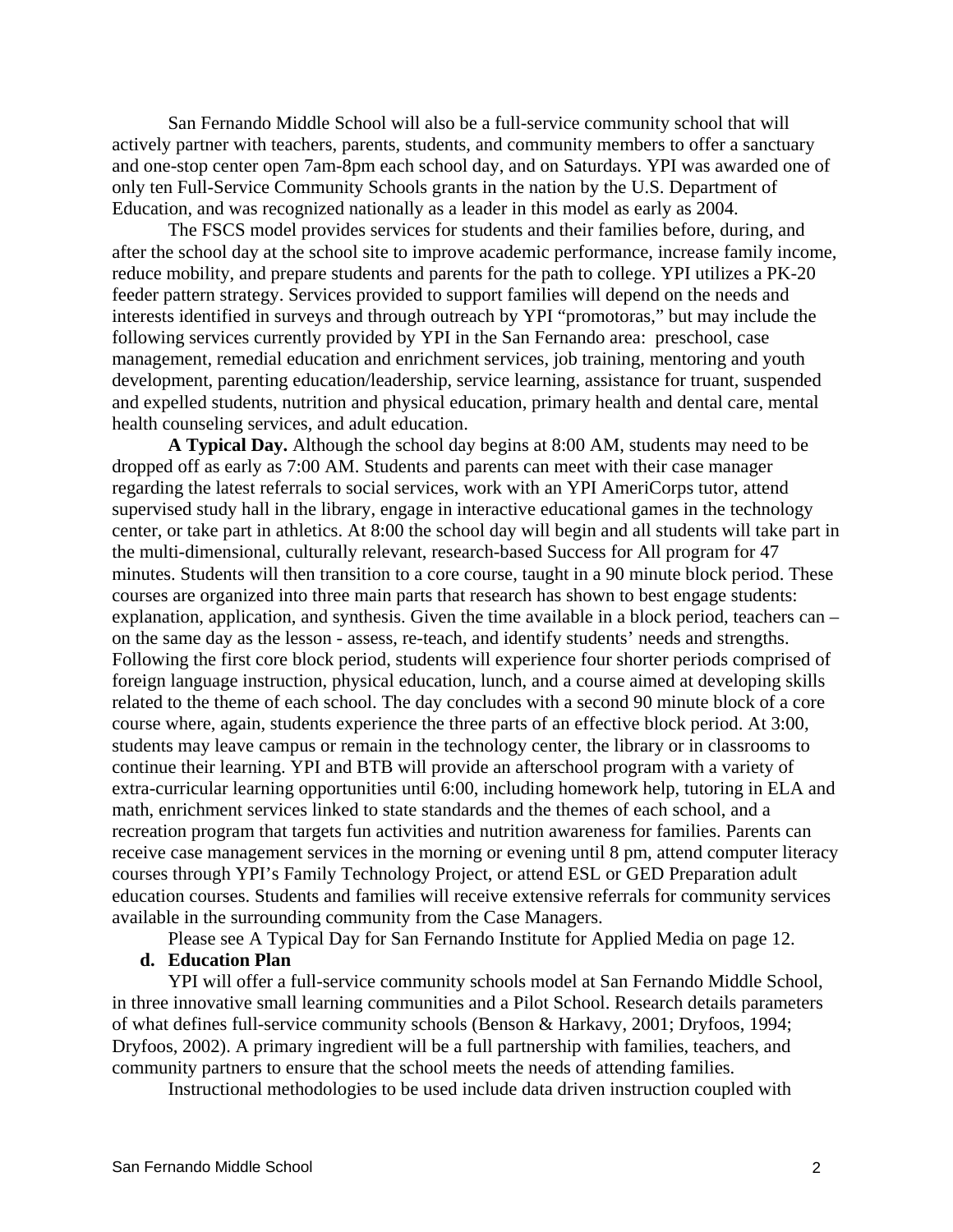teacher action research; backward design and multiple assessments; family participation and community involvement; constructivism; and problem-based learning. The ends will be learning goals enumerated in the California state standards as well as school-designed outcomes. Curriculum, materials, and instructional activities considered primary resources are aligned to California state standards. They are also compatible with the school's emphasis on active learning strategies: problem-based learning, pedagogy that reflects cognitive science research on developing conceptual and in-depth understanding, and multiple assessments.

 Faculty and staff will be involved in school-level decisions through staff development, the Local School Council, and school meetings. Autonomy will be particularly strong at the SFIAM Pilot School. All teachers at the school will collaborate in two teacher teams that will pair an experienced teacher with new teachers to offer both mentoring and leadership development. Teachers will be part of the Leadership Team for each small school that defines professional development services, works with parents to review and update the curriculum, and assists in the interview process for new teacher hires.

Researchers have documented the success of the constructivist model of education with historically under-served populations. Schools have demonstrated that when children from disadvantaged neighborhoods, including immigrants and English learners, are given opportunity to attend schools with this focus, their test scores and whole development excel. (Amaral, 2002; Mester, 2008; Hollins, King, J. and Hayman, 1994; Mathison & Young, 1995). Research indicates that Problem-Based Learning (PBL) is effective with diverse students. Science instruction research indicates that PBL benefits English learners (Amaral, Garrison, & Klentschy, 2002; Bredderman, 1983; Gibbons, 2003; Valadez, 2002).

The YPI team will leverage its community-based model work with teachers and families to provide college and career readiness as families express interest and need for these resources. Summer/intersession bridge programs will provide afterschool-type programs (10am-2pm for six weeks) and work with partner Families in Schools to provide support that will target students in academic transition to prepare them for challenging curricula. The bridge program will offer homework help, time management, and tutoring in pre-Algebra for soon to be  $7<sup>th</sup>$  graders, and Algebra for soon to be  $9<sup>th</sup>$  graders.

The school will work with parents and community partners to craft a culturally relevant approach to education to better serve predominantly Latino and low-income families. It will incorporate Mexican and Central American history, culture, and issues such as the Diaspora and the Latino experience in the United States into the curriculum to reflect the high concentration of native-born residents and immigrants from Mexico and Central America.

#### **e. Community Impact and Involvement**

YPI has an annual budget of \$29 million with more than 1,000 staff operating at 95 program sites in Los Angeles. YPI is a community-based nonprofit partnering with over 70 LAUSD and charter schools, while also successfully operating its own schools since 2004. YPI serves 6,300 students every school day in afterschool programs and provided 60,000 hours of free tutoring last school year. San Fernando Middle School falls within the boundaries of YPI's San Fernando Valley Poverty Initiative, which has received a federal appropriation from the U.S. Department of Education in partnership with Congressman Howard Berman. The SFV Poverty Initiative is modeled on the Harlem Children's Zone and shares the vision of President Obama's Promise Neighborhoods.

YPI will be partnering with the entire school community of San Fernando Middle School to operate the reconfigured school because the agency has wide experience working with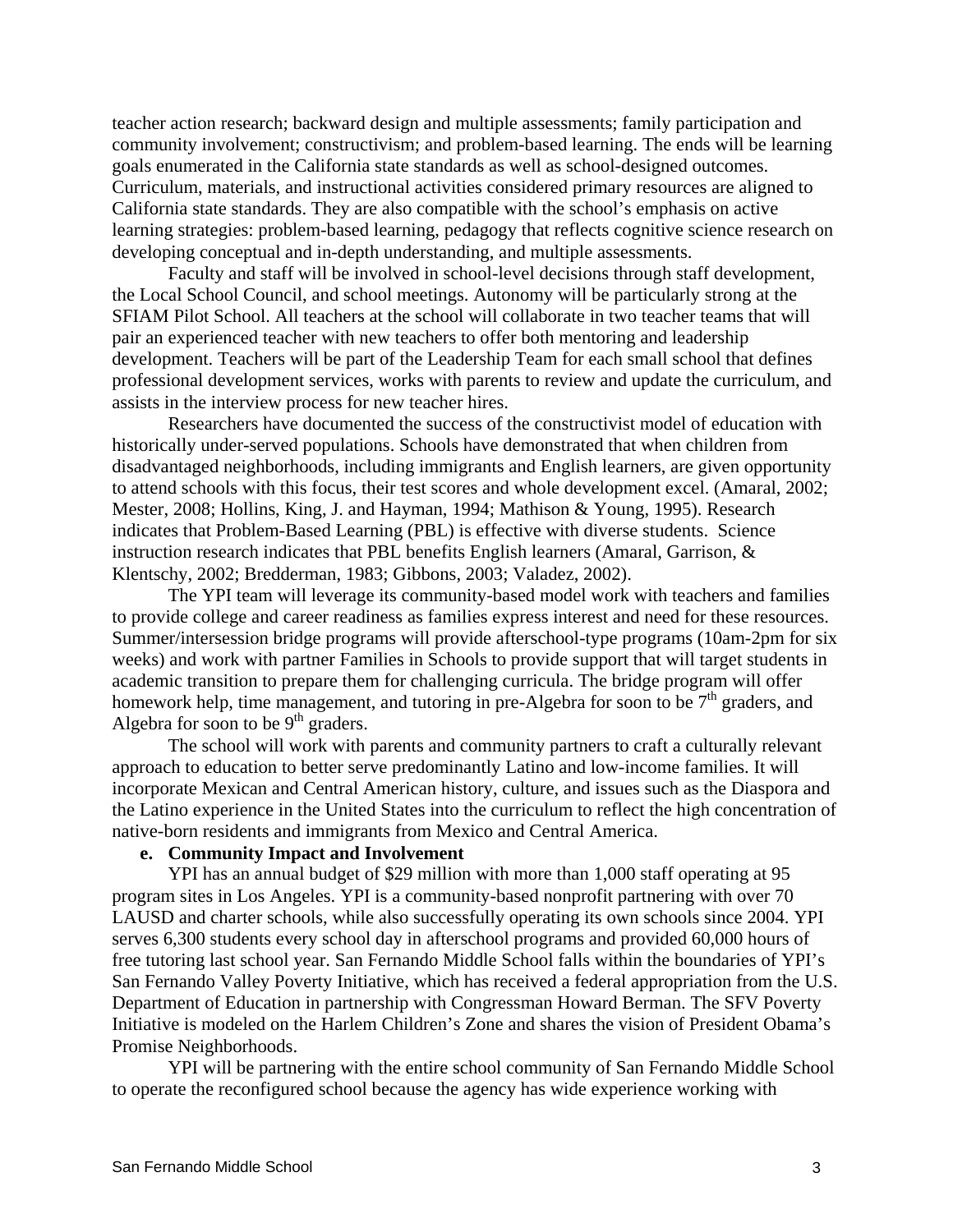families in this area since 2001. YPI wishes to leverage these partners, programs and community linkages to create a truly collaborative school that will see all students succeed. It will meet the needs of students by offering culturally relevant choices in education and by partnering with families to offer needed community resources. YPI will utilize a Family Advocate, two Case Managers, and a Coordinator among other staff to serve families with supporting community services that will be offered on campus. The Advocate will meet with families to engage active involvement in the governance of the school. Parents will be recruited to serve on the School Council, to provide input in community meetings, and to volunteer their time.

To bolster their already strong linkages with the community, YPI has attended all applicant orientation sessions and community forums for San Fernando Middle. To engage parents and solicit feedback in the planning of the reconfigured school, YPI spoke to parents as they dropped off and picked up their children at all feeder and relieved schools. YPI actively partnered with the teachers at San Fernando Middle School's existing Media Academy (which will become the SFIAM Pilot School) to plan the school, hosted a Community Forum and created a Parent Advisory Committee to provide input about school direction, including the themes of the small learning communities. Staff has made five site visits to San Fernando Middle, and conducted two community forums attended by 105 parents. The team has conducted outreach at eight feeder schools, including Dyer ES, Broadous ES, Gridley ES, Harding St ES, Morningside ES, O'Melveny ES, Osceola ES, San Fernando ES, and Telfair Ave ES. YPI conducted 23 school site visits and meetings that engaged 3,966 parents in the PSC process.

Educational data (*CDE* 2008-09) regarding San Fernando Middle School and feeder schools indicate large numbers of students requiring academic support. 71% of sixth graders, 72% of seventh graders, and 82% of eighth graders were below ELA proficiency, as were 65% of students at feeder elementary schools. For math,  $67\%$  of  $6<sup>th</sup>$  graders,  $85\%$  of  $7<sup>th</sup>$  graders, and 81% of 8<sup>th</sup> graders enrolled in Algebra I were below proficiency. For selected subgroups, the situation is even more challenging.

Assets of the surrounding community will be crucial to the success of the school. They include a wide variety of community organizations offering critical services and trusted by the community. More than 20 organizations offering relevant basic needs, education, health, employment support, family life support, healthcare, legal services, and mental health and counseling services are within one mile of the school. Please see the Appendix for complete list.

YPI currently operates sixteen programs in this target area (see YPI program map in the Appendix): San Fernando Valley Poverty Initiative, Preschool, Afterschool, Summer Youth Employment, Reconnections Academy, Vocational Bridge Training, Adult Education, Family Technology Project, AmeriCorps, SES Tutoring, GEAR UP and Carol White Physical Education Program (both U.S. Dept. of Education grants), Full-Service Community Schools, Communities Empowering Youth (U.S. HHS), Day Laborer Centers, Medical Office Careers, and Community Technology Centers.

The breadth of YPI's community engagement can be seen in the attached letters of support from: State Superintendent of Instruction Jack O'Connell, L.A. City Council President Eric Garcetti, State Assemblymember Felipe Fuentes, L.A. City Councilmember Tony Cardenas, L.A. City Councilmember Richard Alarcon, San Fernando City Councilmember Ernesto Rubio Hernandez, Families In Schools, UCLA Center X, UCLA Office of Instructional Development, CSUN Eisner College of Education, City of L.A. Community Development Department, Teach for America, Mission College, Valley College, Communities In Schools, MEND, Pacifica Hospital, San Salvador Valley Care, Camara de Comercio El Salvador-California, Pacoima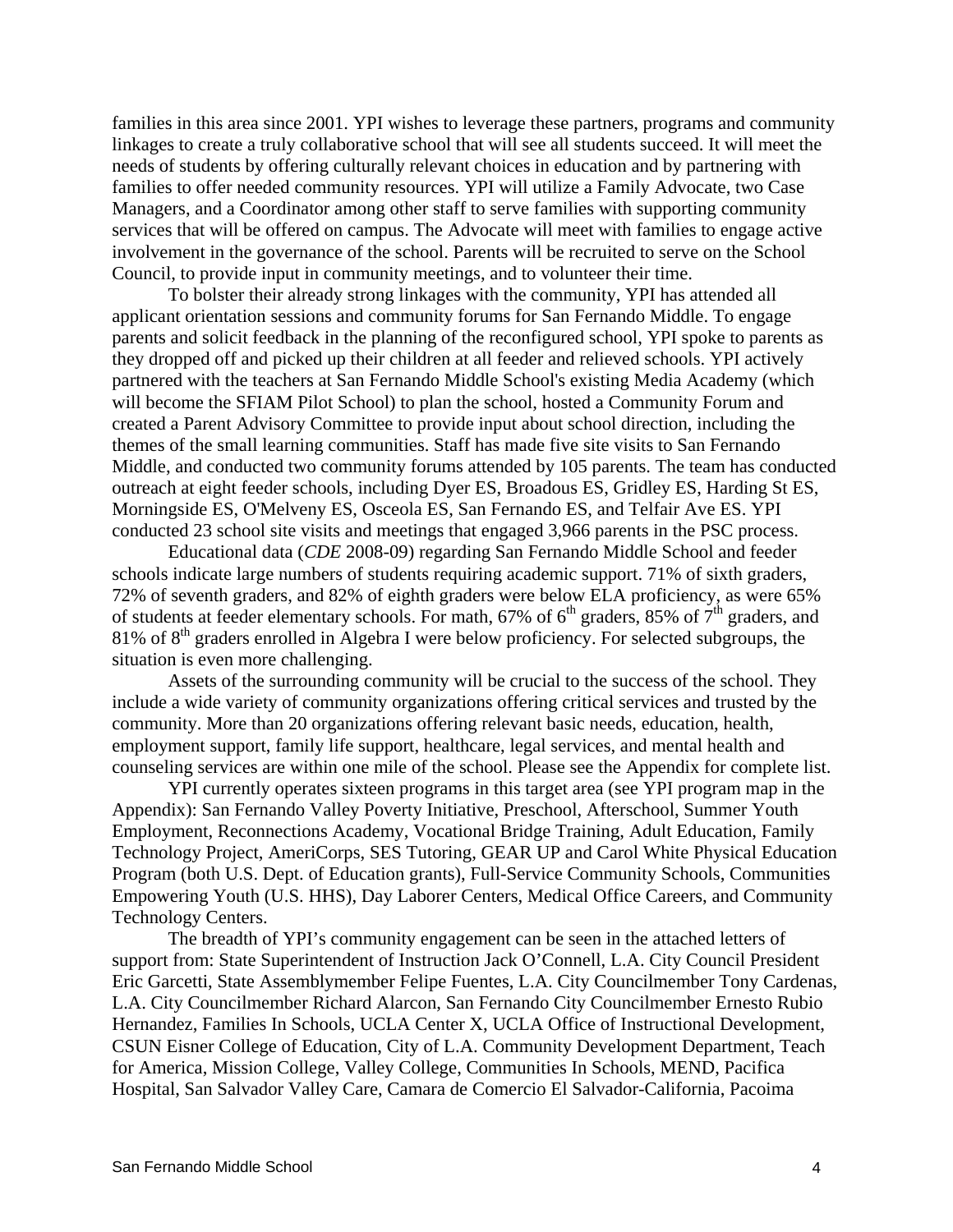Chamber of Commerce, ICON CDC, Hollygrove, Build Rehabilitation Industries, SALEF, CLIC Network, and the San Fernando Valley Boys and Girls Club.

## **f. Leadership/Governance**

Please see the organizational chart in Appendix. The School Leadership Team will work with the Principal of the school, the three Assistant Principals at iDesign schools, and the Principal of the SFIAM Pilot School. As a Pilot School, SFIAM will create its own governance structure with power over budget approval, principal selection and firing, and programs and policies, while abiding by state requirements regarding school councils. The School Council will be comprised of parents, partners and residents. They will have skill sets that support achievement of the school vision and mission. These may include real estate/facilities, school finance, fundraising, community involvement, parent education, technology, business experience, secondary education experience, event planning, and health and safety.

The leadership team includes **Dixon Slingerland,** who has been the Executive Director of YPI since 1996. He is President of the Board of two Los Angeles charter middle schools founded by YPI. **Maria Reza** is a long-time teacher and administrator in LAUSD who has outstanding partnerships and alliances in the targeted San Fernando community. She will leverage experience as a Superintendent of Health and Human Services and as a former Cluster Administrator for the Operations and Academic Achievement of San Fernando High School and the 19 schools in the feeder pattern.

**Gene Straub** is the YPI Chief Financial Officer and Vice-Chair of the Board for Larchmont Charter School. Gene previously served as Senior Vice President-Studio Operations for Twentieth Century Fox Film Corporation, where he was responsible for an \$85 million operating budget. **Yvette King-Berg** is the Executive Director of YPI Charter Schools. She has previously worked as Vice President, Southern California for the California Charter School Association. **Nick Vasquez** is Principal of YPI's Monsenor Romero Charter Middle School and former long-time Principal of Morningside Elementary in the targeted community.

**Iris Zuniga-Corona** is the YPI Chief of Staff responsible for all program implementation. Prior to taking this role, she ran YPI's afterschool programs at 56 schools. **Dvora Inwood** is the founding educator of Larchmont Charter School and Los Feliz Charter School for the Arts in Los Angeles. She has designed curriculum and lessons for The New Teacher Project and has taught mathematics for grades 6-12 in schools throughout Los Angeles. She will consult with teachers to develop a teacher-driven curricula revision and professional development process responsive to the community. **Roth Herrlinger** is President of Herrlinger Management and Consulting, a consulting and management organization serving agencies in the public education sector. Prior to this, he was the President and Chief Operating Officer of Bright Star Schools Charter Management Organization. He holds an MBA from Stanford Business School. He will consult with the YPI Chief Financial Officer to provide operations and administration support for the schools.

#### **g. Fiscal Plan**

As an internal applicant, YPI will work with the District to effectively align the school financial plan with stated academic goals, small learning communities, Pilot School and community focus of the reconfigured San Fernando Middle School. YPI will review and redirect certain categorical funding to support academic mission and vision, within LAUSD guidelines.

YPI has \$25.4 million in pending applications for federal American Recovery and Reinvestment Act funding (ARRA/stimulus). YPI commits to target a high concentration of these funds to the San Fernando Middle School community if awarded.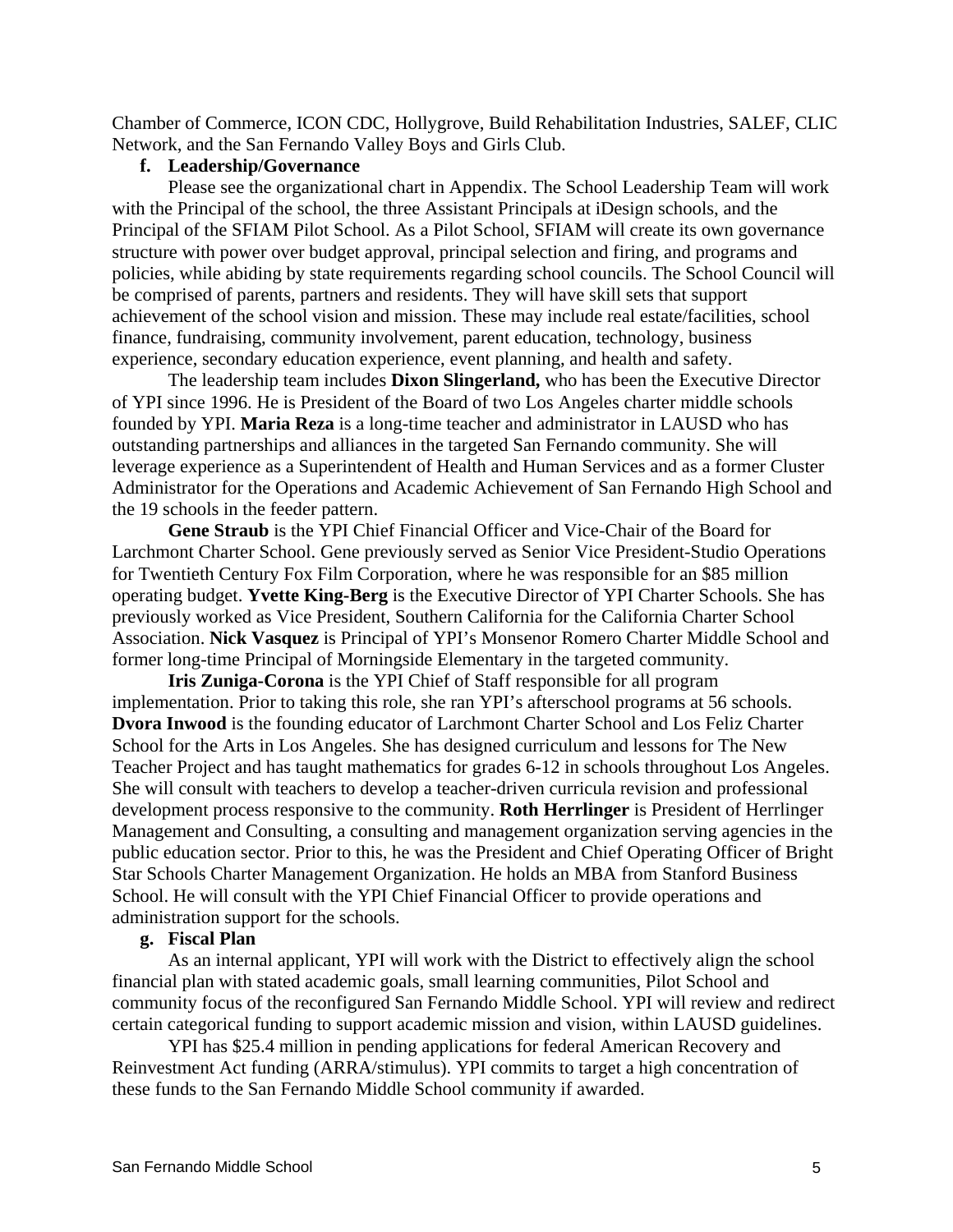## **2. Curriculum and Instruction**

### **a. Curriculum Map and Summary**

The YPI design includes innovative curriculum for the three small learning communities and a Pilot School that target four distinct themes at the school. These will include the San Fernando Institute for Applied Media (SFIAM), Performing Arts, Science and Math, and Social Justice. SFIAM will be a Pilot School, while the other three schools will be innovative iDesign small learning communities. These themes have been chosen based on YPI's years of expertise in these fields. The selection of Math and Science is also in coordination with the Obama Administration's recent announcement of a major national STEM initiative.

San Fernando Middle will be a full service community school that will actively partner with teachers, parents, students, and community members to offer a community sanctuary open from 7am-8pm each school day, and each weekend day. These additional hours and resources will provide learning and projects to extend the curriculum beyond the normal school day.

In designing curriculum, YPI and partners will utilize the 'backward design' (*Understanding by Design,* Wiggins & McTighe, 2005) approach. The ends will be learning goals enumerated in the California state standards as well as school-designed outcomes. Curriculum, materials, and instructional activities considered primary resources are aligned to state standards. They are compatible with the school's emphasis on active learning strategies: problem-based learning, pedagogy that reflects cognitive science research on developing conceptual understanding, and multiple assessments. The curriculum for the first years of the school will be adapted to fit each school's focus. The Pilot School, in particular, will have freedom to structure curriculum and assessment practices to best meet students' learning needs.

- SOCIAL STUDIES: History Alive! from Teachers' Curriculum Institute
- MATHEMATICS: Pearson, Prentice Hall: Connected Math grades 6-8 and Algebra I
- SCIENCE: Science Education for Public Understanding Program, Lab Aids Inc.
- SPANISH: Holt, Rinehart & Winston: Adelante Level 1A, En Camino Level 1B, Ven Conmigo Level 1
- LANGUAGE ARTS: Authentic literature choices; Holt, Rinehart & Winston's grammar books: English Workshop, 1st, 2<sup>nd</sup> & 3rd Courses; Houghton Mifflin Co., Great Source, vocabulary texts: Vocabulary for Achievement, 2nd and 3rd Course; Sadlier-Oxford's vocabulary texts: Vocabulary Workshop, Level F  $\&$  G. The research-based reading program Success for All: Reading Edge will be used by all students each morning.

Tables aligning curriculum, standards and assessments can be found in Appendix. This includes scope and sequence as well as evidence of effectiveness with similar school populations.

The **social studies program** will be utilizing the History Alive! curricular resources and additional resources that support student investigations into multiple perspectives on historical events and concepts. Assessments will include unit quizzes and tests, homework assignments, essays, research papers, presentations and long-term projects.

The **language arts program** will provide a strong foundation in grammar and a broad vocabulary through explicit instruction utilizing grammar text books described above. To contextualize explicit instruction, each language arts course includes a rich and varied selection of literature, current events analysis, and weekly writing and revising of essays or longer papers. Three times a year, students will take diagnostic tests (such as NWEA Maps or Pearson GMADE/RADE) and complete in-class essays to inform data driven instruction.

All students in grades 6-8 will use Success For All, The Reading Edge program. This is a research-based program to meet the unique needs of young adolescent readers. Since the range of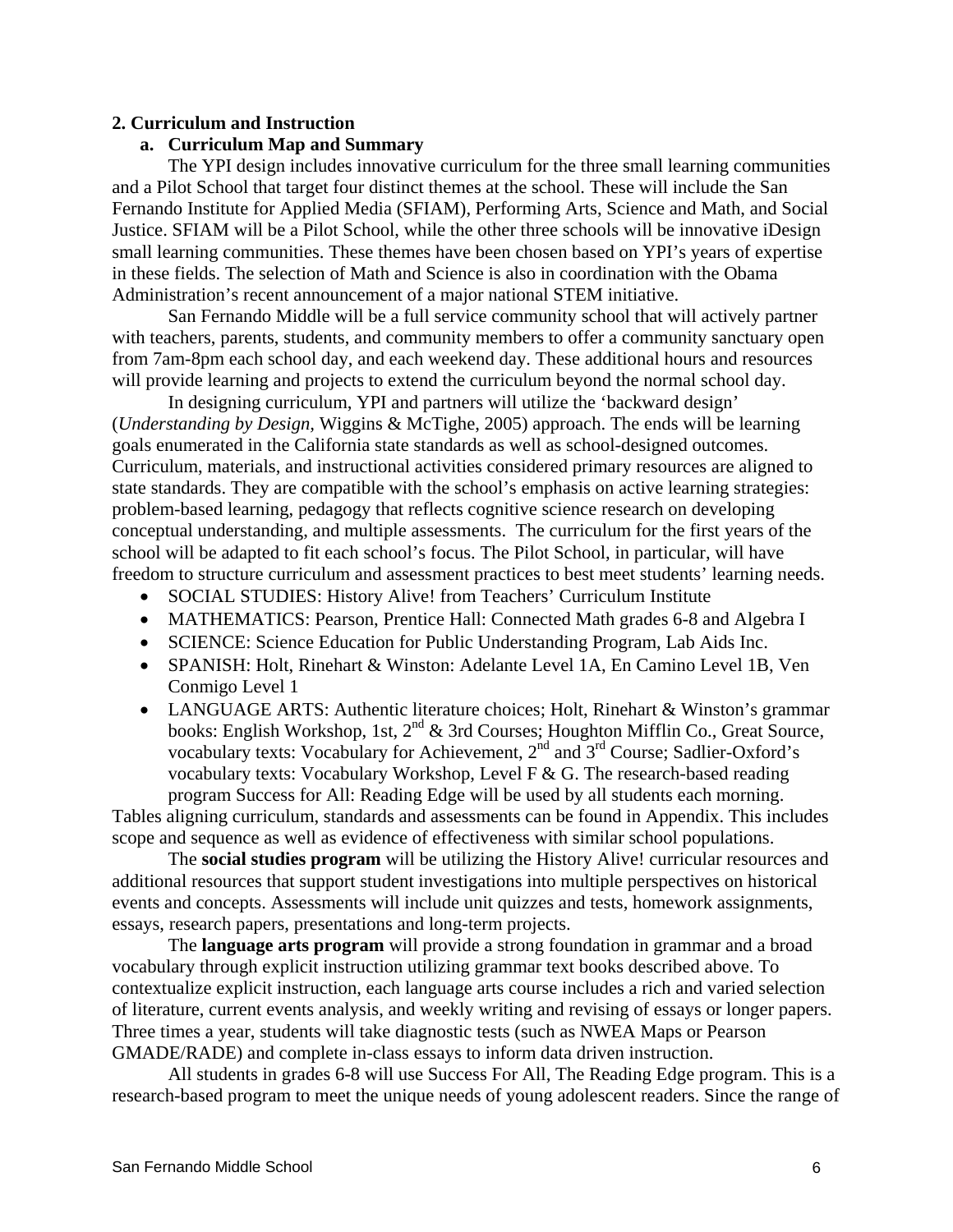reading achievement is broad in this age group, the Reading Edge provides instruction for students at beginning through 8th-grade+ reading levels. Teachers will receive training at the beginning of the year and throughout the year to conduct this first period elective.

Curriculum described below offers multiple teaching styles driven by the interests and themes selected. Using the small learning communities and the Pilot School, the resources described below will be infused into specific themes. Parents and teachers will select projects and resources to use with this curriculum to provide the flexible and personalized learning environment expected in a community school.

The **middle school science program** Science Education for Public Understanding Program (SEPUP), developed at the Lawrence Hall of Science, UC Berkeley will provide handson investigations, laboratory experiences and projects. It incorporates embedded and formative assessments, and quantitative assessments (tests, quizzes) used to inform data driven instruction.

The **mathematics program** will utilize multiple representations, manipulatives, and technology. Homework assignments will be collected by teachers and graded as pass/fail in answer to: Did students attempt each problem? Did students, when unable to complete a problem, ask for clarification during the daily, in-class homework review period? Weekly summative assessment will include quizzes, tests, or projects. Tri-annual diagnostic assessments such as the NWEA MAPS or Pearson GRADE/MADE will inform data driven instruction.

All students will be enrolled in an instructional class period each day based on the theme of their small learning community or Pilot School with appropriate coursework and curricula. Teachers will work with the Leadership Council to determine the scope and sequence for Year 2 and beyond. The school will emphasize flexibility and will be driven by the input of teachers, parents and community members active when assessing the success of the curriculum. Student performance levels using the range of formative and summative evaluations described ahead will drive decisions on whether to modify or change curricula and instructional strategies. Teachers in the SLCs and Pilot School will develop a library media strategy targeting projects and themes. Students will leverage media resources to complete capstone projects and portfolios.

This flexibility will be particularly evident in the San Fernando Institute for Applied Media (SFIAM), which will meet the needs of students through an innovative new Personalized Learning Environment (PLE). Please see Pilot School Addendum for full detail.

The Performing Arts Academy will target three content areas: theater/drama, dance, and music. It will combine arts instruction with practice, emphasizing student appreciation, understanding and performance across genres and cultures. Students will learn dances from different time periods exploring the commonality of cultures, and drama and theater productions will reflect the diversity of American culture. Staff will collaborate with institutions of higher education and community organizations to supplement classroom teaching and learning.

The Math and Science Academy will develop knowledge and abilities for students to pursue higher educational degrees and professional careers in math and science. A multicultural and humanistic approach will emphasize personal exploration and creative expressions while developing critical and analytical thinking skills. School clubs will include Adventure Club for Exploring Science, Lego League, Science Fair, and the National Junior Honor Society.

The Social Justice Academy will integrate Social Justice with English Language Arts across the curriculum. It will prepare students to be active members in the school, community and global society. Students will become critical and analytical thinkers who are respectful of diversity, aware of current events and equipped to communicate their beliefs. Curriculum will be progressive in nature, encouraging students to recognize social injustices and advocate for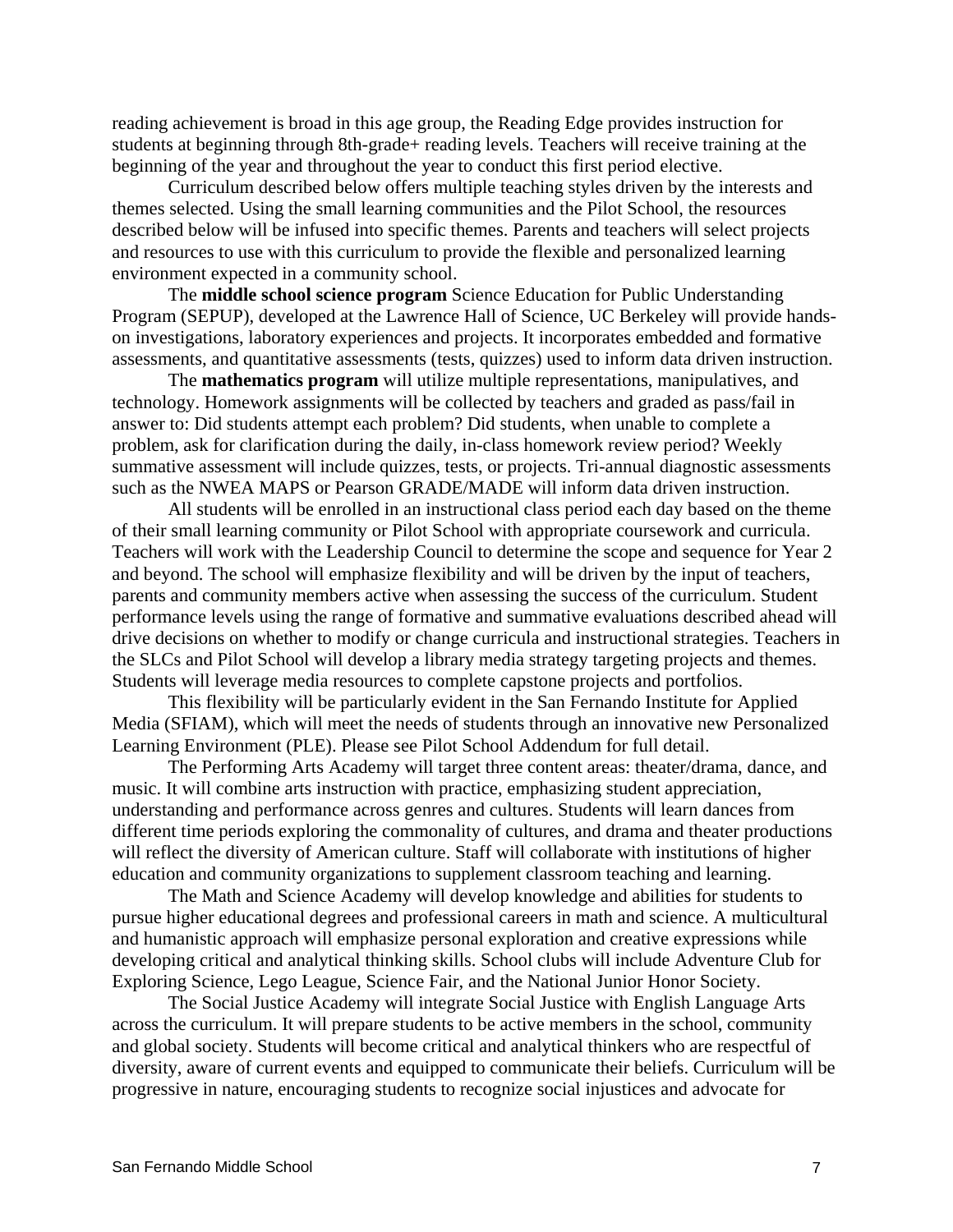change and equity. Students will participate in service learning that guides them in becoming active citizens and will work with YPI's AmeriCorps members to develop local service projects.

**Visual Arts, music, dance, and other skill-based instruction** as an elective will be provided with equitable access for students as part of the after school program operated by YPI, in addition to being provided in the SFIAM Pilot School and the Performing Arts SLC. It is expected to include studio training in drawing, a variety of painting techniques, and 3D design as well as DJ Training, instrumental music, digital music, and cartooning. Linked directly to California State Content Standards for the visual arts, this afterschool instruction will continue learning from the regularly school day with projects that are led by instructors credentialed in their fine arts specialty. Assessments will be actual works of art including drawings, completed flat and 3D projects, completed projects, illustrated/written/ narrated storybooks, and student/teacher-designed evaluation "tools" such as rubrics, journals, and portfolios.

The four schools will offer a varied, challenging and standards-aligned **physical education program** for all students based on the existing SPARKS curriculum used in YPI's Carol M. White Physical Education Program. Grade 6-8 students will have a daily 50 minute PE class and will continue in the BTB and YPI operated afterschool programs. The program will implement a standards-aligned sports-based and yoga-based rotation of instruction.

Faculty and administration will analyze efficacy of programs in the spring of the school's second year. Faculty and administration in each SLC or Pilot School have the flexibility to continue with these programs or switch to different research-based, constructivist-grounded, programs shown to succeed with similar school populations. The SFIAM Pilot School will be freed from local district curriculum requirements, and curricular materials will only be purchased with teacher approval. All curricular materials must have a proven record with targeted student population and must have been developed through sound, research-based methods.

 The use of technology will be particularly evident in SFIAM. Through the use of technology, students will improve presentations of information and ideas by using electronic publishing software; word processors; using precise data synthesis and presentation; using spreadsheet applications; and, developing PowerPoint presentations.

## **b. Track Record of Proposed Curriculum**

Please see Appendix for a thorough discussion of the scope and sequence and research base. Research studies of **History Alive!** have demonstrated improved test scores for students who initially tested below proficiency. Studies comparing **SEPUP program students** to non-SEPUP students, the SEPUP students have, with statistical significance, demonstrated gains in content knowledge. Studies examined decision-making skills and found differences in student responses that favored SEPUP over non-SEPUP students. The **Connected Math Project (CMP)** research project studied the CMP program in Texas and Arizona schools that have similar demographics to SFMS, demonstrated that CMP students outperformed non-CMP students, with significant growth on standardized test for Hispanic, low SES and English learner populations. Success For All has had numerous research studies demonstrating long term effectiveness in randomized field trials (Borman, G., & Hewes, G. (2002); Slavin, R.E., & Madden, N.A. (2006).

The school will implement procedures for becoming WASC accredited. It will complete eligibility for an application, including plans for student achievement/assessment, a strong financial base, a qualified staff, and an admissions policy linked to school objectives. Once in place, it will submit a "Request for Affiliation" form. Once accepted, the school will submit an "Initial Visit Application" form. Following a WASC staff visit, it will receive Candidacy accreditation from the WASC for three years and will apply for full accreditation in Year 3.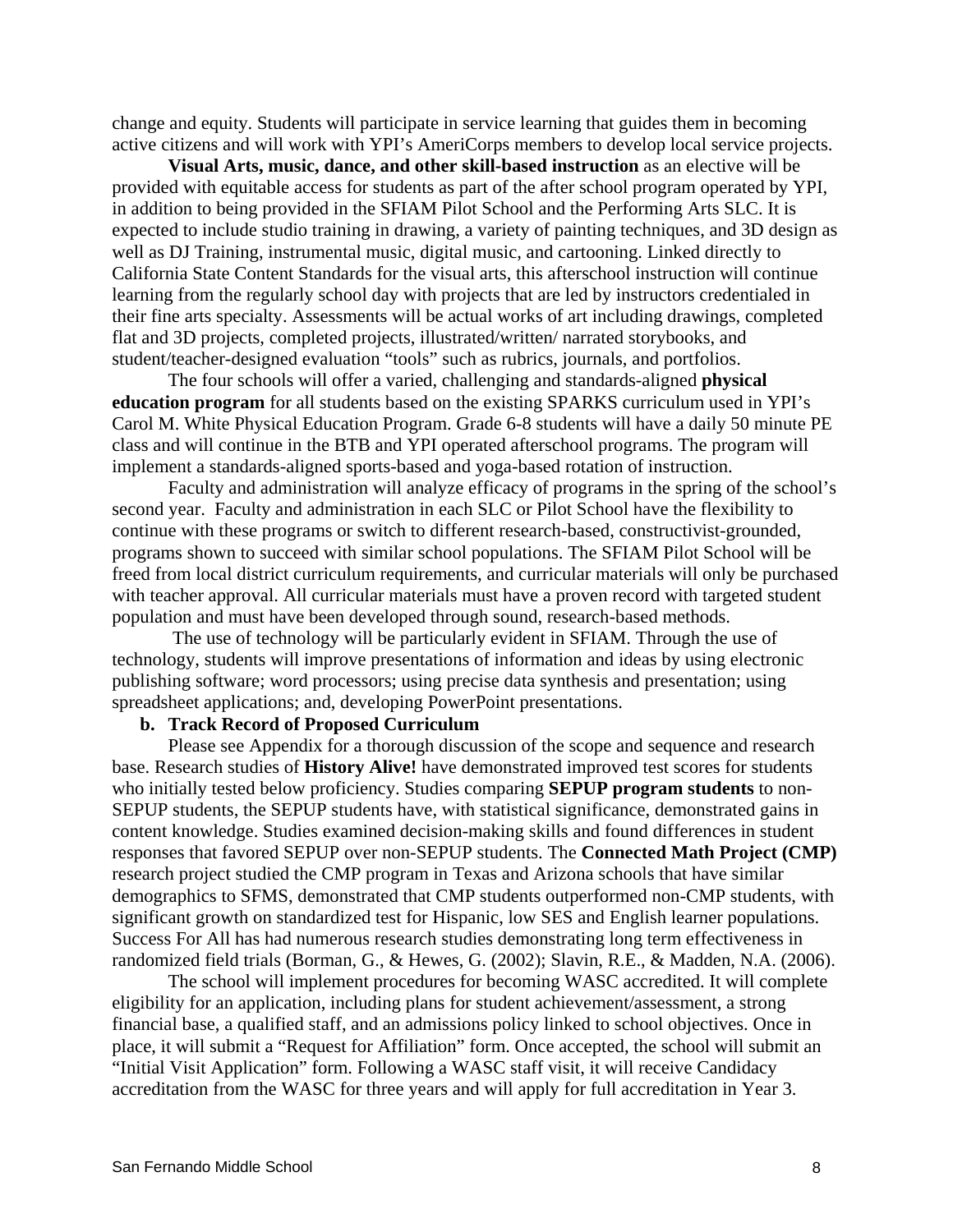Researchers have documented success of the constructivist model of education established with the curricula with historically under-served populations, including at University of Houston Charter School in Texas, Discovery Charter School in Newark, NJ, and Enota Multiple Intelligences Academy in Georgia. These schools and others have demonstrated that when children from disadvantaged neighborhoods, including immigrants and ELL, are given opportunity to attend schools with this focus, their test scores and whole development excel. (Amaral, 2002; Mester, 2008; Hollins, King, J. and Hayman, 1994; Mathison & Young, 1995; Thornton & McEntee, 1995; McCombs, 1994; O'Neil & Drillings,1997; Freire, 1995.).

Research indicates that Problem-Based Learning (PBL) is effective with diverse students. Science instruction research indicates that PBL benefits ELLs (Amaral, Garrison, & Klentschy, 2002; Bredderman, 1983; Gibbons, 2003; Valadez, 2002). Researchers (Gordon, Rogers, etal, 2001) implementing PBL with an urban minority middle school population over a two-year period found that students showed increased academic performance in science and improved behavior ratings. Students studying Social Studies in a PBL format (Gallagher, Stepien, 1996) did as well on multiple-choice tests as students using a traditional model of instruction.

### **c. Addressing the Needs of All Students**

While the problem-based learning activities, data driven instruction emphasis and full range of academic support services described in this narrative for San Fernando Middle will be designed to allow all students to pursue their learning in an in-depth way that reflects the differentiated learning levels of students in each small learning community and Pilot School, additional efforts will be made for students identified as in need of particular support.

YPI and partners have intensively analyzed San Fernando Middle School test results to identify areas of weakness. Results are shown below and in greater detail in the Appendix. Dyer Elementary School provides the best composite  $5<sup>th</sup>$  grade student population that will be entering as  $6<sup>th</sup>$  graders at the school. In Science, only 28% of  $5<sup>th</sup>$  grade Dyer students tested advanced and proficient. Also in Science, 28% of *all* tested 5<sup>th</sup> graders at Dyer scored proficient and above, while only 25% of the economically disadvantaged  $5<sup>th</sup>$  graders tested proficient and above. Only 36% of *all* tested 5<sup>th</sup> graders scored proficient and above in ELA, while only 32% of the Economically disadvantaged students tested proficient and above. For sub populations, 0% of the  $5<sup>th</sup>$  grade students with disabilities at Dyer tested proficient and above in ELA and only 6% of  $5<sup>th</sup>$ grade students with disabilities at Dyer tested proficient and above in Math. 9% of 5<sup>th</sup> grade English Language Learners tested proficient and above in Science, compared to the 28% of *all*  5<sup>th</sup> graders tested at Dyer ES that scored proficient and advanced in Science.

San Fernando Middle School has a steady decline in student test scores across the 6-8 grades. Of the  $8<sup>th</sup>$  grade students tested only 18% scored advanced and proficient in ELA. 29% of  $6<sup>th</sup>$  grade SFM students tested Advanced and Proficient in ELA. 26% of  $7<sup>th</sup>$  grade SFM students tested Advanced and Proficient in ELA, and 18% of 8<sup>th</sup> grade students tested Advanced and proficient in ELA. There is a striking difference in Math test scores between  $6<sup>th</sup>$  and  $7<sup>th</sup>$  graders at San Fernando Middle. 33% of  $6<sup>th</sup>$  graders scored proficient and above in Math. However, less than half (15%) of  $7<sup>th</sup>$  graders tested scored proficient and above in Math. 33% of all  $6<sup>th</sup>$  graders that scored advanced and proficient in Math, while 10% of 6th grade English Language Learners tested advanced and proficient in Math. For English Language Learners in ELA, 29% of all  $6<sup>th</sup>$ graders scored advanced and proficient in ELA, while only 2% of 6th grade ELLs tested advanced and proficient.  $18\%$  of all  $8<sup>th</sup>$  graders scored advanced and proficient in ELA, however  $0\%$  of  $8<sup>th</sup>$  grade English Language Learners tested proficient and above in ELA.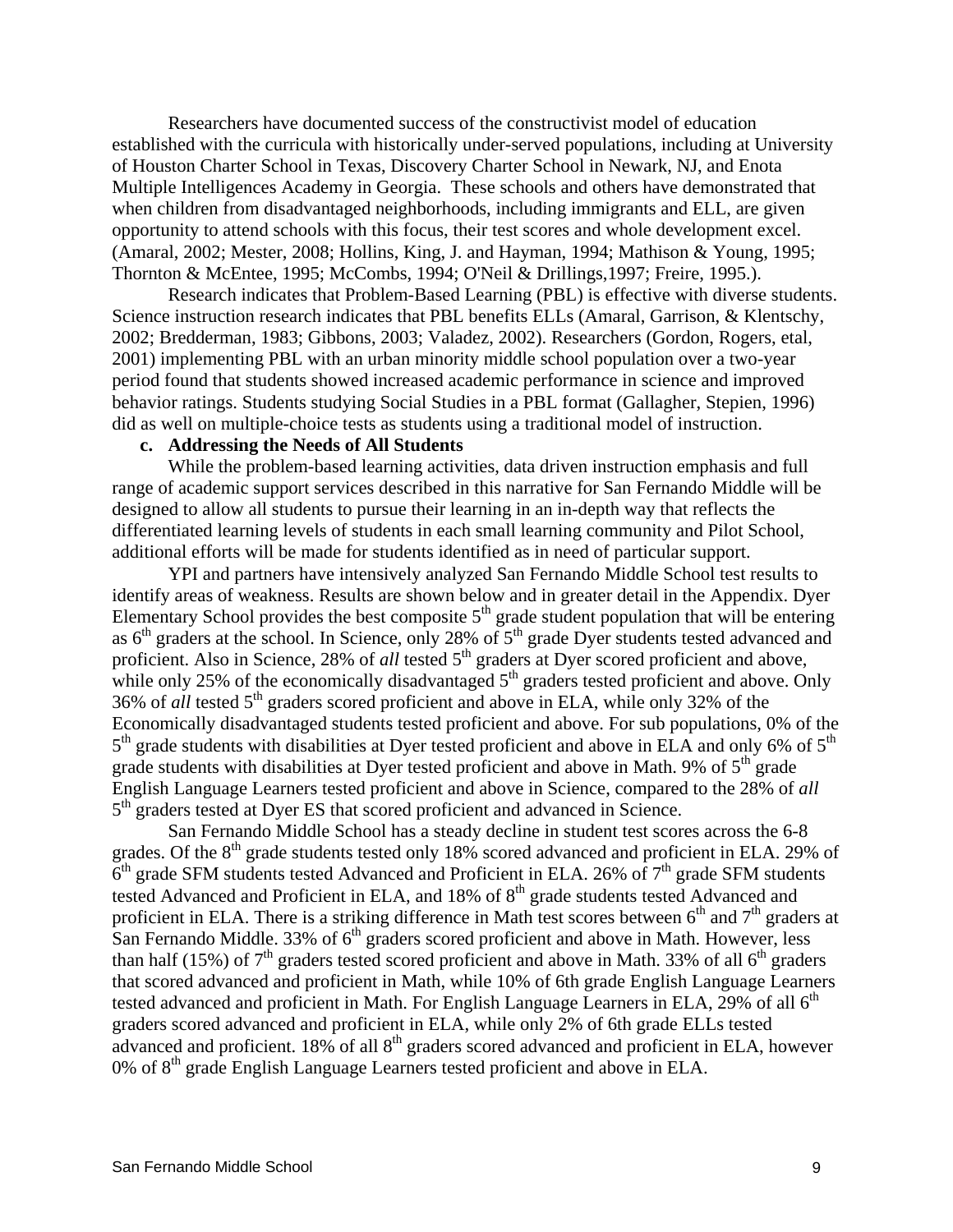Strategies for these challenges will include the following. The CST tests in Math and Science contain many English text-heavy questions. Therefore, difficulties in English will impact test results even when students may have conceptual understanding of mathematics and science. To improve test scores in Math, ELA and Science, SFMS will be targeting development of ELA skills explicitly and comprehensively, and implementing a hands-on science and mathematics curriculum that can build skills in these areas regardless of language barriers.

To address the need of students to improve their English Language Arts abilities, the SFMS will provide students with 2 courses aimed at developing these skills. These courses include a 50 minute daily Success For All Reading Edge program and an ELA course taught in a 90 minute block period every other day that includes explicit curriculum and instruction in vocabulary and grammar. SFMS has chosen a block schedule in light of research that demonstrates greater academic growth occurs when students, especially English Language Learners, have extended time to engage in single subject learning in a hands-on and active manner. Furthermore, the professional development plan for SFMS emphasizes Project GLAD (Guided Language Acquisition Design) because of its effectiveness in supporting English learners, Backward Design and Data Driven Instruction because of its focus on analyzing specific student needs and targeting lessons accordingly, and active learning strategies such as problem-based learning because of this pedagogy's ability to develop conceptual understanding of subject material while developing English language skills in an engaging context.

The reconfigured school will provide a constructivist, problem-based educational program in which teachers utilize action research focused on data driven instruction. Special needs populations (English learners, Gifted, At-Risk of Low Achieving, Low Socioeconomic and Special Education) will receive differentiated instruction. During the August (pre-school opening) teacher's institute, faculty will be trained in SDAIE or Project GLAD, award-winning and highly effective programs demonstrated to improve English learner and Standard English Learner (SEL) content area learning. Teachers will also be trained by the school leader in Data Driven Instruction and action research. In this way, teachers will be able to identify specific needs of all students and implement a variety of pedagogical and curricular changes to address these needs. The weekly shortened day schedule and the monthly Data Conferences will provide ongoing opportunities to update this training and collaborate on increasing student achievement.

Students identified as at-risk of failing to perform at grade level will be evaluated on a case-by-case basis by teachers, tutors, YPI Case Managers, and parents. The following best practices will be incorporated into instruction to address at-risk students: explicitly teaching learning strategies and study skills; high expectations; reality based teaching to build a bridge between home and school; concrete experiences to enhance concepts; and varied grouping to avoid stagnant pairing. This last is a crucial point. All students will have equal access to innovative teaching and cultural relevant materials provided in each of the three SLCs and the Pilot School. Students may be grouped in classrooms but will enjoy instructional strategies and materials that allow them to complete grade level advancement and engage in all innovative learning offered in the SLC or Pilot School. Students placed in faster tracks will develop deeper learning based on project learning and exploration of the themes of the SLC or Pilot School.

Special needs students will be integrated into the mainstream classroom to the extent possible. Special needs may range from classroom modifications, interventions, special instructional strategies and special programs. San Fernando Middle will incorporate resources and best practices provided by Child Find, a component of Individuals with Disabilities Education Act (IDEA). If a student needs additional support or resources, then an IEP (individual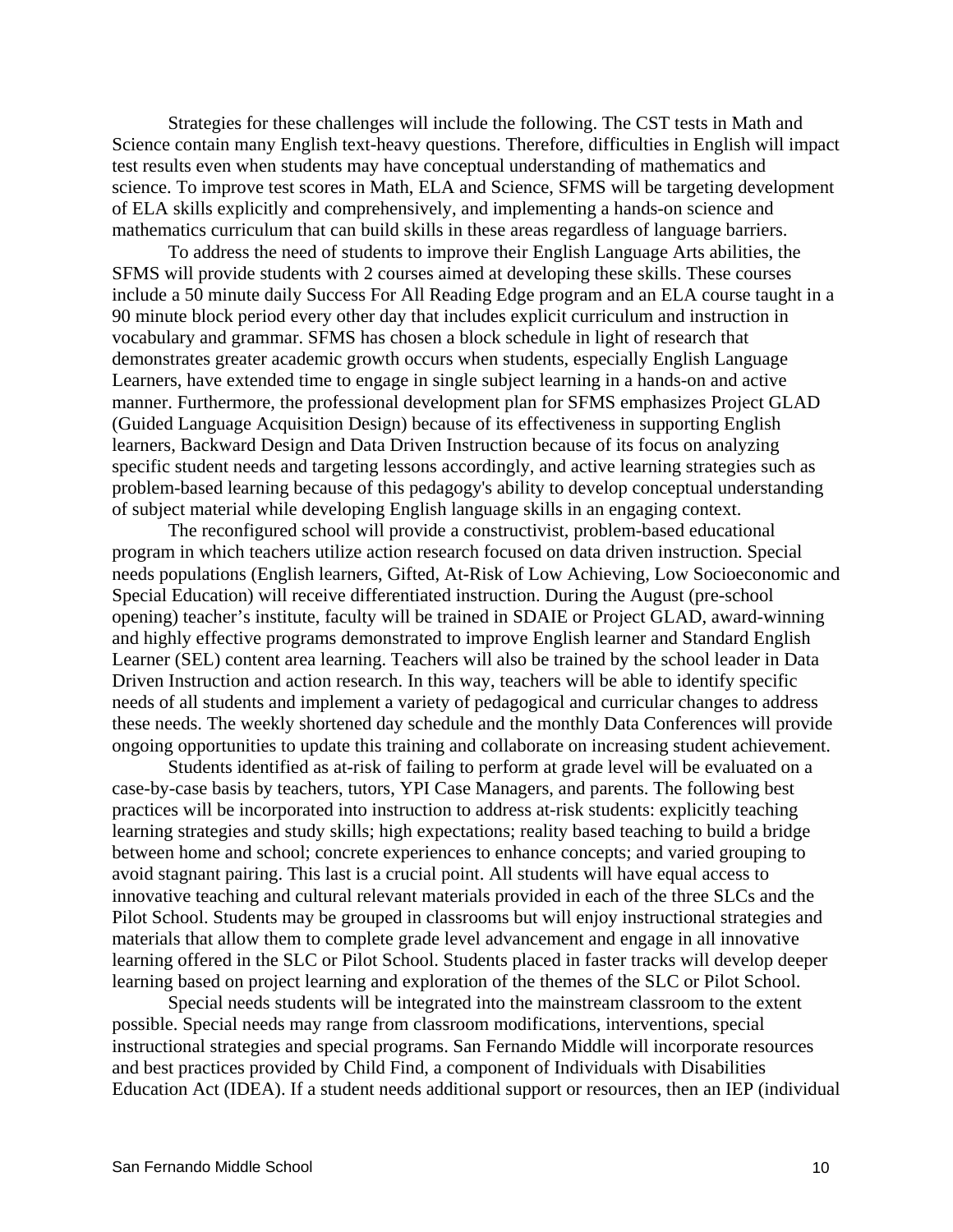education program) or declaration of intent process will begin. The program of instruction for students with disabilities will be responsive to required courses and curricular activities provided for all students in the school. The SLCs and Pilot School will conduct assessment and standardized testing of students with disabilities using state and district guidelines. Meetings will be arranged with parents to monitor progress. IEPs will be designed and revised as data from testing and assessments are gathered. The schools will adhere to all provisions of the Individuals with Disabilities Education Act (IDEA) and its amendments, Section 504 of the Rehabilitation Act, AB 602, ADA, the modified consent decree and the Chandra Smith Consent Decree.

#### **d. Accelerated Learning**

Efforts will be made for students identified as "gifted." Staff will utilize research of Renzulli (1986) who concluded that giftedness involves interaction of three sets of characteristics: above average intellectual ability, creativity and task commitment. Gifted students will also be identified through observation of three key dimensions (Maker, 1982): pace at which they learn; depth of understanding; and interests they hold. Teachers and tutors will receive professional development training to complete assessment of students using identifiers. Accelerated learning will have a particular place in the afternoon period dedicated to the themes. Research into small learning communities has shown that they may they can reduce discrepancies in the achievement gap of poorer and minority children. They can also encourage teachers to develop innovative strategies to help students succeed (Wasley et al., 2000). For this reason, the SLCs and Pilot School may create a more comprehensive GATE programs, should a student population emerge that would benefit. The could include a GATE Humanities program beginning in 7th grade, with an accelerated math program as well as a more challenging science class for 7th -8th graders. In terms of minority representation in GATE, emphasis on data driven instruction will prioritize the achievement gap. The school will break down GATE outreach and placement by specific subgroup, including English learners, Economically Disadvantaged and students with disabilities. YPI will provide college preparation and tutoring for all students as part of the afterschool program with trained AmeriCorps members. Minorities (the school is over 96% Latino) make up a majority, and they will be the primary focus of GATE. SDAIE training is effective in identifying gifted learners whose only obstacle to academic success is language. Students will be identified for accelerated learning through steps above and assessment/testing.

## **e. Instructional Strategies**

Instructional methodologies to be used include data driven instruction coupled with teacher action research; backward design and multiple assessments; family participation and community involvement; constructivism; and problem-based learning. The Pilot School (SFIAM) will implement real world connections into problem-based learning (PBL) experiences into the classroom. Curricula and instruction will incorporate guest speakers from companies like the Burbank Disney Studios, Apple, and Time Warner, as well as field trips to local web design companies in the Valley and the Communications department at Pepperdine University.

Faculty and staff will be involved in school-level decisions. Teachers will actively collaborate in two teacher teams that will pair an experienced teacher or mentor with new teachers to offer both mentoring and leadership development services. Teachers will be part of the Leadership Team for each small school that defines professional development services, reviews and updates the curriculum, and assists in interview process for new teacher hires.

Research has shown that student achievement increases when parents are actively engaged in children's education (Henderson and Mapp, 2002). This finding will be tied to culturally relevant pedagogy provided with the active participation of teachers, parents and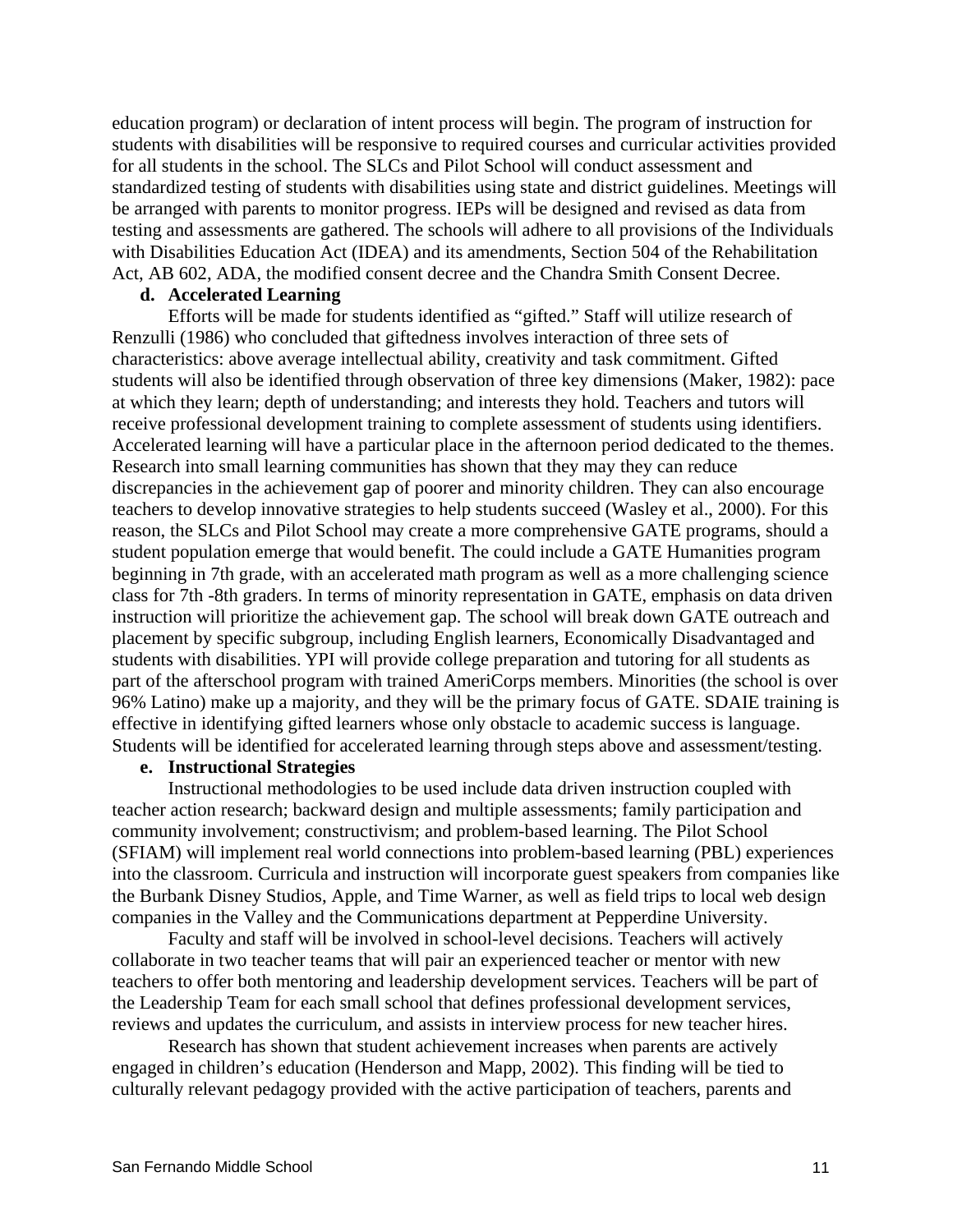community members. The school will work with parents and community partners to craft a holistic approach to education, to better serve Latino and low-income families. It will incorporate a required Spanish Language Arts class with literature and written language development, as well as Central American/Latino history, culture, and issues such as the Central American Diaspora and the U.S. Latino experience into the curriculum to reflect that the enrolled families are more than 95% Latino. Students will directly interact with their surrounding community in service learning projects in the Social Justice Academy, for example. The development of themes in the three SLCs and the Pilot School is directly related to interests of teachers and parents as expressed in community meetings and feedback during the Public School Choice process. These themes and all culturally relevant pedagogy will be constantly reviewed by the entire school community each year, and revised to better meet the educational needs of students.

**A Typical Day for San Fernando Institute for Applied Media (Pilot).** At 7:30 am, Andrew, a  $6<sup>th</sup>$  grader, gets dropped off at SFIAM. He and his parents know that the SFIAM teachers are already in their classrooms with an open door policy so Andrew proceeds to Ms. Arredondo's class. He has been working on an interdisciplinary, collaborative project about erosion in Science, Language Arts, Computers, and Leadership. He decides to check his blog and notices he has new postings from his peers in China, who are working on a similar project. In science, Andrew's group is given a small amount of sand, several small rocks, a (dissecting) tray, and a source of water. Their challenge is to transport the sand and rocks from one end of the container to the other using as many different methods as they can. Andrew and his partners record their methods in their video journal and list the methods on a spreadsheet (blowing, pushing, running water, tipping the pan...).

In Language Arts, Andrew and his classmates read online about agents of erosion and identify the type of agents they used in the lab. Andrew discovers agents of erosion include gravity, wind, glaciers, and water. They add this to their video journal and post their findings to their erosion blog. After a quick bite at Nutrition, Andrew enters Mr. Sanchez' room, who is his math teacher, to continue to work on his project. Andrew already has some notes from his online research that was done in Language Arts, saved in his public folder so he can access it anytime, anywhere. After looking over his notes, Andrew asks Mr. Sanchez if there is a way to measure how much a hillside has been impacted by erosion. Mr. Sanchez sits at the computer next to him and together they figure out the formula for calculating the amount that has been eroded. The bell is about to ring; Andrew remains with Mr. Sanchez for period 3 math anyway, so he makes his way to his seat to prepare for the warm- up. Mr. Sanchez knows that if Andrew had that question, other students may also, so he decides to change his daily warm-up to include the erosion calculation. Andrew proudly demonstrates his understanding of the formula as he explains it to his team of peers.

After math class, Andrew goes to his Leadership class where he and the rest of the class will be interviewing people with careers in this field via Skype: soil conservationist, hydrologist, and agronomist. Andrew works with a team of students to develop questions they want answered by the experts. Andrew continues through the rest of his school day. After school he meets with YPI's staff and continues to work on the media presentation portion of his project. Andrew gets picked up at 4:30 p.m. Since his mother has been trained by Families in School, she knows how to access his class assignments online and noticed his homework was to take pictures of examples of erosion in the community. They do not have a digital camera, so Andrew has checked one out from YPI and will return it the next day. Mother and son go off to find examples together.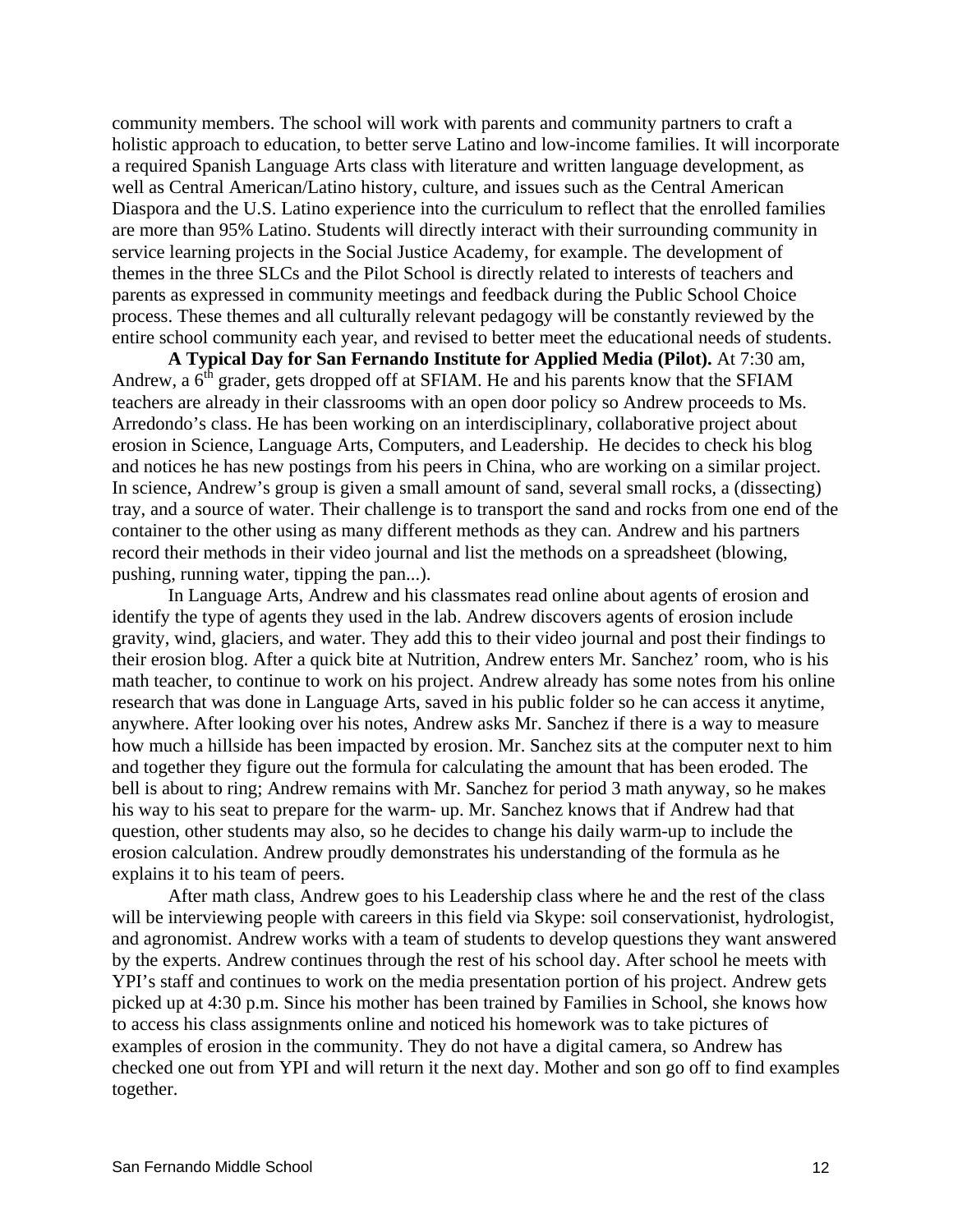## **3. School Culture and Climate**

## **a. Description of Culture**

YPI's vision for San Fernando Middle School is to equip urban students in grades 6-8 for academic success and community participation through three small iDesign SLCs and a Pilot School, each of which will serve approximately 400 students. YPI aims to provide the youth of the San Fernando Valley with the intellectual tools needed to become successful students and active citizens. Through clear and high expectations for all students, a rigorous curriculum, a personalized learning environment, and family-school-community partnerships, YPI will help students overcome traditional barriers and empower them to succeed in middle school, high school and beyond. Positive youth development and resiliency will be reinforced by programs such as the SEARCH Institute's "40 Developmental Assets" to promote character building and respect.

Our goal is to create a culture that fosters trust, commitment to excellence and responsibility, personal and institutional integrity, and avoids conflicts of interest and appearances of impropriety. To achieve our mission of educating students, we strive to create a school culture that fosters trust and focuses on excellence. Our goal is to develop a culture that is personally fulfilling, supports ethical decision-making, and provides an environment where hard work, creativity and innovation are the norm. To succeed, we must have the same expectations about how we will practice our commitment to excellence, integrity and responsibility in our everyday work. A culture of continuous quality improvement also strives to have a school culture where parents and families are embraced as partners in the education of each child.

Our mission is to implement the program described in this narrative and guide students whose current average CST scores are 316 in ELA and 313 in Mathematics into the realm of proficiency levels that meet AYP levels (46%-48%) by Year 3 and exceed the AYP levels  $(75\% +)$  by Year 5.

YPI will partner with teachers and families to provide choice and culturally relevant instruction reflecting the needs and concerns of this predominantly Latino community. To do this, San Fernando Middle School will become a full-service community school that will actively partner with teachers, parents, students, and community members to offer a sanctuary and onestop center open 7am-8pm each school day, and on Saturdays. The FSCS model provides services for students and their families before, during, and after the school day at the school site to improve academic performance, increase family income, reduce mobility, and prepare students and parents for the path to college.

San Fernando Middle will meet the parameters of scientifically-based research also by integrating the community school model into the curriculum and by providing staff with professional development that helps teachers to engage in the community schools process, set high expectations, and ensure appropriate learning supports for students and families. This will include professional development to help teachers in create collaborative partnerships with parents, families, and community organizations in San Fernando.

## **b. College and Career Readiness**

The YPI team will leverage its extensive experience with college preparation initiatives like GEAR UP to provide college and career readiness for students using full-time Case Managers. Services will include assessment using the Ansell-Casey Life Skills Assessment. Tutoring and enrichment will provide afterschool, summer and Saturday academic assistance. Tutors will conduct assessment to better target individual strengths and needs. YPI will provide a summer/intersession bridge program with an afterschool programs (10am-2pm for six weeks)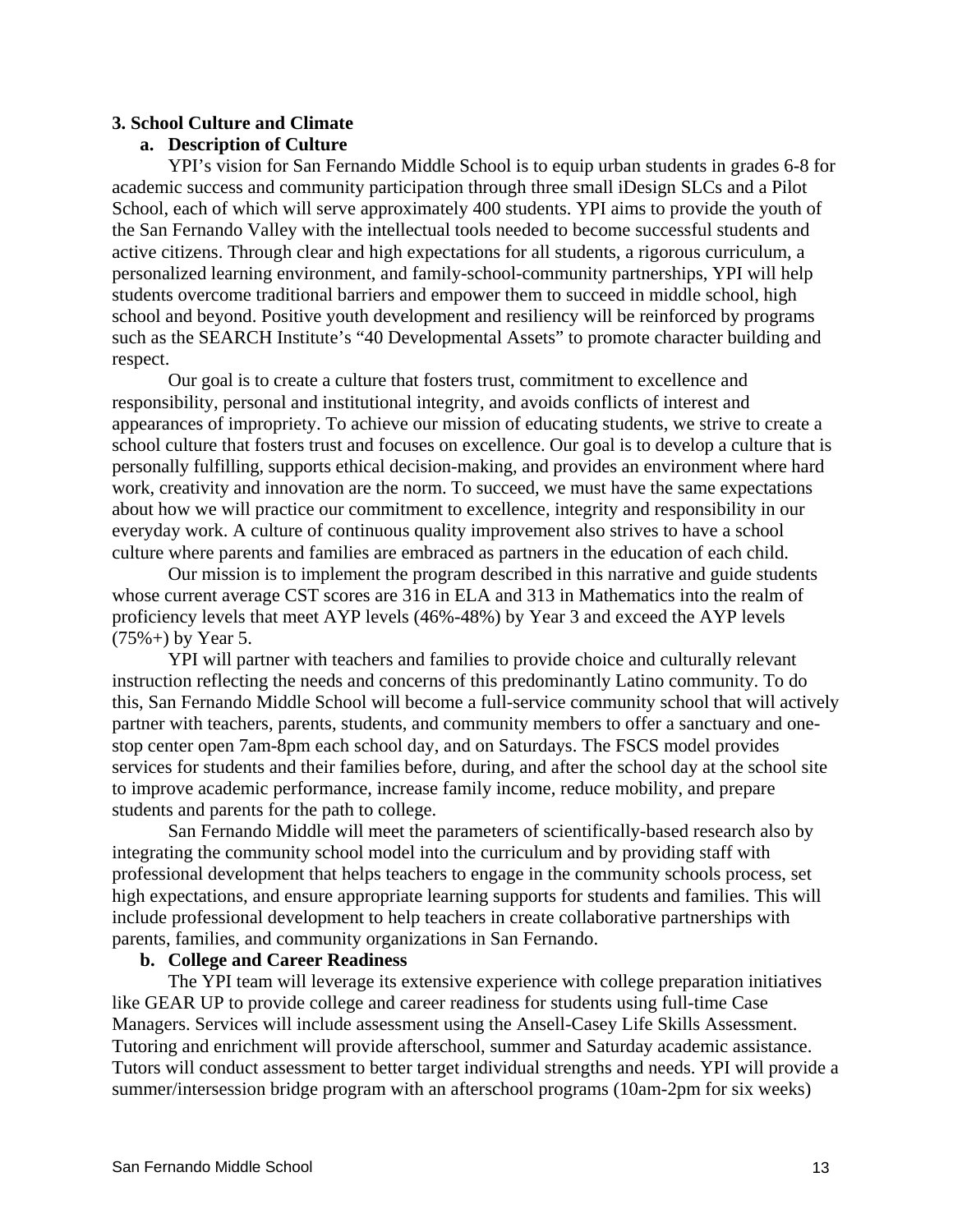and work with Families in Schools to provide support that will target students in academic transition to prepare them for challenging curricula. The bridge program will offer homework assistance, time management, and tutoring in math, including preparation for pre-Algebra for soon to be  $7<sup>th</sup>$  graders, and Algebra for soon to be  $9<sup>th</sup>$  graders. It will include College Knowledge Academies, Going On to College!, and Parent Academies.

Quarterly study habit workshops help youth become better students and will target time management. Struggling students will be recommended for workshops by teachers based on classroom assessment. Parent workshops will be 10 week programs (provided by partner Families in Schools) that will focus on Introduction to the Middle School and High School, Improving Academic Communication, Asking Questions with Administrators, Parenting with Technology, Parental Support of Student Learning, Measuring Academic Performance, and Parents as Advocates for Their Children. College Corner will provide a place for students receive college prep and financial aid information. College visits to local universities (such as CSUN, USC, and UCLA) will be offered. Clic Enrollment [\(www.theclic.net\)](http://www.theclic.net/) will be provided. This online source for case management and college preparation helps families explore higher education. The program will target career technical education, college preparation, and completion of A-G requirements working with partners such as CSUN Professor David Moguel. This will target the completion of Algebra 1A and 1B by eighth grade students. The schools will help students to master real world coursework that builds technical and academic skills based on the Secretary of Labor's Commission on Achieving Necessary Skills (SCANS).

The promotion policy will follow National Research Council recommendations. The schools will use a combination of a test-based promotion decision (utilizing final year exams in each subject averaged with a benchmark diagnostic such as NWEA MAPS) and an intervention/alternative program. These recommendations will identify at-risk or struggling students early so they can be targeted for extra help and provide students with multiple opportunities to demonstrate knowledge. To be promoted, students must score at or above performance level 2 in a system of 4 performance levels, with 4 being exceeds standards and 1 that the student shows serious academic difficulties. The policy places emphasis on identifying students at the beginning of the school year that are at risk of being retained. These students must receive academic intervention services. This could include differentiated instruction in the classroom or small-group instruction. Students who score at level 1 mid-year are encouraged to enroll in after school and Saturday school programs. Students who remain at 1 level in the spring are mandated to attend summer school. If they do not meet standards at the end of summer school, their portfolio of work is reviewed to determine if the student has higher than 2 level skills and is only dealing with a testing obstacle as opposed to a knowledge/skill obstacle. Depending on this determination, a promotion or retention decision is then made.

#### **c. School Calendar/Schedule**

San Fernando Middle will implement a flexible schedule that gives teachers time to collaborate on lesson study and develop student understanding. Core subject classes (Language Arts, Math, Social Studies, Science) will be 90 minute blocks, Success For All will be a 50 minute block and other courses will be 40 minutes. Before and after school learning opportunities will equal 3-4 hours each day.

SFIAM as a Pilot School will use scheduling autonomy to maximize learning time and collaborative planning and professional development for faculty and staff. Schedules will be set according to the academy's mission and vision and teacher agreements to enhance instruction and to increase academic achievement. Several studies support block scheduling because it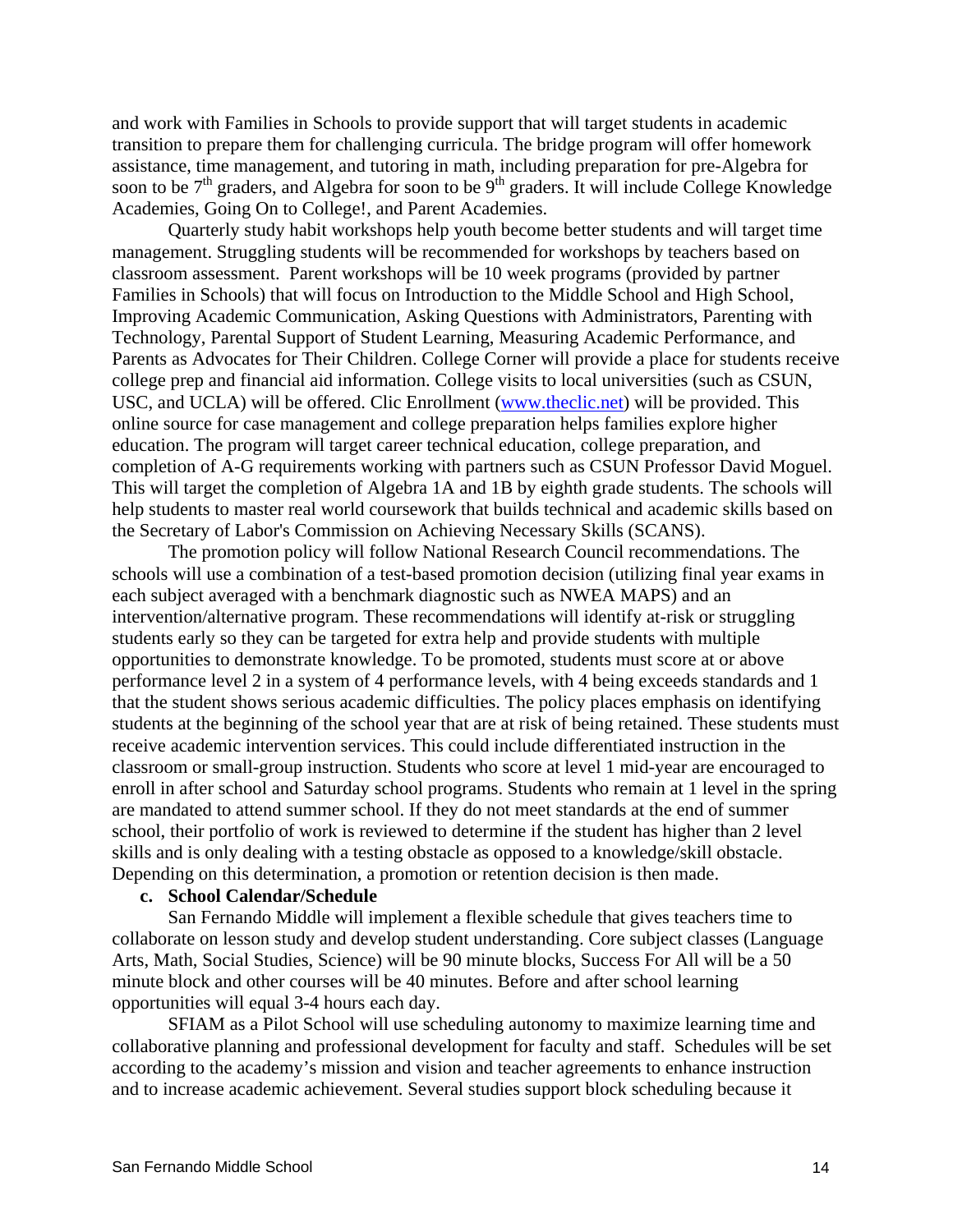increases student achievement (Fletcher, 1997; Khazzaka, 1998), decreases discipline referrals (Duel, 1999; Stader, 2001), increases student attendance rates (Queen, Algozzine, & Eaddy, 1997; Snyder, 1997), and improves school climate (Buckman, King, & Ryan, 1995). Complete schedule information is attached in the Appendix. A sample schedule is below. Note that each grade will have the same opening of the school day with a Success for All literacy class followed by a 15 minute nutrition period in the same classroom, which reduces the need for 'passing time.' After this morning schedule, students will transition to an 85 minute core block for a core course. Between 10:38 am and 1:37 pm, grades will be rotated through Physical Education, Spanish, lunch and a class related to the school's focus. The reason for the staggering of these courses is to best utilize limited space and resources. In the afternoon will be a final core course in an 85 minute block. Since core courses meet every other day in a block schedule, every other Friday is a different core course (called Friday A and Friday B). Not counting lunch or nutrition, daily instructional minutes will total 376 on standard days and 272 on shortened days. Since there are 142 standard days and 38 short days, total annual instructional time is  $(142*376 +$ 38\*272) 63,728 minutes, which is 9,728 over the required 54,000 minutes for students in grades 4-8.

The schedule addresses student needs by providing a targeted elective to teach reading, as well as block scheduling to encourage extended study by students. The schedule reflects the proposed educational model by providing targeted blocks for direct work in school themes, as well as culturally relevant pedagogy infused throughout the curriculum and in targeted Spanish and themed period. The schedule promotes teacher collaboration through block scheduling as well as a minimum schedule on Tuesday that provides 90 minutes of professional development.

|                       |                  | Monday             | shortened day      |        | Tuesdav          | Wednesday               | <b>Thursdav</b> | <b>Friday A</b> | <b>Friday B</b> |
|-----------------------|------------------|--------------------|--------------------|--------|------------------|-------------------------|-----------------|-----------------|-----------------|
| $8:00 - 8:50$         | 50 min           | Success for I      | 8:00-8:50          | 50 min |                  | Success for Success for | Success         | Success for     | Success for     |
|                       |                  | All                |                    |        | All              | All                     | lfor All        | All             | All             |
| $8:50 - 9:05$         | $15 \text{ min}$ | <b>Nutrition</b>   | 8:54-10:19         | 85 min | Science          |                         |                 |                 |                 |
| 9:09 - 10:34 85 min   |                  | Enalish            | 10:23-11:48 85 min |        | Math             | English                 | Science         | English         | Science         |
| l 10:38-11:18l 40 min |                  | <b>PF</b>          | 11:48-12:23135 min |        | lunch            | <b>IPE</b>              | <b>PE</b>       |                 |                 |
| 11:22-12:12 50 min    |                  | Spanish            | 12:23-1:03         | 40 min | PE/dismissal     | Spanish                 | Spanish         | Spanish         | Spanish         |
| 12:12-12:47 35 min    |                  | lunch              | $1:10 - 2:40$      | 90 min | Teacher PD lunch |                         | lunch           | lunch           | <b>Ilunch</b>   |
| 12:47-1:37            | 50 min           | school focus class |                    |        |                  |                         |                 |                 |                 |
| 1:41-3:06             | 85 min           | History            |                    |        |                  | History                 | <b>Math</b>     | History         | Math            |

## **d. Athletic programs and extracurricular programs**

YPI will offer students an array of enrichment courses in school and during a daily afterschool program (3-6pm). YPI will work with partners to provide athletic and extracurricular programs through a daily 40 minute PE class and in the afterschool program. Interest is high for soccer programs, according to community surveys completed as part of the Public School Choice Process. YPI will leverage its U.S. Soccer Foundation funding to create a soccer league for students. YPI also has a Carol M. White Physical Education program that will support the school with SPARK physical education curriculum and services. Other PE offerings in- and after-school will include knowledge for lifetime physical activity and nutrition (aligned to California State Standards for physical and health education), yoga, aquatics (water safety and lifeguard training), and martial arts. Funding from CaliforniaVolunteers will provide curricula and technical assistance, as AmeriCorps members lead service learning activities. In the afterschool program, students will participate in enrichment, including instrumental music, digital music, photography, film-making, urban art, and cartooning.

# **e. Student discipline and creating a safe, clean and respectful campus**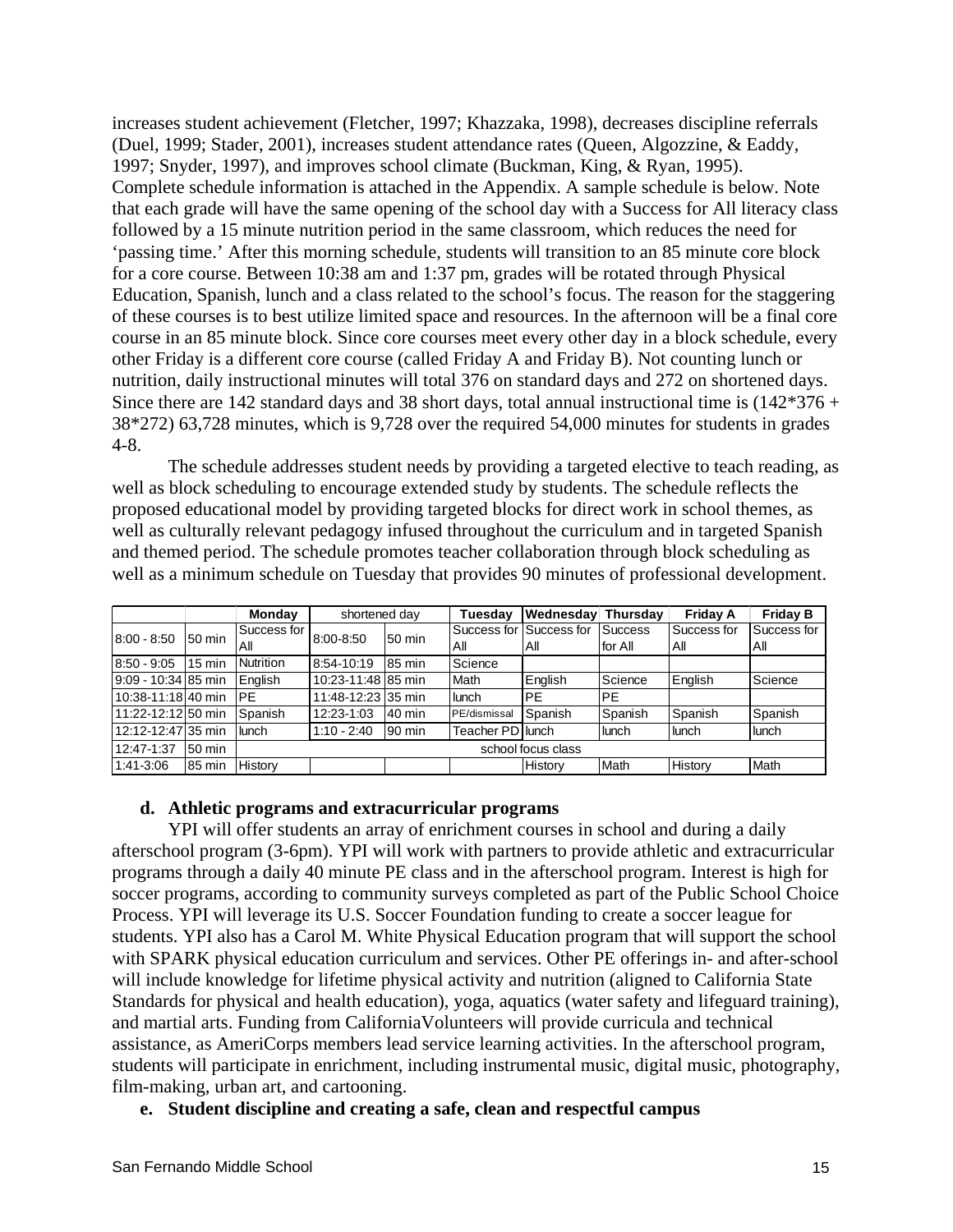The discipline policy is grounded in the right of each student to be educated in a safe, respectful, and welcoming environment, while each educator has a safe working environment. The schools will closely follow the Board approved District Discipline Foundation Policy. The schools plan for discipline will be congruent with the *Culture of Discipline: Guiding Principles for the School Community* (Attachment A) and *Culture of Discipline: Student Expectations*  (Attachment B) and *How To Establish And/Or Refine An Effective School-wide Positive Behavior Support System* (Attachment C) for this Policy. Student discipline at the school will take a proactive approach that provides a positive learning and support environment for students.

The YPI model will promote active collaboration between families and the schools through technology that encourages the active participation of families. YPI Outreach has shown that a very high percentage of families have cell phones. Communication will use cell and text messaging for families with these capabilities to remove barriers between the school and home, and directly involving families in the disciplinary process, as well as more traditional methods.

## **f. Meet health mandates and health care needs of chronically ill students**

San Fernando Middle will follow District guidelines for meeting health mandates and health care needs of chronically ill students. Using the community schools model, the middle school will work with community organizations to refer clients (particularly client families below the poverty line) for medical and health services that will target students that lack health coverage. Services provided will assist students that have Section 504 Plans and IEPs. Inclusion is the preferred method. Special needs students will be integrated into the mainstream classroom to the extent possible. Each special needs student will be given support for his or her unique learning style. Special needs students will receive daily support and individual instruction on a case-by-case basis. Special needs may include classroom modifications, interventions, and special instructional strategies. If teachers and/or parents determine that a student may need additional support or resources, then an IEP or declaration of intent process will begin.

The general program of instruction for students with disabilities will be responsive to the required courses and related curricular activities provided. San Fernando Middle will conduct assessment and standardized testing of students with disabilities using state and district guidelines. Meetings will be arranged with parents to monitor progress and concerns. San Fernando Middle School will adhere to all provisions of the Individuals with Disabilities Education Act (IDEA) and amendments, Section 504 of the Rehabilitation Act, AB 602, ADA, the modified consent decree and the Chandra Smith Consent Decree.

#### **g. Meet the nutritional needs of all students**

The small learning communities and Pilot School will follow District guidelines for nutritional content of school meals. They will continue to use funded nutritional programs provided for students through LAUSD, including the National School Lunch Program (NSLP). The schools will enroll students in the School Breakfast Program (SBP) and a Special Milk Program (SMP). Children from families with incomes at or below 130% of the poverty level are eligible for free meals. Those between 130-185% are eligible for reduced-price meals. The school will seek supplementary funding available for after-school snacks and other nutrition needs. YPI will use the community school model to leverage nutrition programs. Resources will include sponsoring Health Fairs to provide free health screenings, nutrition workshops, and healthy recipes for family meals.

930 parents and students attended the YPI Family Summit at Bert Corona Charter School in the San Fernando Valley on May 30, 2009 that provided health assessments for diabetes, asthma, cholesterol level, dental services, and blood pressure.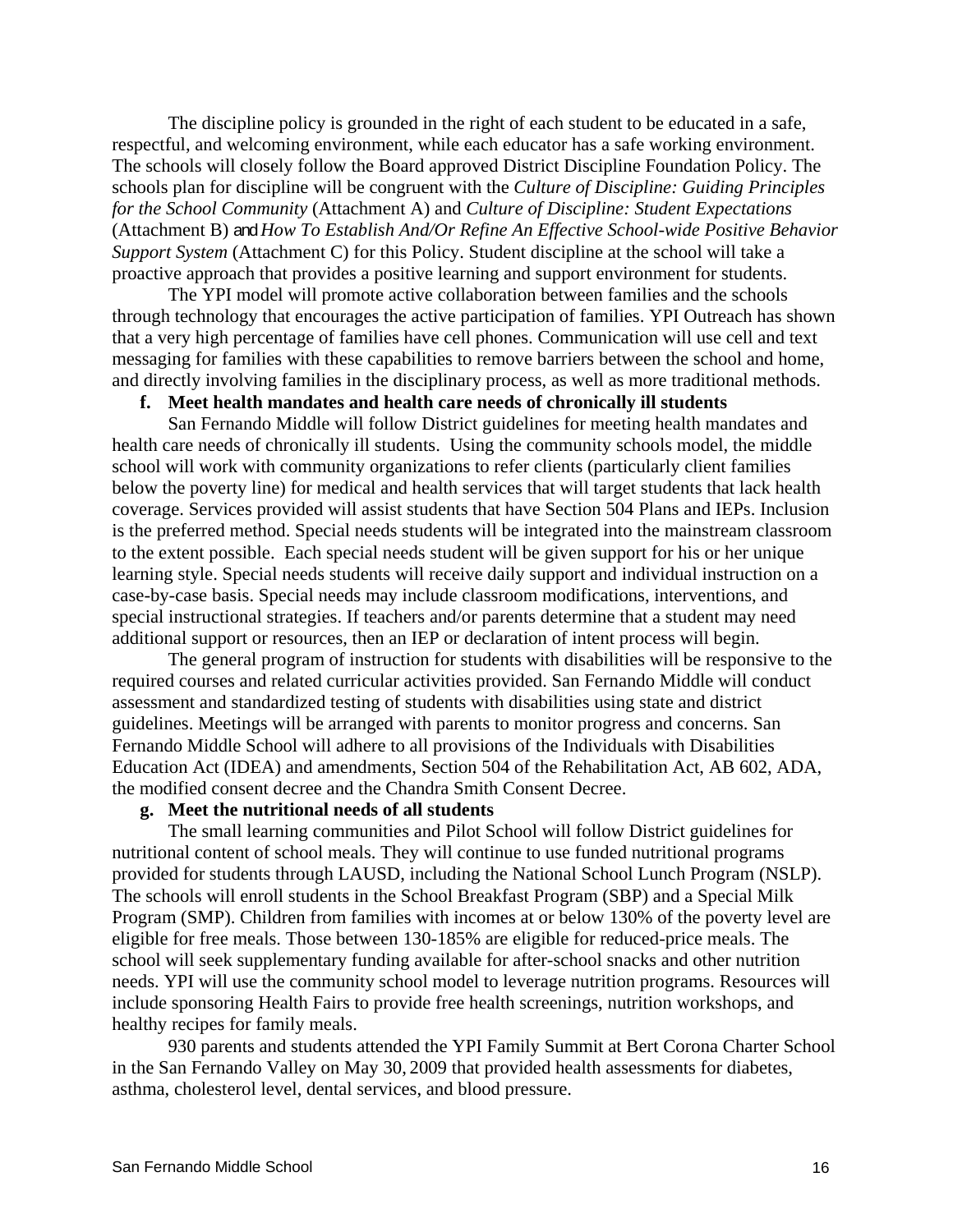## **4. Assessments and School Data**

## **a. Educational Goals and Metrics**

 Please see Accountability Matrix in Appendix for details regarding quantifiable achievement goals, including CST scores, attendance levels, retention rates, number of behavioral incidents, IEP goal progress, and other goals. All future student and school data will be disaggregated to show how sub-groups perform; e.g. LEP, non-LEP, mobility, gender, etc. Please see Appendix for a description of scope and sequences for all core subjects. These tables list 'measurable student outcomes' as well as means and frequency of assessing students.

 The SFIAM Pilot School will be freed from local district curriculum requirements. It will send report cards home every 5 weeks to provide ongoing communication with families through an online grading program. As a multimedia school, SFIAM will build a reliable communication network system for school to community communications that will include homework web pages, school meeting agendas and minutes posted, student work exhibits, e-mail links to teachers, as well as cellular phone and text communications between parents and teachers.

## **b. Student Assessment Plan**

Assessment will drive professional development, instruction, and curricular adjustments by providing reliable measures for student achievement that will in turn dictate needed changes. As an internal operator, YPI will use District assessment providers to evaluate student work.

| Component       | <b>Learning Outcomes</b>                     | <b>Assessment Measures/</b>        |  |  |  |
|-----------------|----------------------------------------------|------------------------------------|--|--|--|
|                 |                                              | <b>Frequency</b>                   |  |  |  |
| English         | On quarterly assessments, at least 75 % of   | <b>State Mandated Tests/Annual</b> |  |  |  |
| <b>Language</b> | students will demonstrate proficiency on     | Portfolios/Quarterly-              |  |  |  |
| Arts            | grade-level content standards, with          | summative                          |  |  |  |
|                 | emphasis on grade-level reading with         | Teacher assignments/               |  |  |  |
|                 | comprehension; speaking with clarity and     | assessments/ Daily- formative      |  |  |  |
|                 | meaning; thorough and analytical response    | Oral presentations/ Ongoing-       |  |  |  |
|                 | to historically significant works of         | formative                          |  |  |  |
|                 | literature; clear and effective oral         | Faculty-developed rubrics-         |  |  |  |
|                 | expression; clear and well structured        | formative                          |  |  |  |
|                 | persuasive writing. 95% of students will     | Classroom Projects/ Ongoing-       |  |  |  |
|                 | demonstrate growth and improvement from      | formative                          |  |  |  |
|                 | one quarterly assessment to the next.        | Capstone projects/ Bi-Annual-      |  |  |  |
|                 | Formative assessments-in class work and      | summative                          |  |  |  |
|                 | homework assignments. Summative              | Benchmark assessments/             |  |  |  |
|                 | assessments- unit quizzes and tests. All     | <b>Annual-</b> summative           |  |  |  |
|                 | grades will have end-of-year projects. State | (4Sight, Gates MacGinitie)         |  |  |  |
|                 | tests.                                       |                                    |  |  |  |
| Mathematics     | On quarterly assessments, at least 75 % of   | <b>State Mandated Tests/</b>       |  |  |  |
|                 | students will demonstrate proficiency on     | <b>Annual-</b> summative           |  |  |  |
|                 | grade-level content standards, with          | Portfolios / Quarterly             |  |  |  |
|                 | emphasis on understanding and application    | Teacher developed                  |  |  |  |
|                 | of formal logical reasoning; analytic and    |                                    |  |  |  |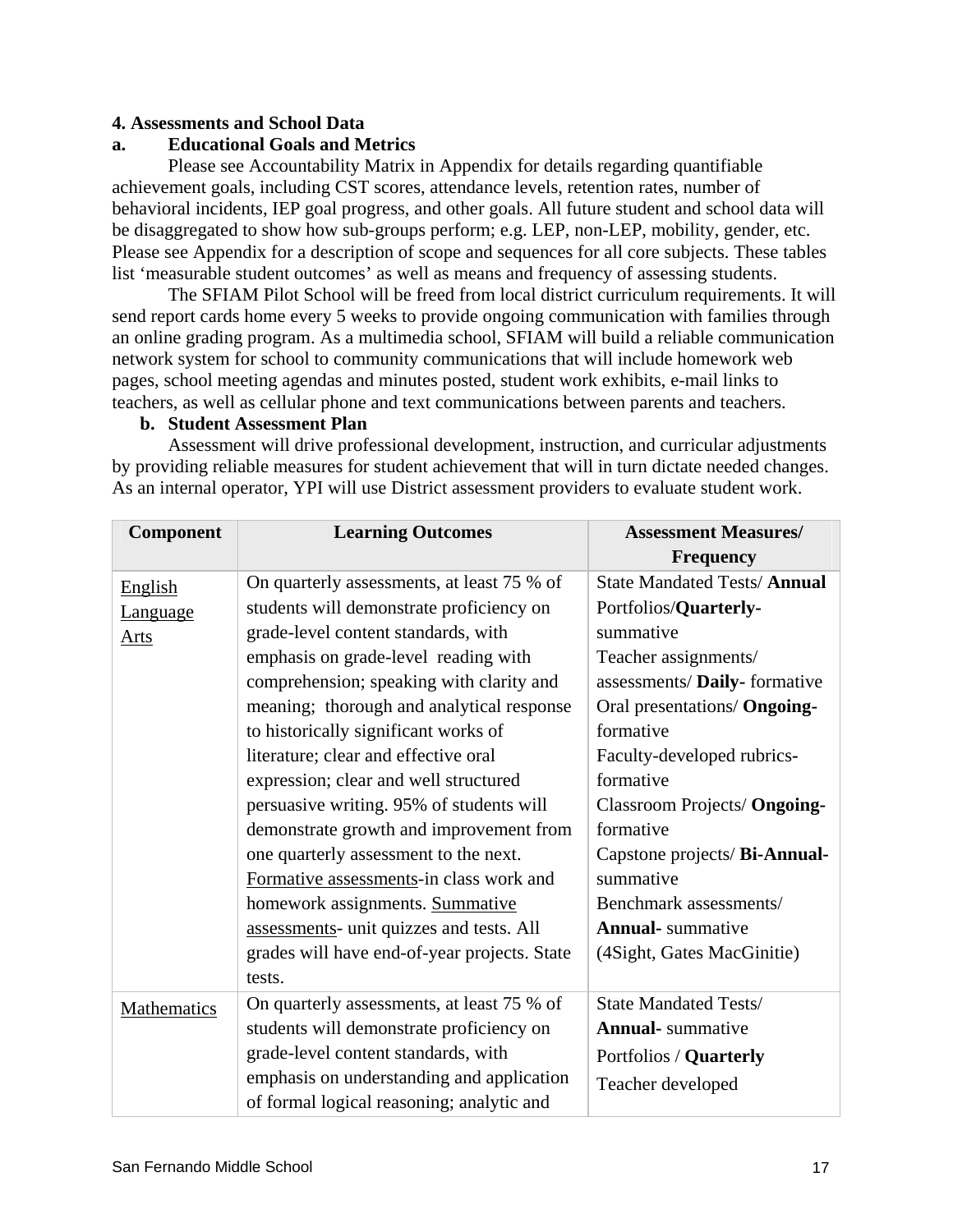|                               | symbolic processing; arithmetic/algebraic<br>manipulation and construction; number<br>sense; skills in measurement and geometry;<br>data analysis, probability, and basic<br>statistics; pre-algebraic and algebraic<br>thinking. 95% of students will demonstrate<br>growth and improvement from one<br>quarterly assessment to the next. Formative<br>assessments-in class work and homework<br>assignments. Summative assessments- unit<br>quizzes and tests. All grades will have end-<br>of-year projects. State tests.                                                                                                                                                                                                                                              | assignments/assessments/<br><b>Daily</b><br><b>Classroom Projects/ Ongoing</b><br>Capstone projects/ Bi-Annual-<br>summative<br>I Can Learn Assessments/<br><b>Every 3-6 weeks</b>                                                                                                                                                              |
|-------------------------------|---------------------------------------------------------------------------------------------------------------------------------------------------------------------------------------------------------------------------------------------------------------------------------------------------------------------------------------------------------------------------------------------------------------------------------------------------------------------------------------------------------------------------------------------------------------------------------------------------------------------------------------------------------------------------------------------------------------------------------------------------------------------------|-------------------------------------------------------------------------------------------------------------------------------------------------------------------------------------------------------------------------------------------------------------------------------------------------------------------------------------------------|
| History/<br>Social<br>Science | On quarterly assessments, at least 75 % of<br>students will demonstrate proficiency on<br>grade-level content standards, with<br>emphasis on knowledge of events/ideas in<br>ancient civilization $(6th \text{ grade})$ , world<br>history/ geography $(7th$ grade) and US<br>History $(8th \text{ grade})$ ; intellectual reasoning;<br>research skills; chronological/spatial<br>thinking; understanding of different points<br>of view; historical/social sciences analysis.<br>95% of students will demonstrate growth<br>and improvement from one quarterly<br>assessment to next. Formative assessments-<br>in class work and homework assignments.<br>Summative assessments- unit quizzes and<br>tests. All grades will have end-of-year<br>projects. State tests. | <b>State Mandated Tests/</b><br><b>Annual-</b> summative<br>Portfolios / Quarterly-<br>formative<br>Teacher developed<br>assignments/assessments/<br>Daily-formative<br>Classroom Projects/ Ongoing<br>Capstone projects/ Bi-Annual-<br>summative<br>Data Director (or equivalent)<br>standards-based assessments/<br><b>Ongoing-</b> summative |
| Science                       | On quarterly assessments, at least 75 % of<br>students will demonstrate proficiency on<br>grade-level content standards, with<br>emphasis on proficiency in fundamental<br>concepts and terms of branches of science,<br>including Earth, Life, and Physical Science;<br>investigative skills; experimentation skills.<br>95% of students will demonstrate growth<br>and improvement from one quarterly<br>assessment to the next. Formative<br>assessments-in class work and homework                                                                                                                                                                                                                                                                                    | <b>State Mandated Tests/Annual</b><br>Portfolios / Quarterly<br>Teacher-created<br>assignments/evaluations/ Daily<br>Capstone projects / Bi-Annual                                                                                                                                                                                              |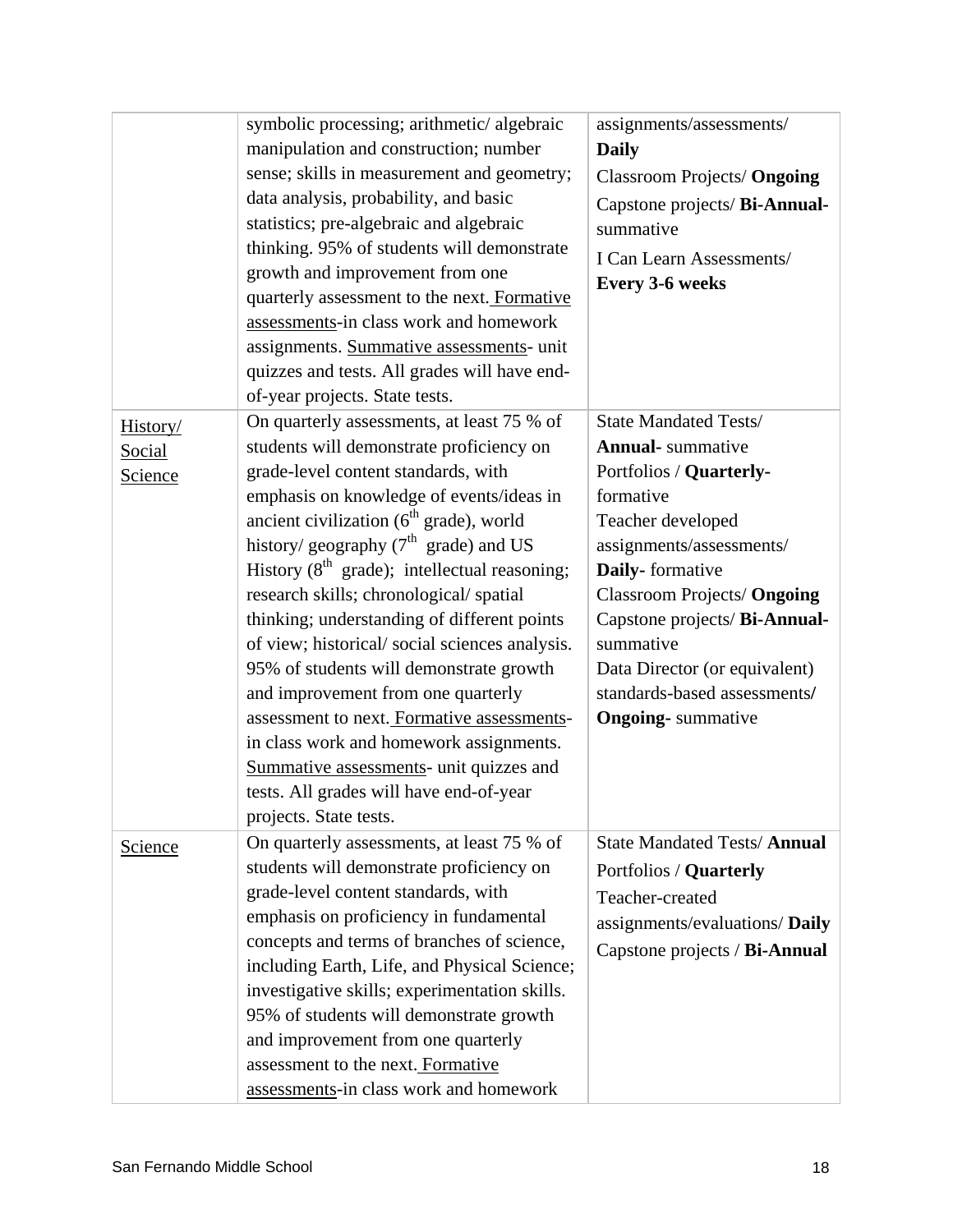|                 | assignments. Summative assessments- unit     |                                    |
|-----------------|----------------------------------------------|------------------------------------|
|                 | quizzes and tests. All grades will have end- |                                    |
|                 | of-year projects. State tests.               |                                    |
| Technology/     | Students will demonstrate mastery of         | <b>State Mandated Tests/Annual</b> |
| Visual Arts/    | National Technology Standards and CA         | Portfolios / Quarterly             |
| Performing      | Visual Arts/Performing Arts Standards        | Teacher-created                    |
| Arts            | Formative assessments-in class work and      | assignments/evaluations/ Daily     |
|                 | homework assignments. Summative              | Capstone projects / Bi-Annual      |
|                 | assessments- unit quizzes and tests. All     | <b>Oral Presentations/ Weekly</b>  |
|                 | grades will have end-of-year projects.       |                                    |
| <b>Spanish</b>  | Students will demonstrate mastery of         | <b>State Mandated Tests/Annual</b> |
| <b>Language</b> | CA Foreign Language Standards. Formative     | Portfolios / Quarterly             |
| Arts            | assessments-in class work and homework       | Teacher-created                    |
|                 | assignments. Summative assessments- unit     | assignments/evaluations/ Daily     |
|                 | quizzes and tests. All grades will have end- | Capstone projects / Bi-Annual      |
|                 | of-year projects.                            | <b>Oral Presentations/ Weekly</b>  |

## **c. Data Team and Instructional Team**

The schools will use these methods to assess the fulfillment of instructional objectives: Standardized Testing: Students will meet benchmarks set by the California Department of Education and demonstrated by the CA Standards Test. Benchmark diagnostic testing: standardsaligned tests such as NWEA Maps will be implemented and analyzed 3 times a year. Classroom Assessment: Teachers will monitor progress through exams, essays, projects, and presentations. Report cards will be sent home quarterly.

Portfolios will incorporate student work, projects, and videos that document growth. Portfolios will be particularly valuable in documenting learning of the school themes in SLCs and Pilot School. An example will be a student in the Pilot School who creates a digital portfolio in the form of a movie showing an interactive science experiment. Student portfolios will be evaluated by teachers according to a scoring rubric developed by staff for evaluation aligned with goals. Students scoring 80% or above will have mastered standards aligned to specific assessment. Students scoring between 50-80% are still at instructional level and those scoring below 50% will receive additional support.

Staff will monitor student and school progress through the collection of all academic assessments, teacher assessments, student portfolios, and state tests, through software such as PowerSchool and Data Director. Data will be analyzed annually and compared to previous years' data to determine student progress and the effectiveness of curriculum. Monthly data conferences that utilize this, diagnostic testing and other assessment data will be used to drive instruction.

School staff will examine the following data to identify students at risk of failing and patterns of achievement across classrooms: attendance, discipline (suspension/referrals); diagnostic test scores; grades; IEPs; CST and CELDT scores. The use of Data Director will facilitate an examination of all data, as the leadership team will be able to generate school, gradelevel, class, and student-level reports, as well as a comprehensive profile of each student.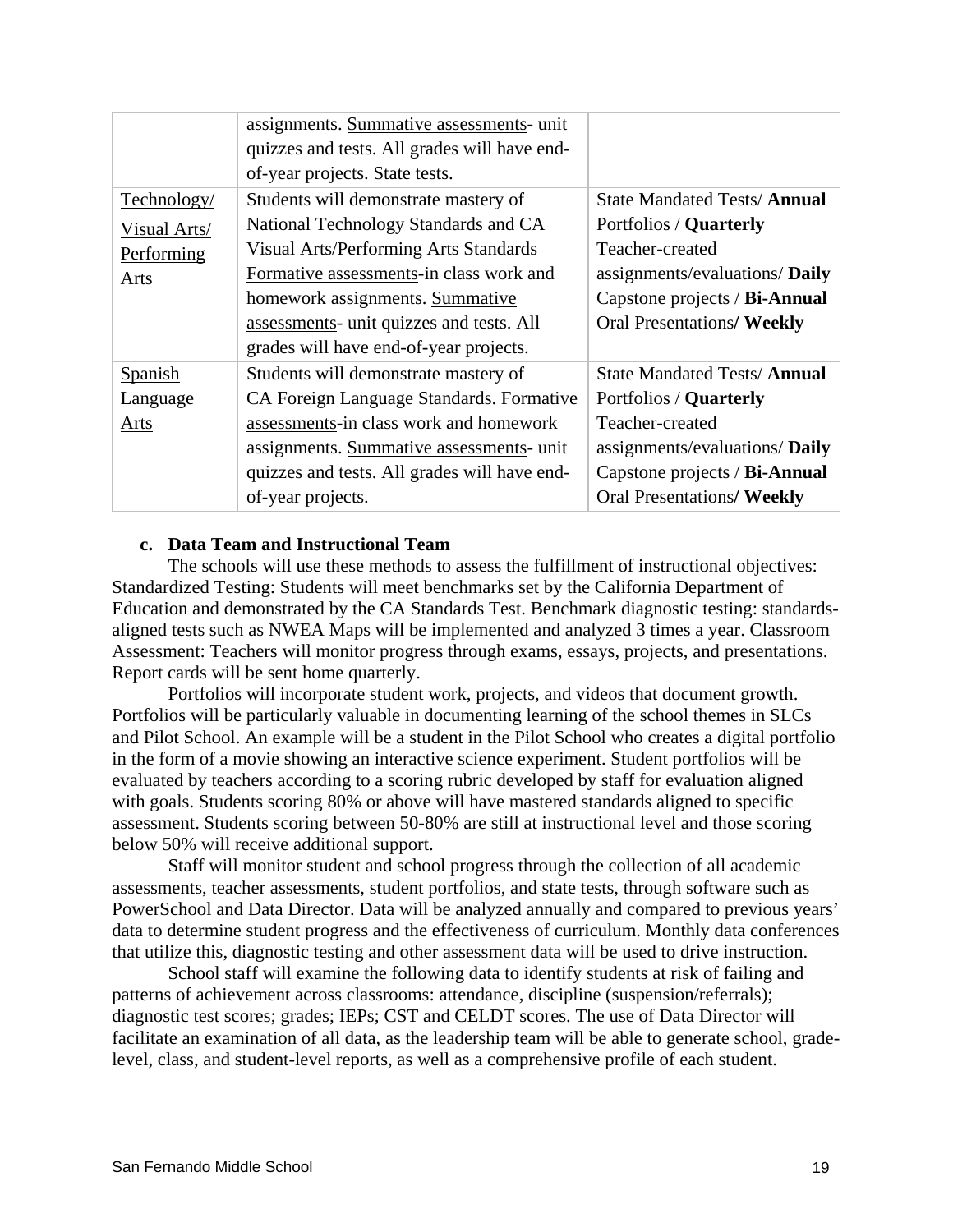## **d. Data Systems**

The Modified Consent Decree ("MCD") includes eighteen statically measurable outcomes and facilities obligations of the District. Each of the four schools will use the LAUSD Integrated Student Information System (ISIS) to track student records and identity services to report to the District, including assessment, graduation/completion rates, suspensions, placement, transition, disproportionality, complaint response time, service delivery, parent participation, translations, teacher quality, and behavioral interventions. Reports provided as part of ISIS will include a monthly suspension/expulsion Report throughout the school year, a monthly SESAC Report and Welligent Student Listing Verification, CBEDS, due at the end of October, and an All Students Enrolled Report due at the end of December every school year.

## **e. LAUSD School Report Card**

San Fernando Middle will track the same information presented in the LAUSD School Report Cards, including API score and AYP status. As an internal applicant, YPI will leverage LAUSD system to gather and report information, including student outcomes and academic progress (college/career preparation, high school readiness of  $8<sup>th</sup>$  graders in ELA, math ( $8<sup>th</sup>$ graders enrolled in Algebra), EL reclassification rate, and proficiency of students on state tests and the numbers improving and declining).

YPI will use staff surveys to assess teaching, leadership, and culture, as well as student and staff surveys to assess campus safety and student/parent satisfaction. The Report Card will desegregate ELA and math achievement by advanced/proficient categories for all ethnic groups represented at the school, and by Special Education, Gifted and Talented, and Economically Disadvantaged status.

## **f. Research and Evaluation**

YPI and San Fernando Middle School collaborative agree to participate in research and/or evaluation projects in partnership with LAUSD, higher education institutions, or research institutions. The school will cooperate with the District to work with teachers and parents to complete surveys or interviews to develop required information.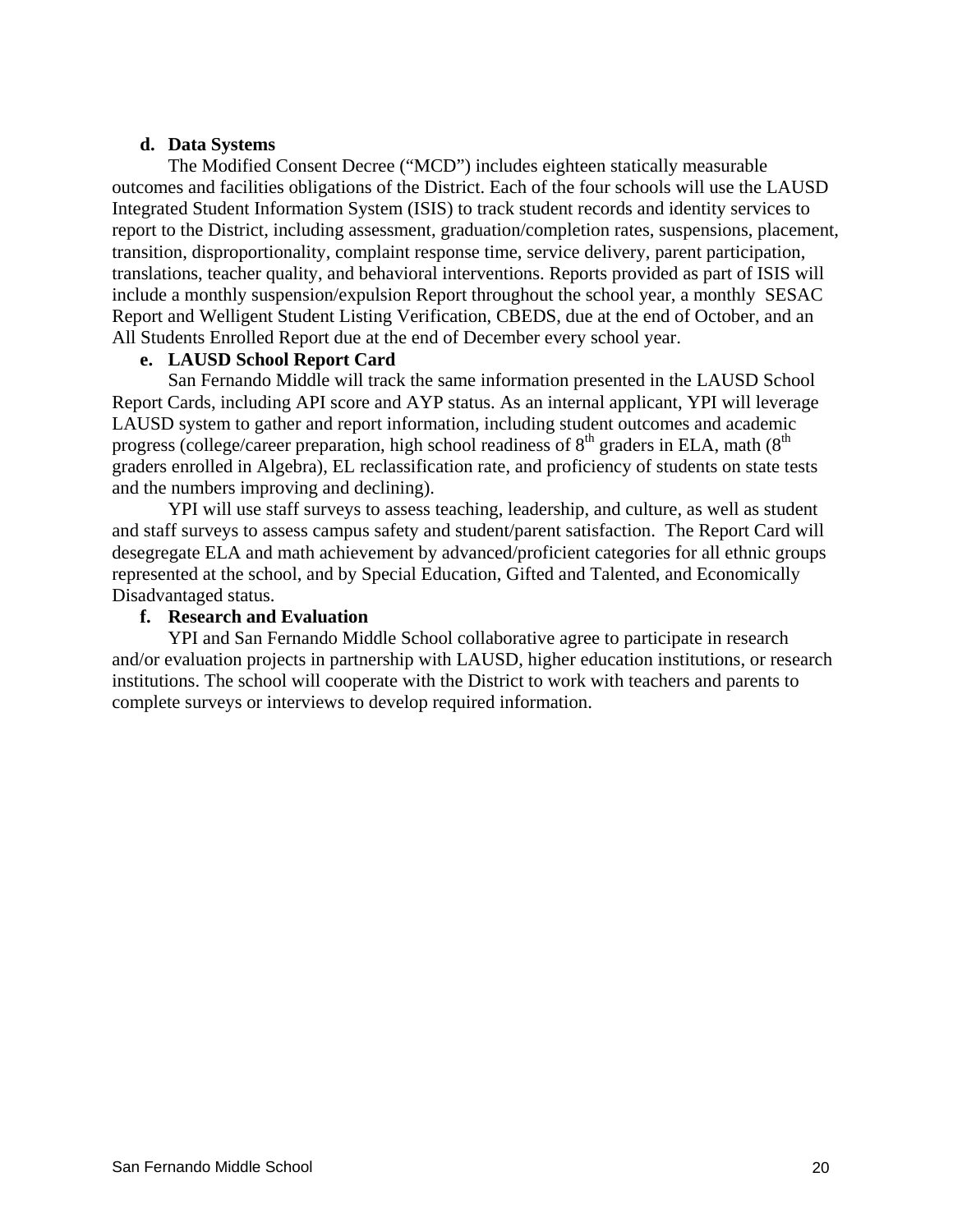| <u>s۰</u><br>Operational Obais and Metrics |                                           |                                                                                                                              |             |                        |                        |                        |                        |                        |
|--------------------------------------------|-------------------------------------------|------------------------------------------------------------------------------------------------------------------------------|-------------|------------------------|------------------------|------------------------|------------------------|------------------------|
|                                            | Category                                  |                                                                                                                              |             |                        |                        |                        |                        |                        |
|                                            | Metric                                    | Definition                                                                                                                   | 2009 Status | Goal Yr 1              | Goal Yr 2              | Goal Yr 3              | Goal Yr 4              | Goal Yr 5              |
| <b>Academic</b>                            |                                           |                                                                                                                              |             |                        |                        |                        |                        |                        |
|                                            | Academic Performance Index<br>(API)       | Measures school's overall academic performance level and<br>growth                                                           | 624         | 635                    | 660                    | 700                    | 750                    | 800                    |
|                                            | API Statewide and Similar<br>Schools Rank | Ranks all schools in California on two scales (Statewide<br>and Similar Schools) from 1 to 10                                | 1/3         | 2/4                    | 4/6                    | 5/6                    | 6/8                    | 7/9                    |
|                                            | AYP (aggregate)                           | Percentage of students participating in state assessment<br>(AYP target 95%)                                                 | 96%         | 96%                    | 97%                    | 98%                    | 98%                    | 98%                    |
|                                            | AYP (subgroups)                           | Numerically significant subgroup (Latino) proficient or<br>advanced in ELA / MATH (AYP targets 46% / 47.5%)                  | 26% / 21%   | 36%/31%                | 46%/41%                | 52%/51%                | 62%                    | 72%                    |
|                                            | AYP (subgroups)                           | Students with Disabilities proficiency rate for ELA                                                                          | 9%          | 18%                    | 27%                    | 38%                    | 49%                    | 59%                    |
|                                            | AYP (subgroups)                           | Students with Disabilities proficiency rate for Math                                                                         | 7%          | 14%                    | 22%                    | 30%                    | 38%                    | 48%                    |
|                                            | AYP (subgroups)                           | English Learners proficiency rate for ELA / Math                                                                             | 21% / 18%   | 29% / 27%              | 40%                    | 50%                    | 55%                    | 65%                    |
|                                            | AYP (subgroups)                           | Socioeconomically Disadvantaged students proficiency rate<br>for ELA / Math                                                  | 26% / 22%   | 36% / 32%              | 46% / 43%              | 55% / 53%              | 60%                    | 65%                    |
|                                            | <b>Student</b>                            |                                                                                                                              |             |                        |                        |                        |                        |                        |
|                                            | Enrollment                                | Percentage of available seats filled by enrolled students on<br>norm date                                                    |             | 95%                    | 97%                    | 100%                   | 100%                   | 100%                   |
|                                            | <b>Attrition Rate</b>                     | Percentage of students withdrawn from school                                                                                 |             | < 20%                  | < 15%                  | < 10%                  | < 10%                  | < 10%                  |
|                                            | <b>Suspension Rate</b>                    | Percentage of students suspended from school                                                                                 | 3.3%        | < 10%                  | <7%                    | < 5%                   | $< 5\%$                | $< 5\%$                |
|                                            | <b>Expulsion Rate</b>                     | Percentage of students expelled from school                                                                                  | 0%          | <2%                    | $< 1\%$                | 0%                     | 0%                     | 0%                     |
| <b>Teachers</b>                            |                                           |                                                                                                                              |             |                        |                        |                        |                        |                        |
|                                            | <b>Highly Qualified Teachers</b>          | Percentage of teachers who are Highly Qualified in the<br>subject(s) they teach according to Federal Guidelines              | 97%         | 93%                    | 95%                    | 98%                    | 98%                    | 98%                    |
|                                            | Emergency or Provisional<br>Credentials   | Percentage of teachers teaching with emergency or<br>provisional credentials                                                 | 3%          | 7%                     | 5%                     | 2%                     | 2%                     | 2%                     |
|                                            | <b>Teacher Retention Rate</b>             | Percentage of staff retained from one year to the next                                                                       |             | 85%                    | 90%                    | 95%                    | 95%                    | 95%                    |
| <b>Financial</b>                           |                                           |                                                                                                                              |             |                        |                        |                        |                        |                        |
|                                            | Supplemental Instructional<br>Support     | Funding for tutoring and academic support services                                                                           |             | 100k                   | 150k                   | 200k                   | 250k                   | 250k                   |
|                                            | <b>Curriculm Support Positions</b>        | Additional Staffing to support academic outcomes through<br>private fundraising                                              |             | 1 staff                | 1 staff                | 2 staff                | 2 staff                | 3 staff                |
|                                            | Community Schools Funding                 | Private and/or government funding to enhance full service<br>community school model                                          |             | 100k                   | 200k                   | 250k                   | 250k                   | 250k                   |
| Governance                                 |                                           |                                                                                                                              |             |                        |                        |                        |                        |                        |
|                                            | Parent Site Council                       | Parent/stakeholder committee to assist in decision-making<br>around non-instructional issues                                 |             | 20 parents<br>involved | 32 parents<br>involved | 44 parents<br>involved | 44 parents<br>involved | 44 parents<br>involved |
| Community                                  |                                           |                                                                                                                              |             |                        |                        |                        |                        |                        |
|                                            | Community Partnerships                    | Service learning component for every grade level                                                                             |             | 70%                    | 85%                    | 100%                   | 100%                   | 100%                   |
|                                            | Parent Satisfaction                       | Level of satisfaction with school, staff and school programs<br>as measured by the annual survey (% Agree/Strongly<br>Agree) |             | 75%                    | 80%                    | 90%                    | 92%                    | 95%                    |
|                                            | <b>Teacher Satisfaction</b>               | Level of satisfaction with school, staff and school programs<br>as measured by the annual survey (% Agree/Strongly<br>Agree) |             | 75%                    | 80%                    | 85%                    | 90%                    | 95%                    |
|                                            | Student Satisfaction                      | Level of satisfaction with school, staff and school programs<br>as measured by the annual survey (% Agree/Strongly<br>Agree) |             | 75%                    | 80%                    | 85%                    | 90%                    | 90%                    |

# **g. Operational Goals and Metrics**

## **5. Professional Development Program**

# **a. Professional Development**

Professional development will be teacher driven to focus on avenues most needed to support teachers in the classroom and increase student academic achievement. Each of the small learning communities and the Pilot School will provide professional development that targets the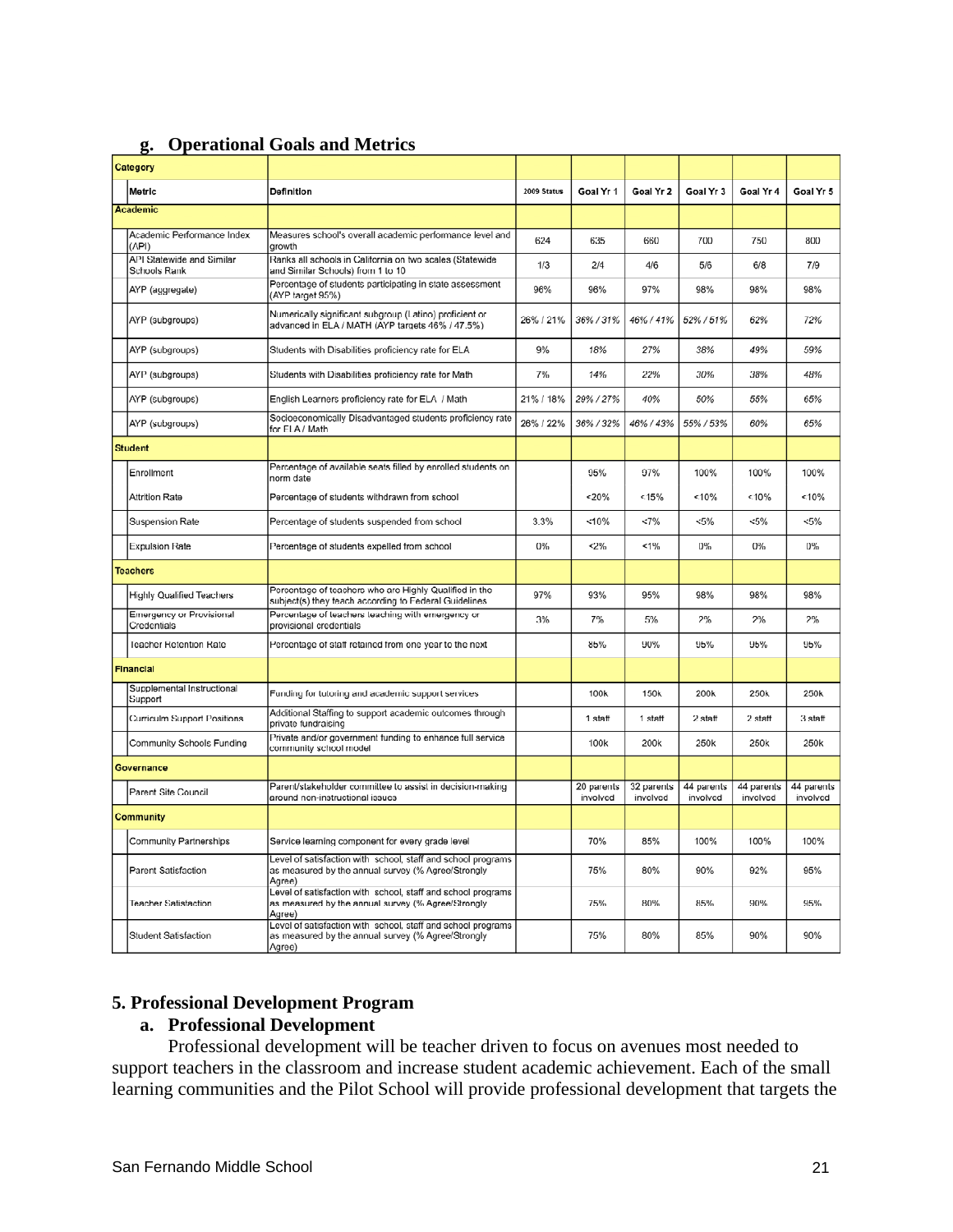specific theme of each school while offering broader competencies based in community learning, teaching English learners, problem-based learning, action research and data driven instruction. Informally, teachers will look at student work and questions in order to inform their instructional practice. Formally, school leaders will train teachers in analyzing teaching, learning, and student assessment data (data driven instruction) and embarking on focused, relevant action research in the classroom. UCLA's Center X will lead professional development through collaboration with teachers, site and district administrators, parents, and community members to strengthen curriculum, deepen teacher content knowledge, improve instructional strategies, understand student learning, use data-driven inquiry and create a college-going culture to improve outcomes for students. The school will utilize Center X's comprehensive portfolio of professional development opportunities, including five California Subject Matter Projects in Writing, Reading and Literature, Mathematics, Science, History-Geography and a new School Transformation Project that brings together multiple teacher learning and coaching opportunities at a school site.

Professional development hours and days throughout the school year will total 168 hours. There will be a two week summer institute and five full days during the school year at seven hours per day. Each week will have 1.5 hours built in on minimum day Tuesdays for 42 weeks.

Additional providers include NCTM conferences for math teachers, the History Alive! program by Teachers' Curriculum Institute for social studies teachers, National Science Teachers Association conferences and National Science Foundation's Problem-Based Learning Project, and National Council of Teachers of English conferences. Additional external professional development support for SFIAM Pilot School will come from CUE (Computer Using Educators), NECC (National Educational Computing Conference), California League of Middle Schools Technology Conference, California League of Middle Schools Annual Conference, With Different Eyes Conference, CMC (California Mathematics Conference).

### **b. Teacher Orientation**

The induction program for new and existing teachers each year will closely model the new teacher induction already in place at the District. It will comprise 40 hours and include: a comprehensive overview of the vision and mission of the YPI community schools model, information on community outreach and family involvement, and linkages to the surrounding community through private and public partnerships. It will also include an overview of the curriculum and guidelines for implementing it throughout the year through specific instructional strategies that detail ways to differentiate instruction.

#### **c. PD Calendar**

Teachers will participate in a two-week summer institute, with five full days of in-service professional development days during the school year. Weekly staff development is structured into the bell schedule on early-release Tuesdays (ninety minutes per week). Monthly data conferences are described above. The school leadership team designs the professional development calendar each year. This is done through classroom observations, data analysis, and discussions with teachers about what support they need or would like to receive. Each SLC or Pilot School provides development related to its theme. To overcome budget constraints, a teacher can be trained in a strategy (such as portfolios) and then return to train others and support implementation. Teachers from all SLCs and the Pilot School will come together for workshops with community leaders and organizations in order to learn about community needs.

Scheduled professional development events include Summer (August) Institute: Data Driven Instruction and action research; Community based schools; Backward Design of curriculum (projects) that incorporate problem-based learning and are standards-aligned; the use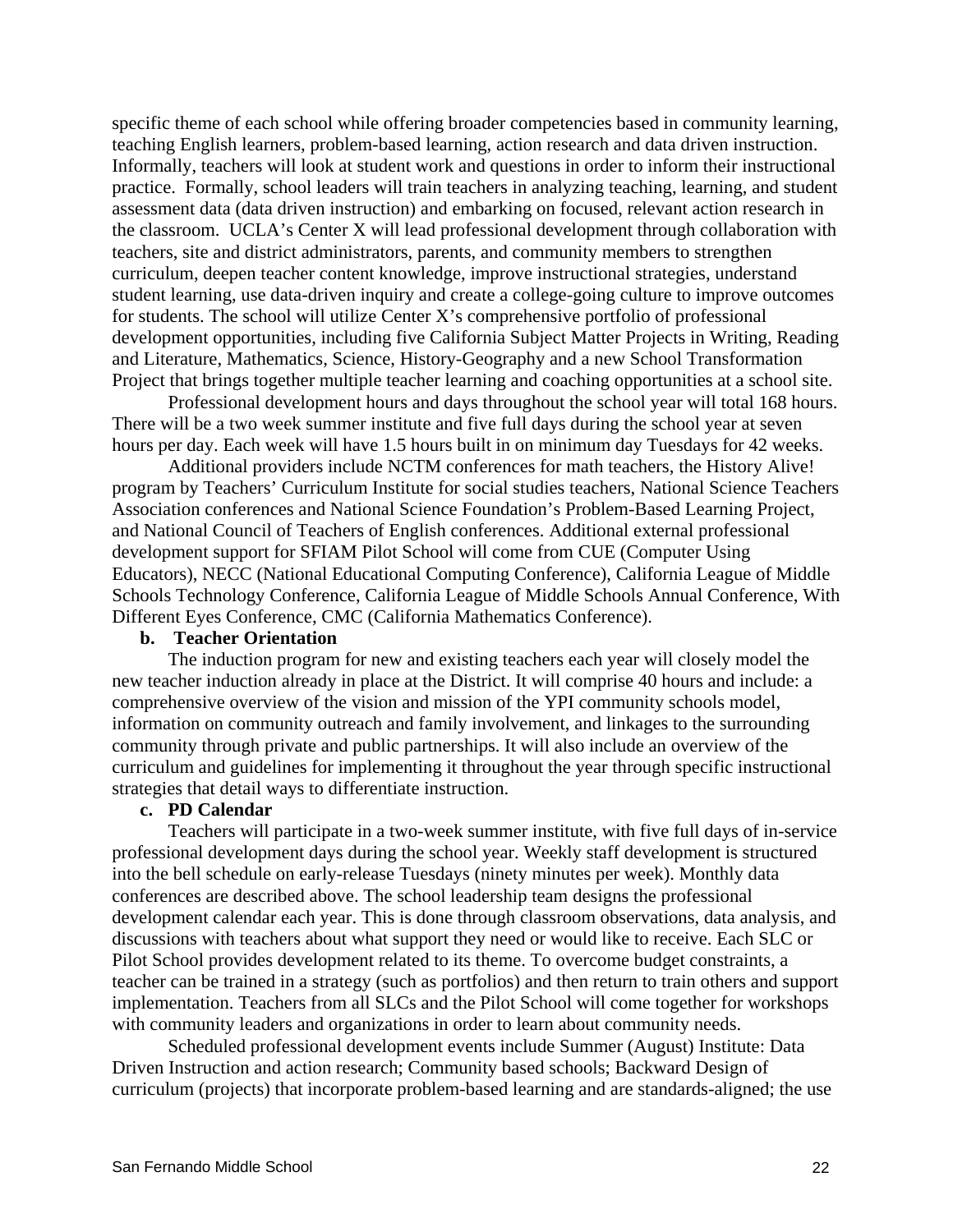of Portfolios to Document Student growth/achievement in SFIAM, Social Justice, Math/Science, Performing Arts; Project GLAD (or SDAIE). September/October: Action Research (ongoing link to Data Driven Instruction), Project GLAD in depth, problem-based learning, communitybased schools and integration with the community. November: Action Research, problem-based learning, Teaching through the Theme (SFIAM, Social Justice, Performing Arts, Math/Science). December/January: Action Research (ongoing link to Data Driven Instruction), using Portfolios to Document Student Academic Growth, Leveraging Community Partnerships into the Classroom, Backward Design for multiple assessments aligned to standards. February/March: Action Research (related to mid-year assessment data), Service Learning, Project GLAD, teaching through Theme. April/May: Action Research, subject-specific data driven instruction.

## **d. Program Evaluation**

It is critical to document effectiveness of professional development implemented to the school, to each teacher, and to the students. A four person team will be formed at each SLC and Pilot School, comprising teachers and administrators. Evaluation design will identify outcomes expected (Mullins 1994) that can be quantified on a quarterly basis through formative evaluation. Following research (Guskey and Sparks 1991a), the evaluation design will pose the following questions to be answered by each teacher. Is staff development program driven by clearly stated, measurable school objectives? Is a systemic view of the change process expressed in the program's plans? Are appropriate parts of the organization contributing to the change effort? Is there parent engagement? Curriculum revision? Changes in supervisory practices? Is staff development program's content grounded in research?

Summative evaluation will be collected yearly and will assess success of professional development on three levels. Changes in teaching practices will be documented through surveys and questions completed at the end of the year. The second level will document changes in school culture and climate through improved teacher skills, better integration in the community, and real partnerships with parents and community organization, which will be documented through community surveys, partnership meetings, parent and student surveys and interviews. The third level will determine effects of professional development directly on student learning in core competencies and in the school theme. The program will use evidence of improvement in learning from all assessment measures described in this proposal, including standardized tests, portfolios, capstone projects, assessment rubrics, and completion of classroom projects.

# **6. Professional Culture**

### **a. Professional Culture**

This proposal for services at San Fernando Middle will adhere to Article IX- Hours and Duties and Article X- Evaluation and Discipline as described in the LAUSD Collective Bargaining Agreements. Exceptions to this will be the separate agreements signed by teachers and staff of the Pilot School. All staff will commit to the mission and vision of each school, which will target its theme (SFIAM, Math/Science, Performing Arts, Social Justice) through monthly staff conferences to build collaborative relationships not just in the small learning community or Pilot School, but among all teachers at the school. The community focus greatly depends on the outreach that each teacher makes with parents and community members.

 Faculty and staff will be involved in school-level decisions through the Local School Council, a situation particularly true at the SFIAM Pilot School, which will be freed from all district policies, while setting policies that the school community feels will best help students to be successful. This includes issues related to promotion, graduation, attendance, and discipline.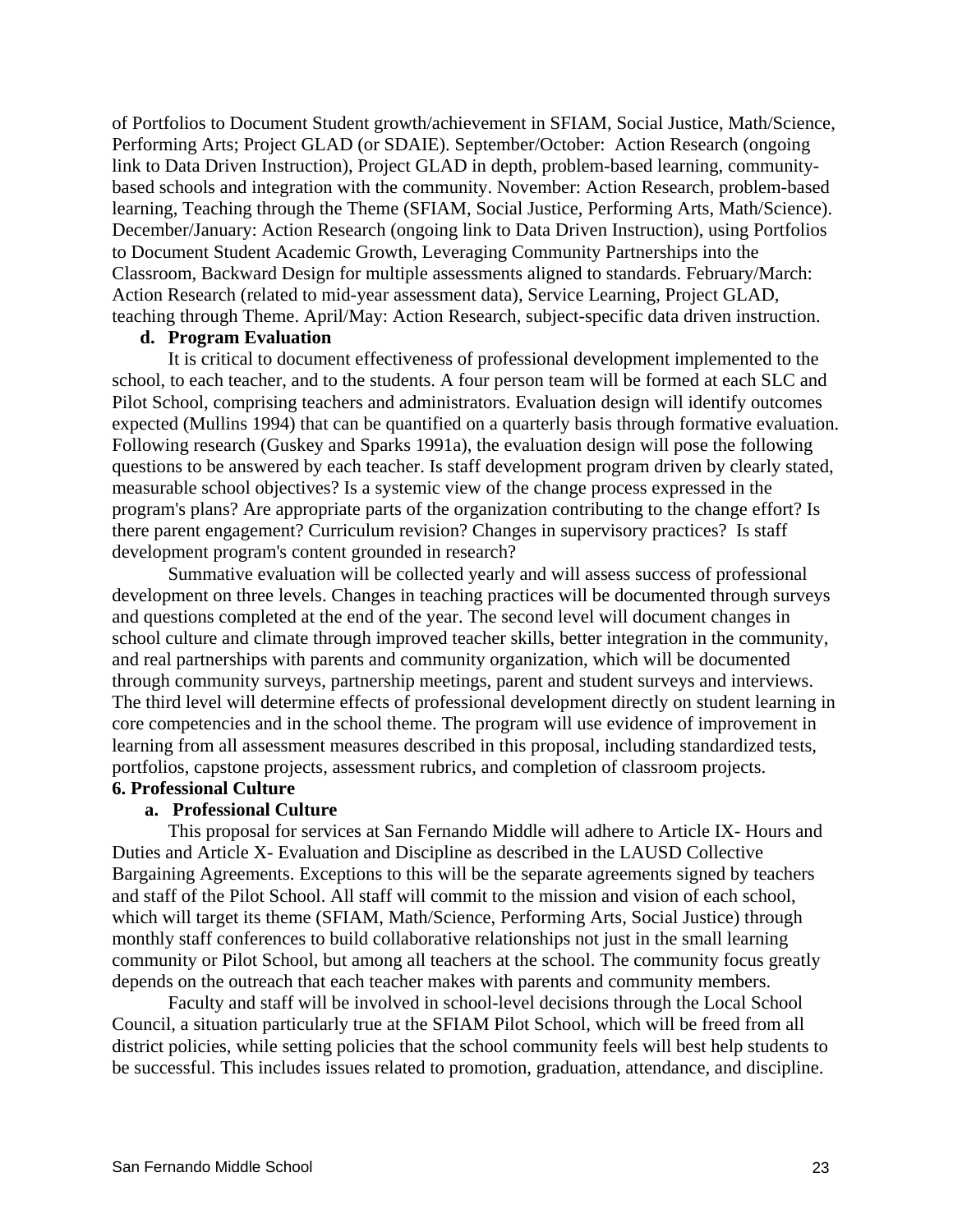Teachers will be part of the Council that defines professional development services, reviews and updates the curriculum, and assists in interview process for new teacher hires.

### **b. Evaluation**

Evaluations will be performed twice a year. Performance measures will be used to evaluate all school personnel. The Principal of the overall school and the Principal of the Pilot School will be evaluated by the YPI Academic Director and LAUSD based on completion of required job duties, reaching objectives and benchmarks, and oversight of school administration in regards to implementing the school performance measures and maintaining adherence to guiding principles and requirements. The Principals will also be measured on overall successful academic programs of their small learning community or Pilot School and the achievement of high parental and community involvement in the community school model implemented by YPI.

The Assistant Principals leading the three iDesign schools will be evaluated by the school Principal based on completion of required and enumerated job duties, such as implementing the vision of the school and maintaining adherence to its guiding principles and requirements. He or she will be assessed on the overall success of the program, achievement of educational goals, high parental and community involvement in the school, and the creation of a school atmosphere of enthusiasm, warmth, and cooperation among all parties. Assessment tools will include staff and parent surveys, site visit, portfolio presentation and a rubric.

Teachers will be evaluated by the Principal and Assistant Principals based on student progress as referenced from assessment measures, effectiveness of his or her teaching strategies, and overall performance of job duties. If an evaluation reveals poor job performance and/or challenges in helping students achieve, a conference will be scheduled between the staff member and the principal to develop a written action plan detailing recommendations for improvement. The plan will outline an implementation plan for support services, responsibilities and expectations, timelines, and consequences for failure. If an employee disagrees with an evaluation, a written objection may be appended to the review. Employees always have the right to engage in Due Process and the Grievance Procedure as described in the LAUSD Collective Bargaining Agreements. Classified and other personnel will be evaluated by the Principal or Assistant Principal based on completion of assigned job duties and regular, punctual attendance in their job. Pilot School teachers will negotiate these agreements separately.

## **c. Feedback**

Feedback regarding the school transformation process will be collected and delivered to school administrators through several channels. Surveys will be posted online at the school website using a commercial survey services such as Constant Contact to encourage parents, community members and partners to provide feedback quarterly. YPI and school staff will also solicit feedback through the completion of paper surveys each quarter. Both types of surveys will be confidential with assured anonymity. Feedback will be collated and information will be used each quarter to shape professional development for teachers as well as provide information for changes in community outreach and effectiveness for YPI, partner, and school staff.

# **7. Serving Specialized Populations**

### **a. Specialized Instruction**

Instructional methodologies to be used include data driven instruction coupled with teacher action research; backward design and multiple assessments; family participation and community involvement; constructivism; and problem-based learning. Please see Curriculum Map and Summary, Track Record of Proposed Curriculum sections and Appendix for discussion of research and strategies to meet needs of all enrolled students.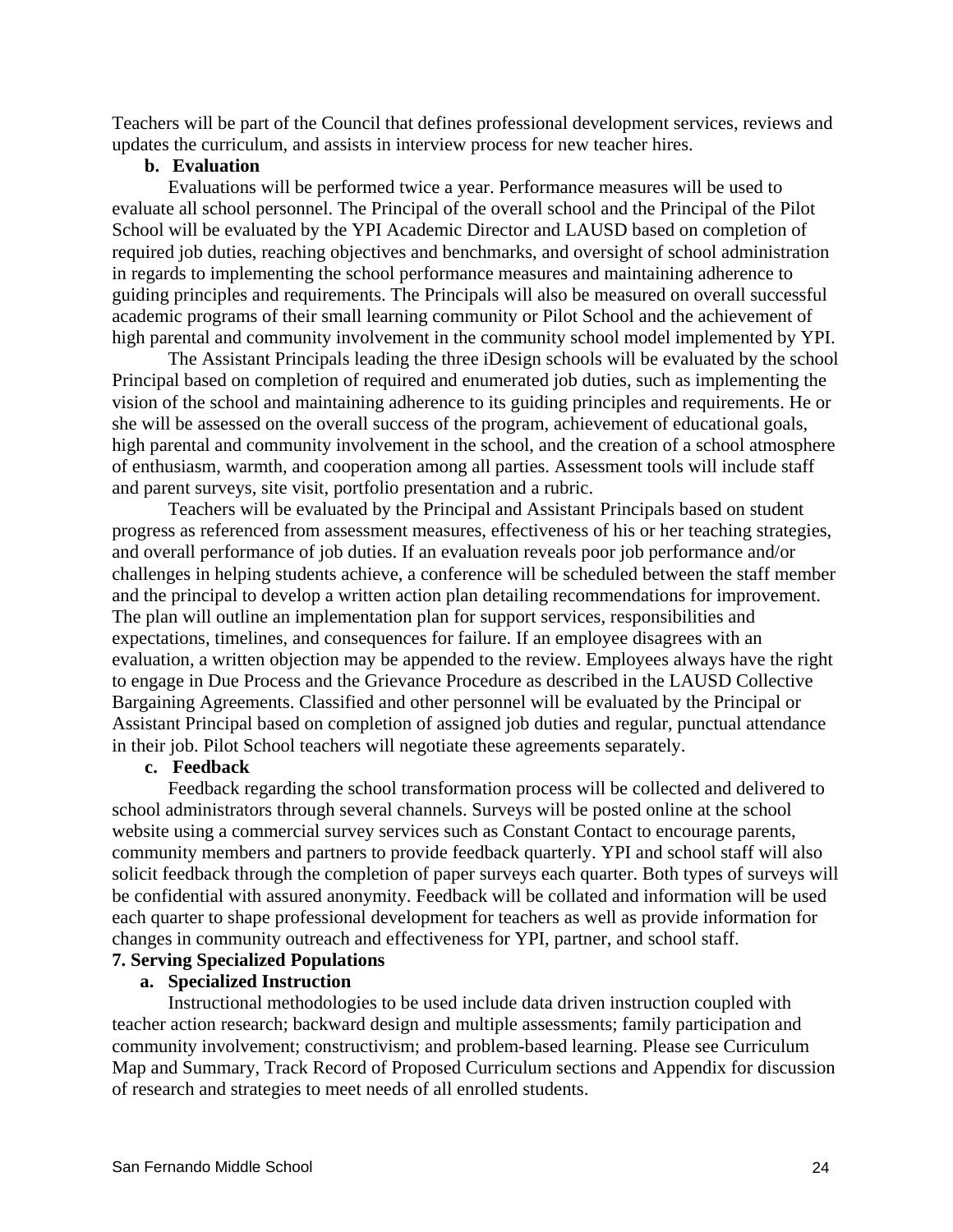As an internal operator, San Fernando Middle will continue to be a part of LAUSD regarding provision and funding of special education services consistent with the requirements of LAUSD Special Education Local Plan Area ("SELPA") Local Plan for Special Education. Schools will continue to provide special education supports using the LAUSD Special Education Policies and Procedures Manual as required by the Modified Consent Decree.

San Fernando Middle will adhere to laws affecting individuals with exceptional needs, including all provisions of the Individual with Disabilities Education Act (IDEA), its amendments, Section 504 of the Rehabilitation Act, the Americans with Disabilities Act, Office for Civil Rights mandates, LAUSD SELPA guidelines and AB 602. The school will adhere to all requirements of the Modified Consent Decree, including compliance with the Annual Plan for achievement of outcomes. The school will participate in quality assurance process for special education including verification reviews, coordinated compliance self-reviews, complaints, and the local plan. All students will be given equal access to the school regardless of disabilities and will be provided with a free, appropriate public education in the least restrictive environment. The school will not discriminate against any student based on disability.

The school will identify students that may require assessments for special education, including English Language Learners and Standard English Learners. They will first receive a visit from the Language Appraisal Team (LAT) to test for language acquisition issues. For students ruled out, an IEP will be created. Staff will be trained in early identification and intervention strategies. A Team will determine assessment for services. The Team will consist of qualified staff members that review past intervention and develop strategies for addressing learning difficulties. Supportive services provided will include building on cultural knowledge, making connections to cultural histories, and building stronger home and school connections.

The school will conduct an IEP team meeting within mandated timelines for students for assessment results, while specifying special education services. An IEP team will typically include parents, a teacher, a school staff member, and a special education authority. A District representative may also be included. Parents and teachers will have access to district, state, and federal information regarding special education programs, regulations and laws.

Special education personnel will be credentialed consistent with California law. Student discipline and procedures for suspension and expulsions will comply with federal and state laws, and will include positive behavioral interventions. The school will conduct assessment and standardized testing using state guidelines. The schools will conduct staff development to support special education staff. This will be offered quarterly and will include training for paraprofessionals in working with students. For teachers, it will include effective IEP meetings and IEP goal documentation. It will include review of the procedural requirements and instructional applications of special education legislation (IDEA), workshops regarding appropriate modifications to the general curriculum, and the use of assistive technology. More generally, professional development will help teachers clarify issues of inclusion.

Extended school year services will be provided to eligible students with disabilities by continuing the practice of providing year round educational services in school classrooms for qualified students with disabilities as per LAUSD policy.

Literacy acquisition will be a major part of the instructional program. Classroom immersion is the preferred model for English language mastery. Student fluency will be measured using the English Language Development Test (CELDT). The English language support program will have five steps. *Identification*: A home language survey (HLS) will identify students who come from homes where a language other than English is spoken. *Assessment*: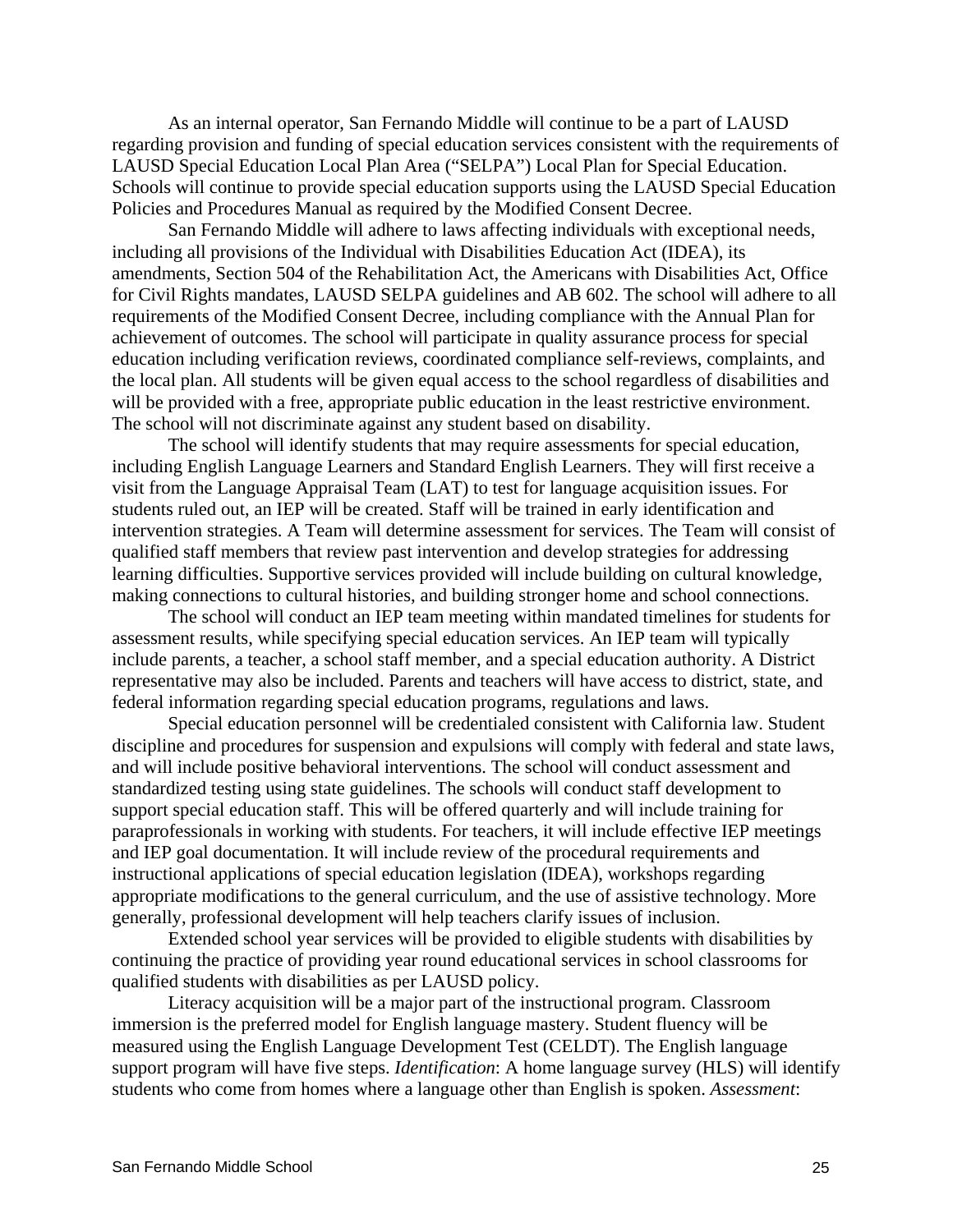Standardized tests such as the California English Language Development Test will be given to each incoming English learner to determine proficiency level. The CELDT will be administered to all new students with a home language other than English (indicated on their HLS) and to all English learners annually. *Support Services*: Teachers will work with the interdisciplinary teaching teams to provide strategies. Teachers will monitor English learners through daily reading, writing, and discussion to determine literacy skills. Teachers will use the Cognitive Academic Language Learning Approach, which integrates language learning, academic content, and learning strategies. *Transition*: Once a student gains proficiency in English, staff will transfer him or her into the regular program. Transfers will be based on criteria established by staff. *Monitoring*: Students exiting will be monitored for academic progress. Staff will determine if regular program is addressing needs or if further language development is needed.

English learner outcomes will include English language proficiency in communication and academic progress in curriculum. Mastery of English Language Standards will be monitored through portfolios. Students will achieve grade level standards in Specially Designed Academic Instruction In English (SDAIE). Please see Accountability Matrix for more details.

English learner students will use selected school curriculum, modified by teachers to meet student needs. Science kits (SEPUP) and History Alive (for middle school) provide 'source material' (photos, cartoons, charts/graphics) useful for ELLs. Project-based learning is preferred to textbook based because of the multiple modalities and multiple resources. Math will focus on multiple representations and manipulatives to get the concepts in Connected Math curriculum.

## **b. Meet the needs of students in at-risk situations**

The YPI community schools model that partners with community organizations to provide services in and out of the school day is an established, effective model for meeting the needs of students in at-risk situations. As described in this proposal, the school will be split up into three SLCs and one Pilot School of 400 students each to develop a personalized learning environment focused on choice of learning for families attending the school. Each family will be assessed by Case Managers and provided a menu of school and community offerings, not just for the students, but for other family members as well. YPI and the school partnership will provide community referrals for housing, health care, gang prevention, and other issues reflecting offerings of a full service community school. The full service community schools model will leverage YPI training and education services that will complement core school resources to provide an effective learning environment for students assessed as at-risk.

## **8. Family and Community Engagement Strategy**

## **a. Identification**

YPI will be serving the school community of San Fernando Middle School. This community has strong potential assets and significant challenges. Educational needs of San Fernando Middle School are described fully on pp. 9-10. Assets of the surrounding community extending two miles around San Fernando Middle School include community organizations offering critical services that have partners to plan and operate this community school. YPI and school staff has assessed the community and have found more than 20 organizations offering basic needs, legal services, education, health, employment support, family life support, healthcare, and mental health and counseling services. Please see the Appendix for complete list.

The YPI community based school program closely aligns with community and educational needs as described in narrative and communicated to YPI staff at community meetings, interviews and through surveys. As defined by interests and needs, San Fernando Middle families will help create and enroll in preschool, afterschool, job training, case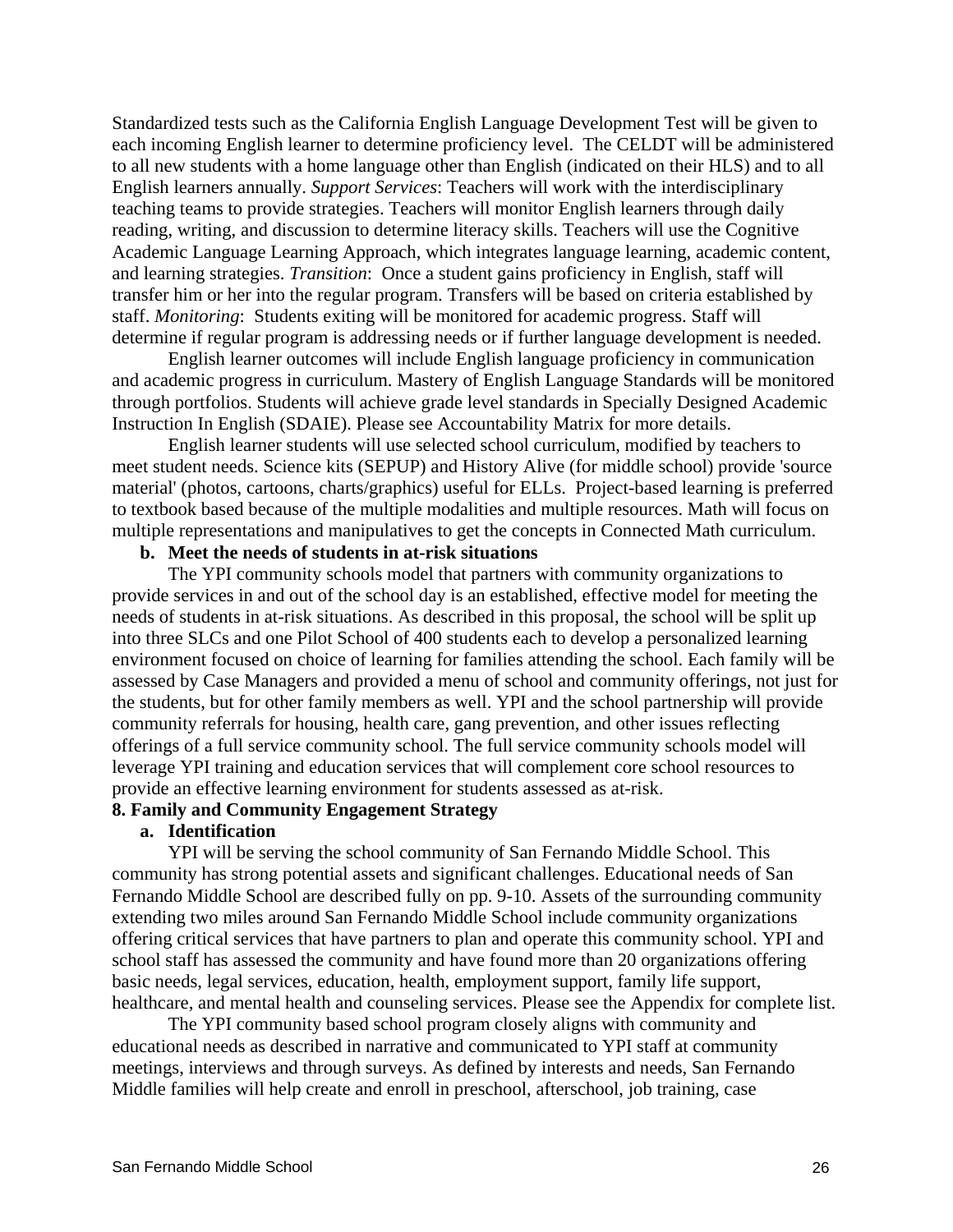management, and supportive services designed to meet their needs. YPI will provide Case Managers to work with each family to develop a targeted services plan.

YPI is uniquely qualified to operate this school due to its range of services, its reach in the community, and its practical operational experience operating two public middle schools with high parental involvement. YPI currently operates sixteen programs in the target area (see YPI program map in the Appendix): San Fernando Valley Poverty Initiative, Preschool, Afterschool, Summer Youth Employment, Reconnections Academy, Vocational Bridge Training, Adult Education, Family Technology Project, AmeriCorps, SES Tutoring, GEAR UP, Carol White Physical Education, Full-Service Community Schools, Communities Empowering Youth, Day Laborer Centers, Medical Office Careers, and Community Technology Centers.

## **b. Family and Community Engagement**

The community schools model provides services for students and their families before, during, and after the school day at the school site to improve academic performance, increase family income, reduce mobility, and prepare students and parents for the path to college. YPI utilizes a PK-20 feeder pattern strategy. YPI has extensive program and engagement activities in the targeted San Fernando Valley community (see attached map in Appendix). San Fernando Middle School also falls within the boundaries of YPI's San Fernando Valley Poverty Initiative.

YPI has developed a series of technology-based strategies to enhance student and parent experiences that are culturally relevant and geared toward the needs of families. The ParentSmart website will offer comprehensive searchable information for parents on a wide variety of issues; for example, if a parent is sitting with their case manager and expresses concern about their child being bullied at school, the case manager will pull up ParentSmart and print out useful tips and resources on bullying (in English and Spanish). This will be supplemented by a glossy set of ParentSmart cards for clients. These cards were first developed for the U.S. Department of Education and are being tailored for YPI. YPI will also host a resource search engine at the ParentSmart website that will allow clients or case managers to easily search partner and governmental websites for available resources, classes, and services.

YPI attended all relevant applicant orientation sessions and community forums for San Fernando Middle. To engage parents, YPI spoke to parents as they dropped off and picked up their children at San Fernando Middle and feeder schools. During this effort, YPI made 67 site visits to relevant schools throughout Los Angeles, while engaging 11,784 parents during this effort. At San Fernando Middle, YPI established a partnership with the teachers at San Fernando Middle School's existing Media Academy to write the proposal, plan the reconfigured school and operate it beginning next year. YPI and partners worked to create a Parent Advisory Committee at San Fernando Middle that actively participated in the planning for the school (including the development of themes and the Pilot School model), hosted a Community Forum. Staff has made five site visits to San Fernando Middle to inform parents, and conducted two community forums for parents attended by 105 parents. 146 parents have completed surveys regarding services that wish to see at the reconfigured school that have been developed into the plan. To further engage parents and community members, the YPI Outreach Team has conducted outreach at eight feeder schools, including Dyer ES, Broadous ES, Gridley ES, Harding St ES, Morningside ES, O'Melveny ES, Osceola ES, San Fernando ES, and Telfair Ave ES. A total of 23 school site visits and meetings were conducted for parents at San Fernando Middle and feeder schools that engaged 3,966 parents in the Public School Choice process.

YPI will offer enrollment for families into existing programs and services, and develop new programs based on family needs. Strategic partnerships YPI has developed with public and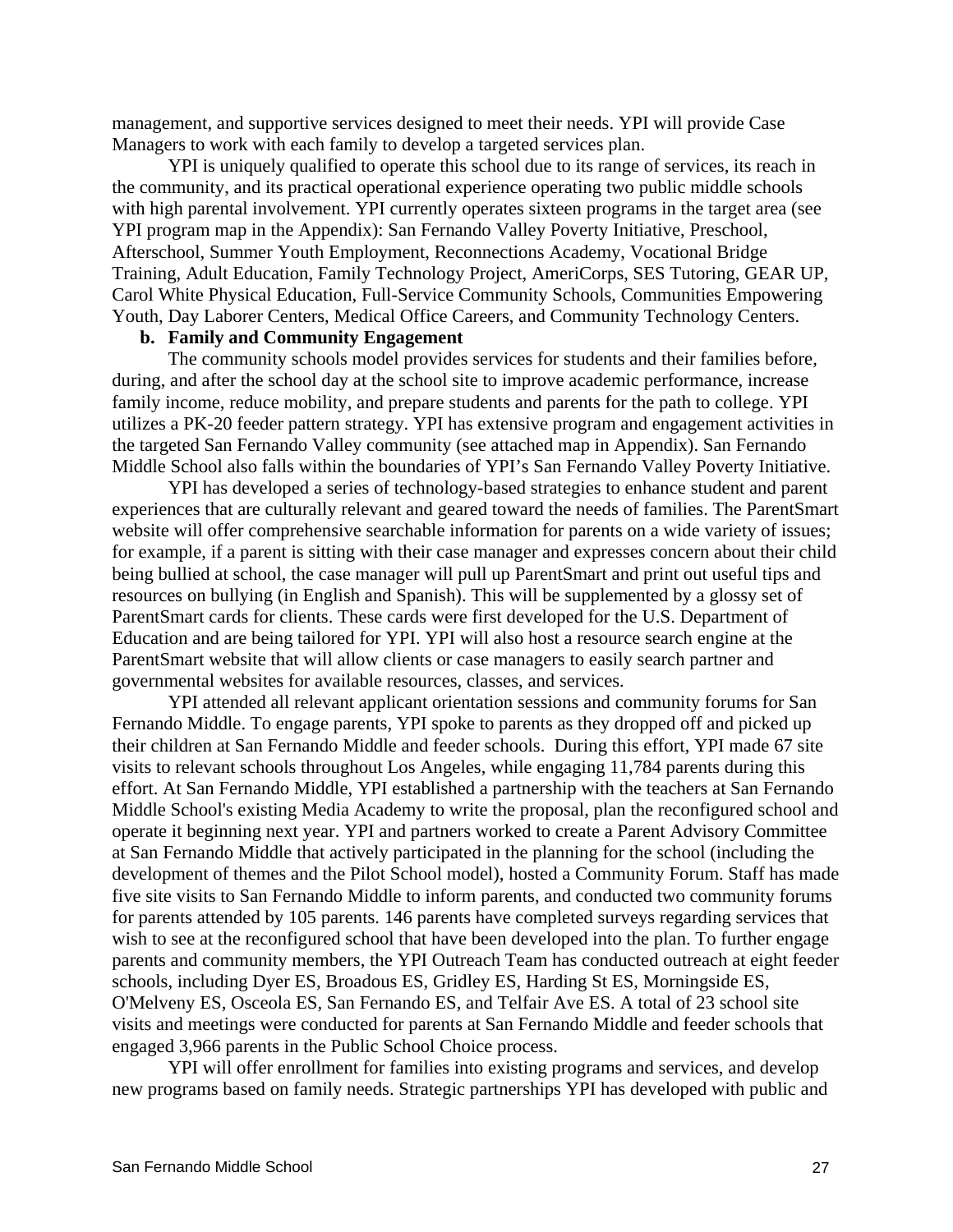private partners include funding for 288 preschool slots in the San Fernando Valley. YPI also has funding for 225 work experience, healthcare and preschool assistant job training slots through the Los Angeles Community Development Department (Reconnections Academy and Vocational Bridge Training) in 2010-11. Through the Family Technology Project, YPI will enroll 200 San Fernando Middle families in 2010 in computer literacy training to receive home computer systems with broadband Internet access at no cost through partnerships with the California Emerging Technology Fund and Time Warner Cable. YPI is funded by the California Department of Education and partners with LAUSD Division of Adult and Career Education to enroll clients in adult education, including ESL and GED preparation.

Resources YPI will offer based on evidence of community interest include an afterschool program YPI will operate each day coordinating with existing program operated by Beyond the Bell that will provide tutoring, homework help and enrichment as described in this narrative. It will include case management services modeled on GEAR UP, FamilySource Center, and Full-Service Community Schools programs currently operated by YPI. This will be staffed by case managers that will work with enrolled families to assist them to find needed community referrals and onsite community services to benefit families. Dedicated to fighting poverty, YPI will station full-time AmeriCorps members funded through an existing CaliforniaVolunteers program. They will offer tutoring, job training workshops for parents, assist families who qualify for the Earned Income Tax Credit, and provide needed referrals for city and community services.

YPI intends to continue the strong community and family outreach efforts demonstrated in the Public School Choice process by continuing the services of a dedicated Family Advocate to work with families. Parents will be recruited to serve on the School Leadership Council (parents will serve yearly terms). They will make up the Parent Advisory Council, and will be on the school Community Outreach Council. Parents will be on advisory committees for curriculum, assessment, and out of school services to reflect family interests and needs in school decisions.

YPI will communicate with parents using an ongoing schedule that includes quarterly Community Meetings at the school, a monthly newsletter regarding services and opportunities for engagement. School and YPI staff (such as Case Managers) will work with parents to implement strategies to prepare students for transitions to the middle school and for high school upon graduation, working with partners such as Families in Schools. Case Managers, Counselors, and teachers in each SLC and Pilot School will create a strategy as part of each student's individual education plan to help students not on schedule for transitions, and establish a fair system to comply with the due rights process of each student.

This YPI strategy has produced a remarkable level of parent engagement at YPI's Bert Corona Middle School that will continue at San Fernando Middle. A very high 96% of parents are involved with services and activities, including extensive parent-teacher conferences that include parents meeting with every teacher their child has (see attached data). Strikingly higher than is the norm at most middle schools, this rate of parental involvement is a cornerstone goal of the YPI model for San Fernando Middle School.

On October 20, 2009, State Superintendent Jack O'Connell came to Pacoima Elementary School to announce that YPI had received \$26 million in afterschool funding from CDE. YPI was the largest grantee in California, and received 15% of the funds awarded statewide. Please see Superintendent O'Connell's letter of support for YPI's proposal in the Appendix. These are the kinds of resources that YPI can and will generate on behalf of the school in partnership with families and community partners. YPI will build on its efforts with the San Fernando Valley Poverty Initiative described earlier and work with parents, teachers, and community members to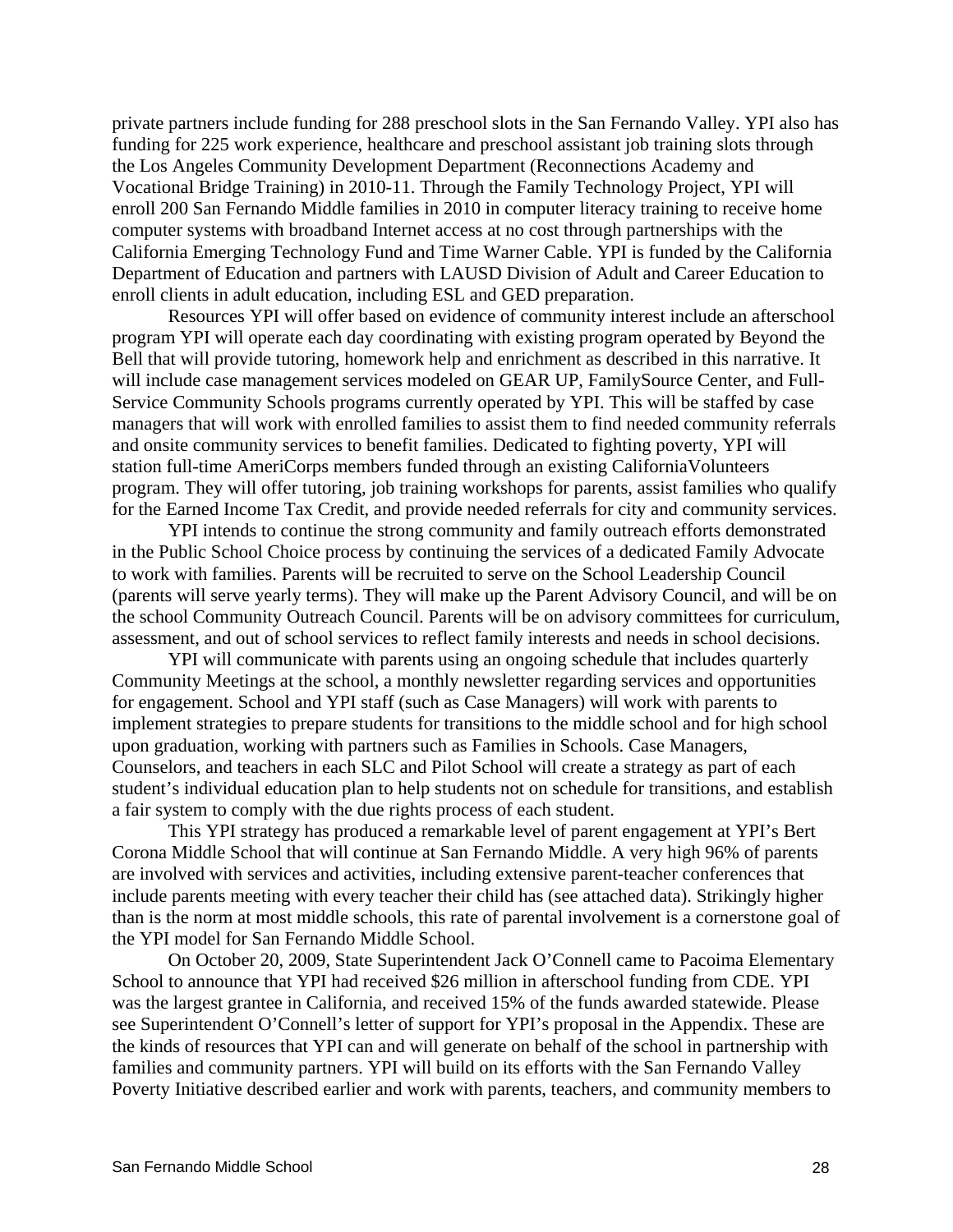implement its own proven version of the Full-Service Community Schools model. YPI was awarded one of only ten FSCS grants in the nation by the U.S. Department of Education, and was recognized nationally as a leader in school-community partnerships as early as 2004.

YPI has an outstanding track record over the past decade raising academic achievement for its own schools and for partner schools in a full-service community schools model (see achievement data for these schools in Appendix). YPI has generated tens of millions of dollars in resources for more than 70 partner schools in Los Angeles (K-12). YPI has been highly successful with the community schools approach incorporated in this application, specifically by saturating schools and surrounding neighborhoods with a wide variety of services.

At Pacoima Elementary School, YPI has invested \$10.9 million in education and training services for students and parents since 2002. This has contributed to a 246-point increase in API over the last seven years, and the school met AYP in 2009. The following is a list of the programs YPI has brought to this challenging community, where a large public housing project sits across the street from the school: Preschool; Afterschool; Summer Youth Employment; Reconnections Academy; Vocational Bridge Training; Adult Education; Family Technology Project; AmeriCorps; Family Development Network; SES Tutoring; Carol White Physical Education Program (U.S. Dept. of Education); San Fernando Valley Poverty Initiative; Neighborhood Networks (U.S. HUD); Communities Empowering Youth (U.S. HHS); Day Laborer Centers; Medical Office Careers; and Full-Service Community Schools.

At Monroe High School and Sepulveda Middle School, YPI has partnered in bringing in \$8.5 million in funding for programs such as GEAR UP, afterschool, and AmeriCorps.

At Bert Corona Charter Middle School, opened by YPI in 2004, \$5.4 million has been raised in addition to regular school funding for parenting programs, daily afterschool enrichment programs for 60% of the student body, free tutoring, 1:1 student to computer ratio, physical education and nutrition, community service projects, supportive services for families like case management, job training, counseling, legal services, financial literacy, public safety, medical and dental care, and ESL/GED. This school‐community partnership has resulted in an 80‐point API increase and a similar schools rank of 8. As importantly, the YPI strategy has produced a remarkable level of parent engagement at the school, cited by LAUSD as a best practice when Bert Corona's charter was renewed last year.

YPI opened Monsenor Oscar Romero Middle School in 2007, achieving an API Growth Score of 709 with same saturation approach and students 100% enrolled in free/reduced lunch.

Larchmont Charter School is a "sister" school to the YPI schools. YPI's Chief Operating Officer was one of the founders of Larchmont, served as COO for the school for one year, and is currently Vice‐President of the Board. YPI was heavily involved in the development of the school and operates afterschool, AmeriCorps, and FamilySource Center services at the Larchmont school site. Larchmont's API score is 889 with a 2008 Statewide Rank of 9. The proposed curricula and educational structure for the reconfigured San Fernando Middle School is modeled on this highly successful school, as well as YPI's existing schools.

Another YPI sister school is Fenton Avenue Charter School. The leadership of Fenton was instrumental in YPI's decision to open its first charter school. One of Fenton's founders, Joe Lucente, is a Board Member for YPI's Bert Corona Charter School, and the Executive Director of YPI Charter Schools is Yvette King-Berg, a long-time administrator at Fenton. YPI has partnered with Fenton since 2004 to operate a 21<sup>st</sup> Century afterschool program, a Carol M. White Physical Education Program, an Even Start Family Literacy program for pre-kindergarten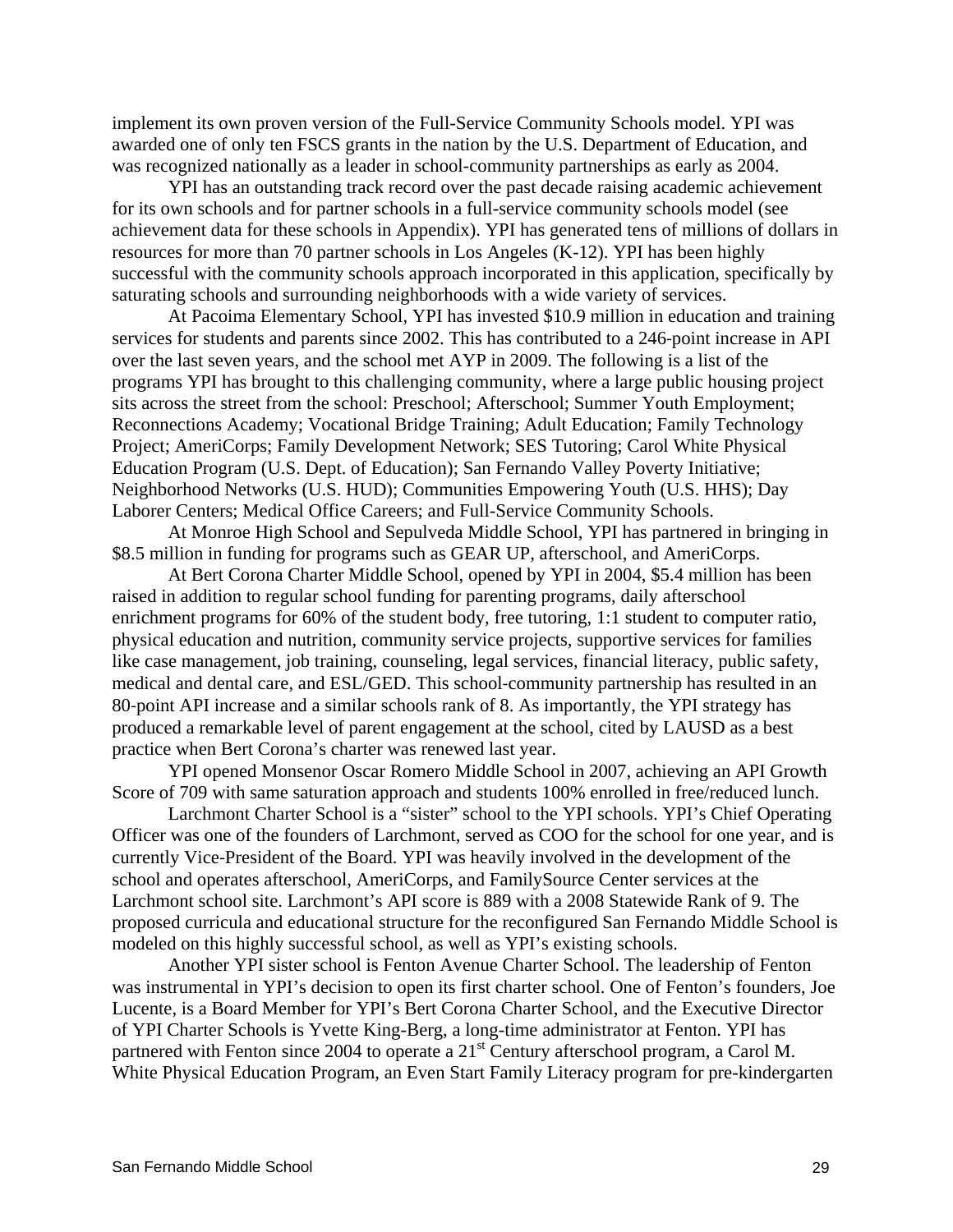families, and tutoring programs. Since YPI's partnership with Fenton began in 2004, the school has seen its API score rise 56 points (691 to 747) with a Similar Schools API Rank of 7 in 2008.

YPI is uniquely positioned to help the targeted community tap into initiatives for increasing family employability and incomes. On October 19, 2009, Mayor Villaraigosa announced the City's innovative new poverty strategy, FamilySource Centers. YPI is one of the sixteen FamilySource Center operators, receiving \$1 million annually to increase academic achievement and raise family incomes. YPI operates workforce development programs like summer youth employment, CSBG ARRA subsidized employment, Reconnections Academy, and Vocational Bridge Training. YPI receives city and private support for the Family Technology Project, started by State Senator Alex Padilla and YPI in 2001. 750 families now have brand new home computers and broadband internet access thanks to this program. YPI will expand FTP to San Fernando Middle School. YPI has successfully operated public schools for the past six years in Los Angeles and has extensive experience with the operations of a public school, including budgeting, financial management, catering, transportation, facilities, maintenance, special education, and student health and safety.

## **c. Key Community Partnerships**

YPI's range of community partners can be seen in the letters of support in the Appendix: State Superintendent of Instruction Jack O'Connell, L.A. City Council President Eric Garcetti, State Assemblymember Felipe Fuentes, L.A. City Councilmember Tony Cardenas, L.A. City Councilmember Richard Alarcon, San Fernando City Councilmember Ernesto Rubio Hernandez, Families In Schools, UCLA Center X, UCLA Office of Instructional Development/Community-Based Learning, CSUN Eisner College of Education, City of L.A. Community Development Department, Teach for America, Mission College, Valley College, Communities In Schools, MEND, Pacifica Hospital, San Salvador Valley Care, Camara de Comercio El Salvador-California, Pacoima Chamber of Commerce, ICON CDC, Hollygrove, Build Rehabilitation Industries, SALEF, CLIC Network, and the San Fernando Valley Boys and Girls Club.

The following are key partners that will be closely involved in the implementation of services. Each has been thoroughly vetted by members of the Leadership Team regarding their track record of service to the San Fernando Valley community, financial solvency, history of partnership with YPI, and available resources. YPI's Chief of Staff and Chief Operating Officer have conducted due diligence of each partner. Partners will provide community outreach, as well as resources for families. Recruitment of partners will create increasing involvement in the school of organizations as documented through MOUs through the first five years of operations. Partners will provide community outreach, as well as specific resources for families. Recruitment of partners will create a steadily increasing involvement in the school of organizations partnering as documented through MOUs through the first five years of operations.

YPI will look to UCLA's Center X for professional development expertise. Center X collaborates with teachers, site and district administrators, parents, and community members to strengthen curriculum, deepen teacher content knowledge, improve instructional strategies, understand student learning, use data-driven inquiry and create a college-going culture to improve outcomes for students. San Fernando Middle School will utilize Center X's comprehensive portfolio of professional development opportunities, including five California Subject Matter Projects in Writing, Reading and Literature, Mathematics, Science, History-Geography and a new School Transformation Project that brings together multiple teacher learning and coaching opportunities at a school site.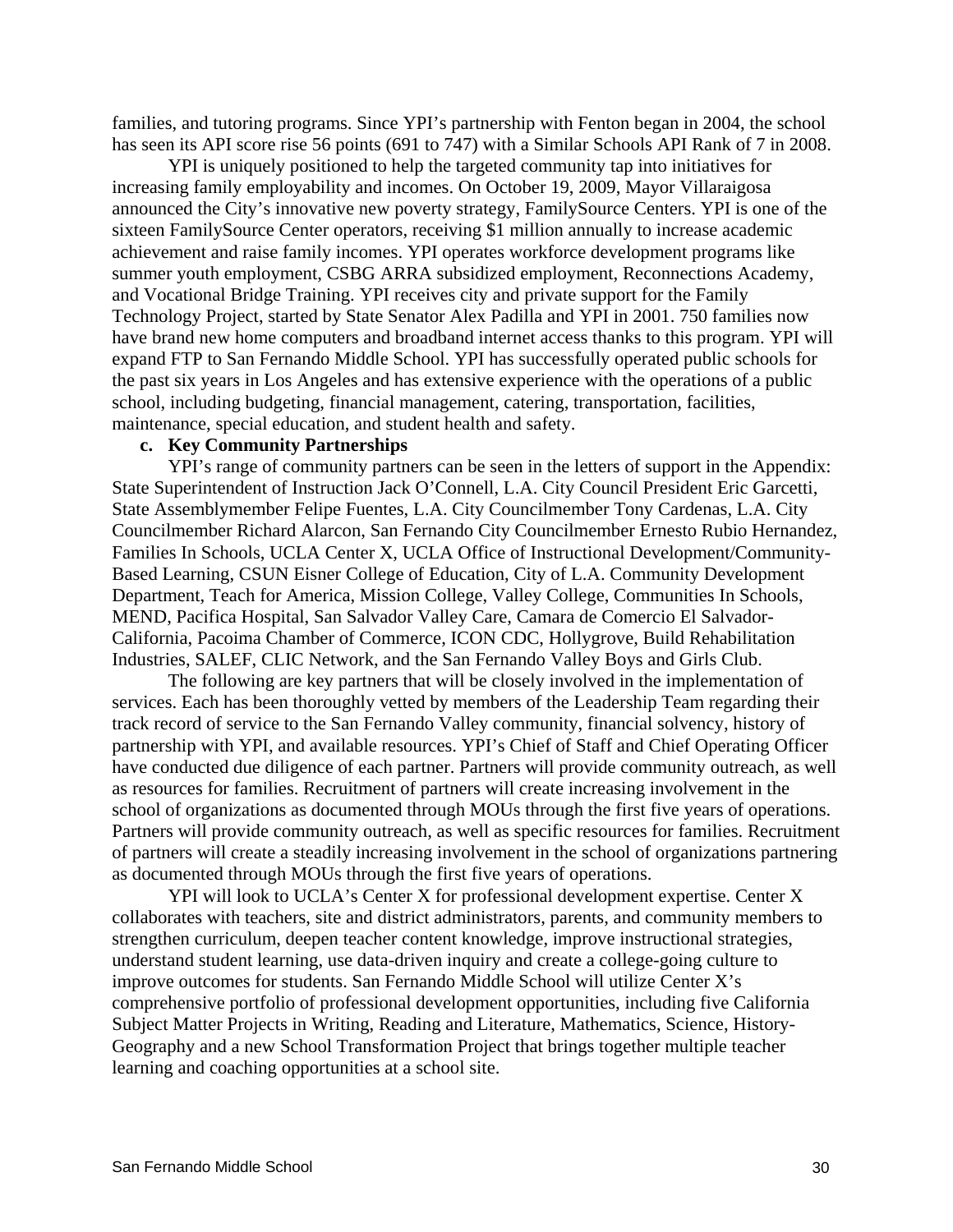Partner Families In Schools has served over 1,000 families through its Going on to College! and Transition to Middle and High School programs. FIS has been recognized with a Partnership Organization Award from the [National Network of Partnership Schools](http://www.csos.jhu.edu/p2000/default.htm) at Johns Hopkins University three years in a row. Their Transitions program to Middle and High School will consist of six workshops to assist parents in understanding how each school level is different from the next and how they can support their children by providing them sustainable learning opportunities. Parents are able to establish relationships with one another as they support their children academically, socially and emotionally during the sometimes challenging transition between school levels. The curriculum was developed and designed to be taught by a team of teachers, parent educators and parent leaders. Other programs will include College Knowledge Academies, Going On To College!, LEAD, Million Word Challenge, and Parent Academies.

California State University at Northridge (CSUN) is a partner through the services of Associate Professor David Moguel in the Secondary Education Department of the Michael D. Eisner College of Education. He will be part of the school Leadership team and will work with the school to implement the school plan for professional development, teacher recruitment, and the use of theClic website by enrolled students and families. Professor Moguel is the founder of this college preparation website. His areas of expertise are methods and student teaching supervision in social studies, integration of theory and practice in teacher education, creation of democratic learning communities, and bilingual and multicultural education.

The City of Los Angeles Community Development Department will work with YPI to offer employment training for parents and other family members in healthcare and preschool assistant careers. They will provide linkages to WorkSource and OneSource Centers for employment training for adults, career development for youth, and job training in Reconnections and Vocational Bridge Training programs operated by YPI. CDD will also provide FamilySource Center resources for families, including case management, computer literacy, counseling, mental health services, and referrals for critical resources.

Teach for America will provide expertise in teacher development services and will provide candidates for open positions at the school as applicable.

Communities in Schools (CIS) has served at-risk youth in the Valley since 1985 and is the lead Gang Reduction and Youth Development contractor for the San Fernando Valley. CIS has been an outstanding subcontractor in the North Valley FDN led by YPI. A premier gang prevention and youth services provider, CIS provides tutoring, job training, and youth education for at-risk youth and will work with San Fernando Middle families to offer targeted gang prevention and youth development services.

Timeline for development of partner services will be as follows. Development of formal MOUs with partner responsibilities and duties (March 2010); attendance at quarterly partnership meetings (April 2010 and quarterly). Engagement with school and families at three community meetings (June, July, August 2010, and biannually once school opens in September 2010). Participation in staff development activities (biannually).

### **9. School Governance**

As an internal operator, YPI and partners will adhere to Article XXVII- Shared Decision-Making and School-Based Management as detailed in the LAUSD Collective Bargaining Agreements, except for separate agreements established by the Pilot School. YPI will follow the requirements of the California Education Code and establish a School Site Council that conforms to requirements of Section 52852. The Council will develop and approve a Single Plan for Pupil Achievement for Consolidated Application programs. It will meet no less than eight times each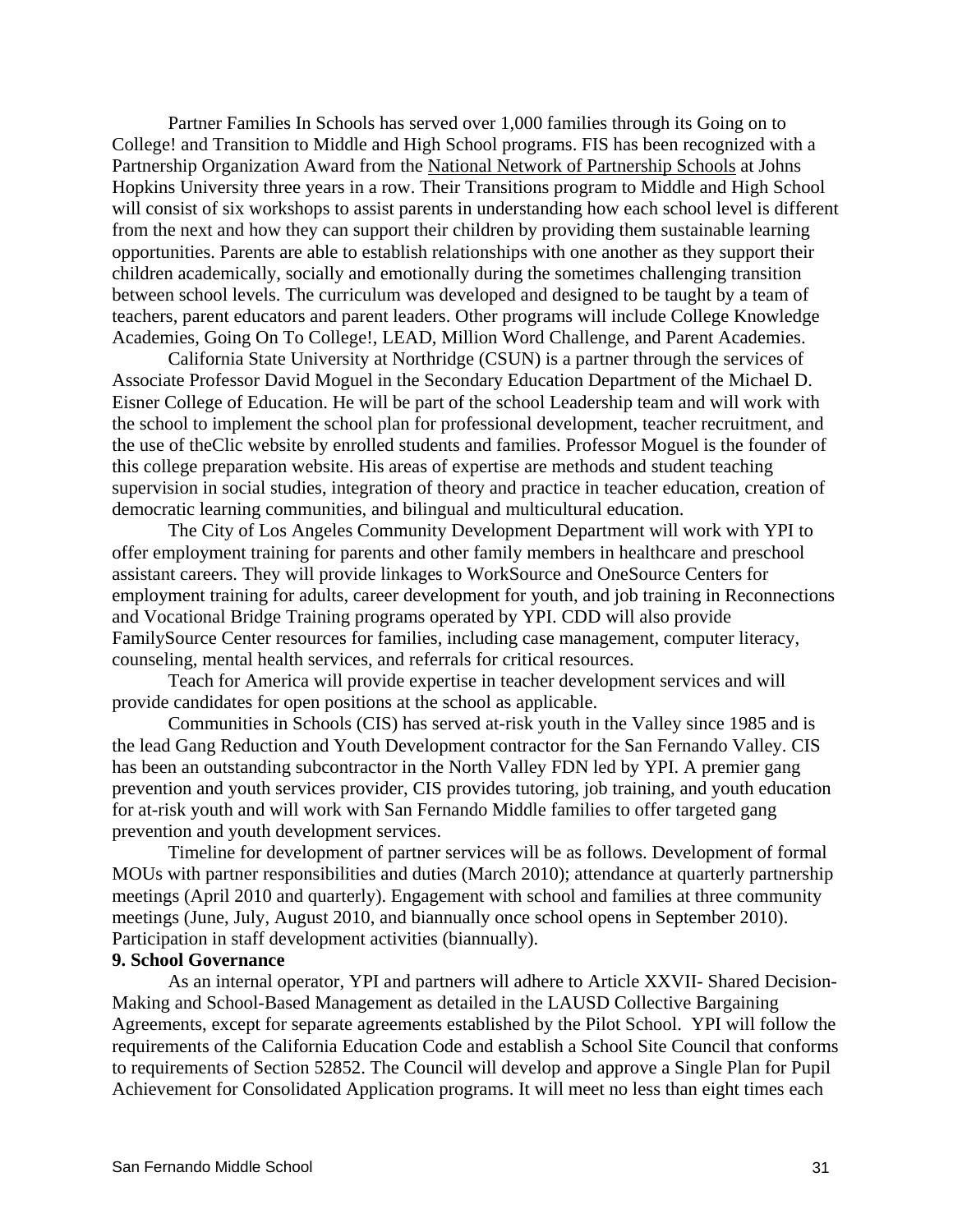year, and will include the principal; classroom teachers elected by teachers at the school; other school personnel (classified staff); parents; and community members elected by parents.

## **a. School and Advisory Organizational Charts**

Please see the organizational chart attached in the Appendix demonstrating lines of authority among school leadership staff and the advisory structure for the school. The School Site Council will be comprised of parents, partners and other residents. The Pilot School will have its own separate School Site Council that will have increased governing responsibilities, such as principal selection and supervision, budget approval and establishment of policies.

Members of the Council will be recruited from the school and the San Fernando community. They will have skill sets that support the achievement of the school vision and mission. These may include real estate/facilities development, school finance, fundraising, community involvement, parent education, technology, business experience, secondary education experience, event planning, and health and safety. In addition to these skill sets, members will have evidence of effectiveness in working with similar populations. The school will develop Council policies that reflect clear and appropriate guidelines.

 School Site Council meetings are quarterly and open to the public. The school will post meeting notices at the school and in the community in advance of meetings to be held. The school distributes agendas for meetings to parents of students via home correspondence which includes an invitation letter and agenda, and online via ParentSmart. An administrative staff member records all board actions in the form of minutes and forwards them to the Principal who publishes them for all stakeholders to view at the school site. Members of the School Site Council will be appointed to a year term and re-elected by the Council. Members are nominated by any member of the community, their recommendations are presented to and processed by the Leadership Team President, and are elected by a simple majority.

 School Site Council meetings will be attended by the Principals (school and Pilot School) and all three Assistant Principals. Recommendations in written form will be presented to the Principals annually for the upcoming year. The Principal will respond by the following quarterly meeting to these recommendations, including specific written strategies.

Consistent and effective communication within each small school, and among the schools, will be a crucial element of effecting successful change. One Principal will lead the three SLCs; each SLC will have an Assistant Principal. Staff at each SLC will meet with the Principal and AP once every two weeks to create a forum for disseminating information, asking questions, and offering input. The Pilot school will also have a Principal and Pilot school staff will meet with him or her every two weeks. The Principals of both schools will meet weekly for common planning.

## **10. School Leadership & Staffing Plans**

As an internal proposal, the proposed YPI plan for San Fernando Middle School will adhere to Hours, Duties and Work Year, Transfers, Reduction in Force/Reinstatement and Salaries as described in the LAUSD Collective Bargaining Agreements, except for separate agreements established by SFIAM as a Pilot School. The plan will adhere to the Duties, Responsibilities and Hours in the Agreements.

### **a. Leadership Team Capacity**

YPI has an annual budget of \$29 million with more than 1,000 staff operating at 95 program sites in Los Angeles. YPI is a community-based nonprofit partnering with over 70 LAUSD and charter schools, while also successfully operating its own schools since 2004. YPI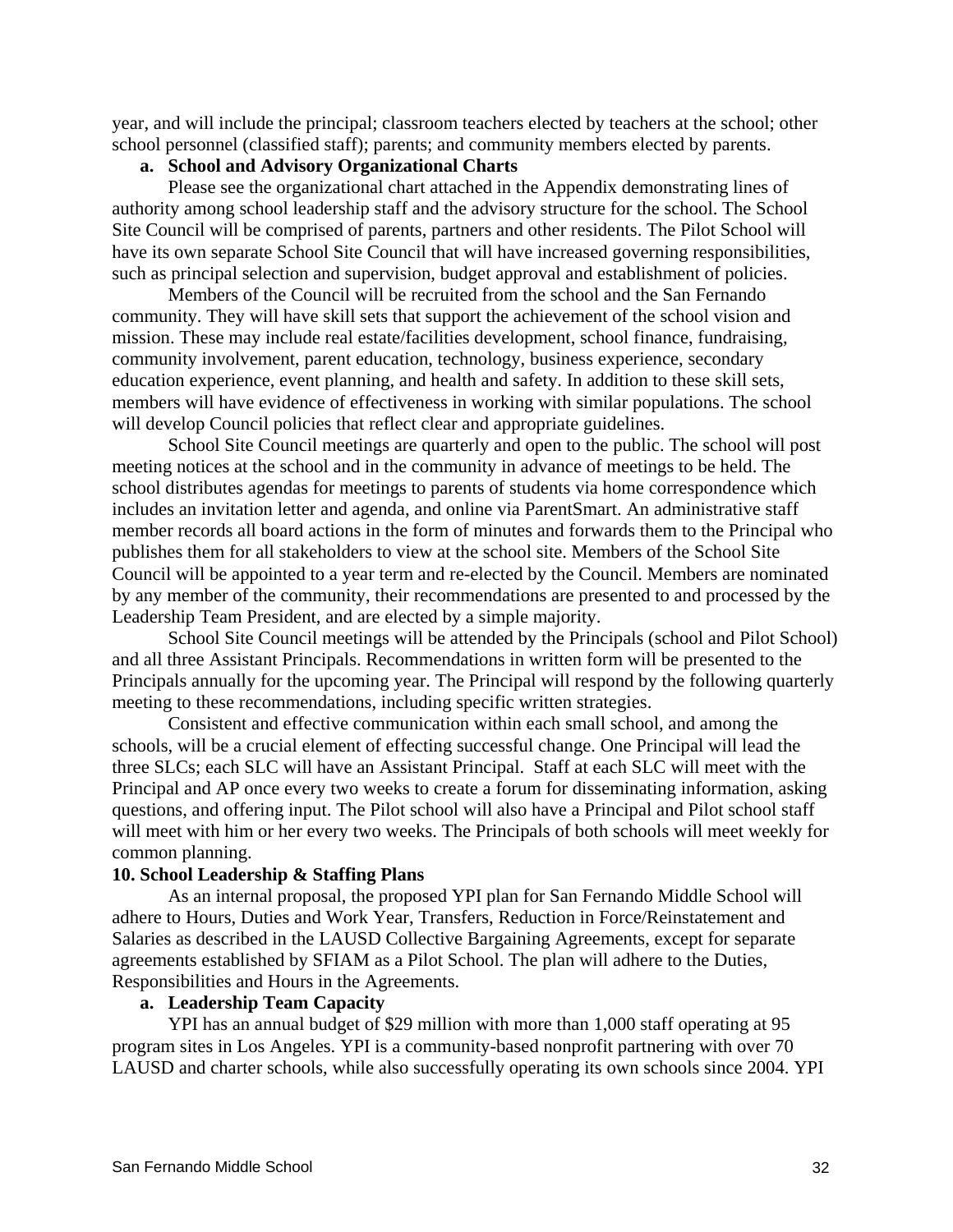serves 6,300 students every school day in afterschool programs and provided 60,000 hours of free tutoring last school year.

Members of the Leadership team include the following (please see resumes in the Appendix). The leadership team includes **Dixon Slingerland,** who has been the Executive Director of YPI since 1996. He is President of the Board of two Los Angeles charter middle schools founded by YPI. **Maria Reza** is a long-time teacher and administrator in LAUSD who has outstanding partnerships and alliances in the targeted San Fernando community. She will leverage experience as a Superintendent of Health and Human Services and as a former Cluster Administrator for the Operations and Academic Achievement of San Fernando High School and the 19 schools in the feeder pattern.

**Gene Straub** is the YPI Chief Financial Officer and Vice-Chair of the Board for Larchmont Charter School. Gene previously served as Senior Vice President-Studio Operations for Twentieth Century Fox Film Corporation, where he was responsible for an \$85 million operating budget. **Yvette King-Berg** is Executive Director of YPI Charter Schools. She has previously worked as Vice President, Southern California for the California Charter School Association. **Nick Vasquez** is Principal of YPI's Monsenor Romero Charter Middle School and former long-time Principal of Morningside Elementary in the targeted community.

**Iris Zuniga-Corona** is the YPI Chief of Staff responsible for all program implementation. Prior to taking this role, she ran YPI's afterschool programs at 56 schools. **Dvora Inwood** is the founding educator of Larchmont Charter School and Los Feliz Charter School for the Arts in Los Angeles. She has designed curriculum and lessons for The New Teacher Project and has taught mathematics for grades 6-12 in schools throughout Los Angeles. She will consult with teachers to develop a teacher-driven curricula revision and professional development process responsive to the community. **Roth Herrlinger** is President of Herrlinger Management and Consulting, a consulting and management organization serving agencies in the public education sector. Prior to this, he was the President and Chief Operating Officer of Bright Star Schools Charter Management Organization. He holds an MBA from Stanford Business School. He will consult with the YPI Chief Financial Officer to provide operations and administration support for the schools.

## **b. Staffing Model**

As an internal applicant, YPI will follow District norms, policies and procedures related to staffing. The schools will be staffed for all academic and non-academic positions according to District norms, including small learning community and PHBAO norms as appropriate. YPI intends to review and potentially redirect certain categorical funding to support our academic vision. Adult-to-student ratios will be compliant with Article XVIII Class Size, as described in LAUSD Collective Bargaining Agreements. IEP services such as interpreters, translators, and special education assistants will be provided by staff hired in accordance with District norms and Appendix A of LAUSD Collective Bargaining Agreements. Because the school is presently enrolled at full capacity and is staffed accordingly, staffing and all adult-tostudent ratios are expected to remain constant for the next five years of operation, pending any changes to District staffing norms and/or LAUSD Collective Bargaining Agreements.

## **c. Compensation**

As an internal operator, YPI will use the District's schedule for salary and will follow the District's best practices for benefits as a percentage of salary, health benefits as a percentage of salary, and lifetime benefit cost as a percentage of salary.

## **d. School Leadership**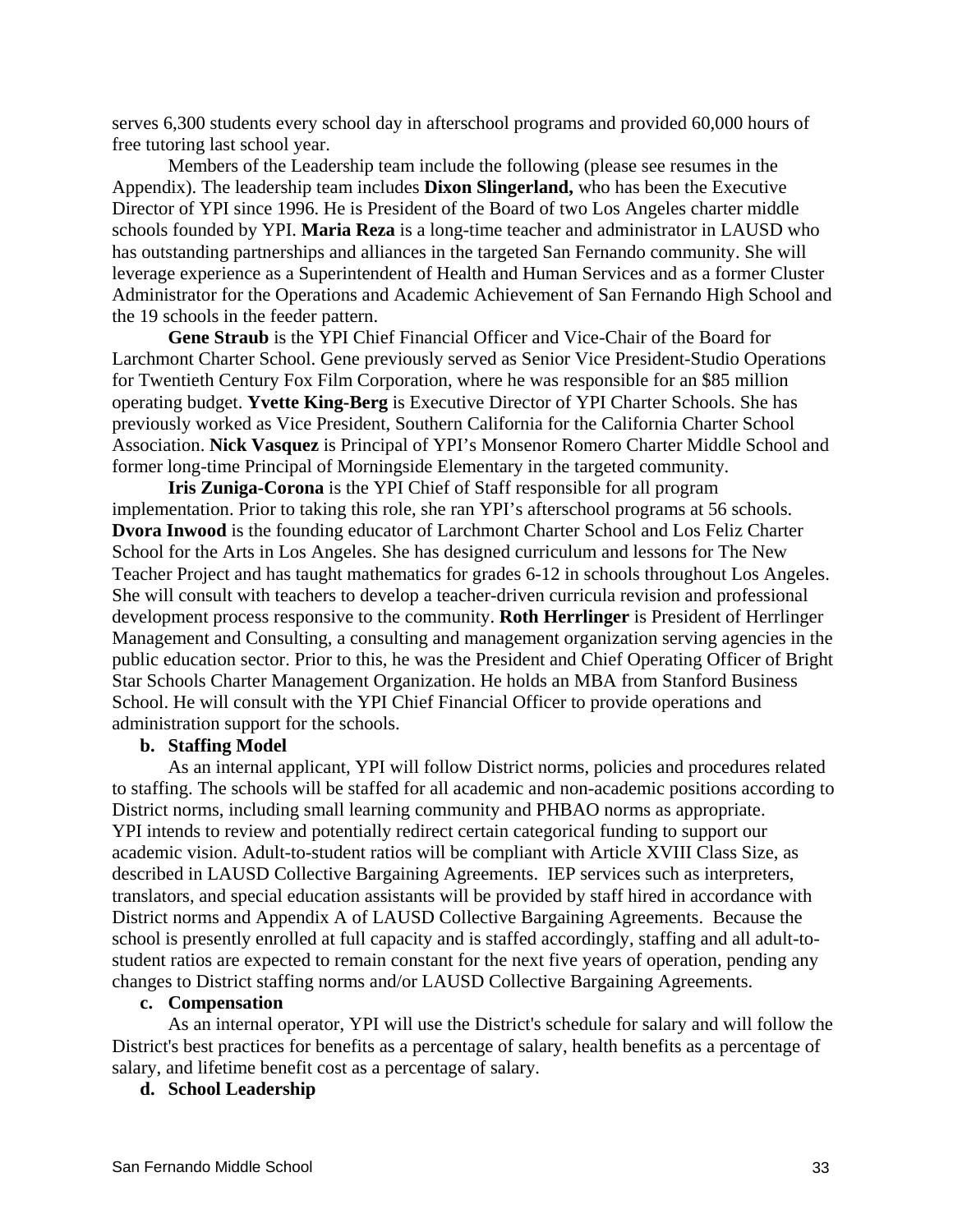The iDesign Principal and the Pilot School Principal will hold responsibility, accountability and authority for the school's performance and success in fulfilling the mission. The iDesign Principal reports to the YPI Leadership Team and LAUSD and is responsible for overall operations. The iDesign Principal hires and assesses the three school Assistant Principals that lead each of the SLCs. The ideal candidate will have extensive management experience with a record of success in leading and sustaining a school. S/he will have the ability to inspire excellence from a diverse staff and embody the mission and vision of the school. In selecting individuals for leadership positions, YPI is committed to broad stakeholder involvement. The selection committee will draw upon input from representatives of current academic and nonacademic staff, parents, and community members. Job descriptions for the Principal will adhere to and comply with LAUSD norms and Collective Bargaining Agreements.

## **e. Leadership Team beyond the Principal**

As an internal applicant, YPI will follow District policies/procedures related to staffing. Leadership positions beyond the Principal, including Assistant Principals, master teachers, special education coordinators, business managers, and other classified staff will be determined according to District norms, including small learning community and PHBAO norms as appropriate, in order to best meet the needs of students and faculty in this full service community school. Job descriptions for these leadership roles will adhere to and comply with LAUSD norms and Collective Bargaining Agreements.

The Assistant Principals (AP) in charge of each of the three iDesign schools will be educational leaders and will work with the Principal to create systems that ensure a standardsbased, constructivist educational program. Each AP will provide hands-on guidance to teachers in the areas of data driven instruction linked to action research and implementation of the backward design process to ensure standards-aligned, problem-based learning with multiple assessments. Each AP will use multiple sources of data to develop a data-driven instructional plan for the improvement of student achievement, help teachers develop their pedagogy in light of recent research on brain development and in keeping with a constructivist approach to teaching and learning, and work with teachers to develop a teacher evaluation process. They will schedule and participate in family and community meetings and will work to encourage and develop parent/guardian involvement/partnerships. The ideal candidate will have teaching experience at the 6-8 grade level, a commitment to a constructivist approach to teaching and learning, a master's degree in education with a focus on teaching and curriculum.

### **f. Recruitment of Teaching Staff**

YPI team will follow LAUSD Collective Bargaining Agreements when recruiting, hiring and developing school staff, with the exception of the Pilot School. Teachers and paraprofessionals will meet requirements for employment of California Education Code section 47605(l) and applicable provisions of *No Child Left Behind*. Teacher job descriptions will adhere to and comply with LAUSD norms and Collective Bargaining Agreements.

Recruiting efforts would begin immediately. The first Priority will be the hiring of an iDesign Principal and a Pilot School Principal. The timeline would be as follows. Hire principal and purchase curricular materials (March/April 2010). Hire any needed additional faculty by end of May 2010. Faculty will have opportunity to read/analyze/acquaint oneself with curricular choices, and with problem-based learning, project-based learning, constructivism, data driven instruction. (May- August 2010). Principal reads same and more materials to determine if SDAIE or Project GLAD should be the EL program. Principal investigates appropriate strategies for special populations in light of demographics/stats of school. Principal determines the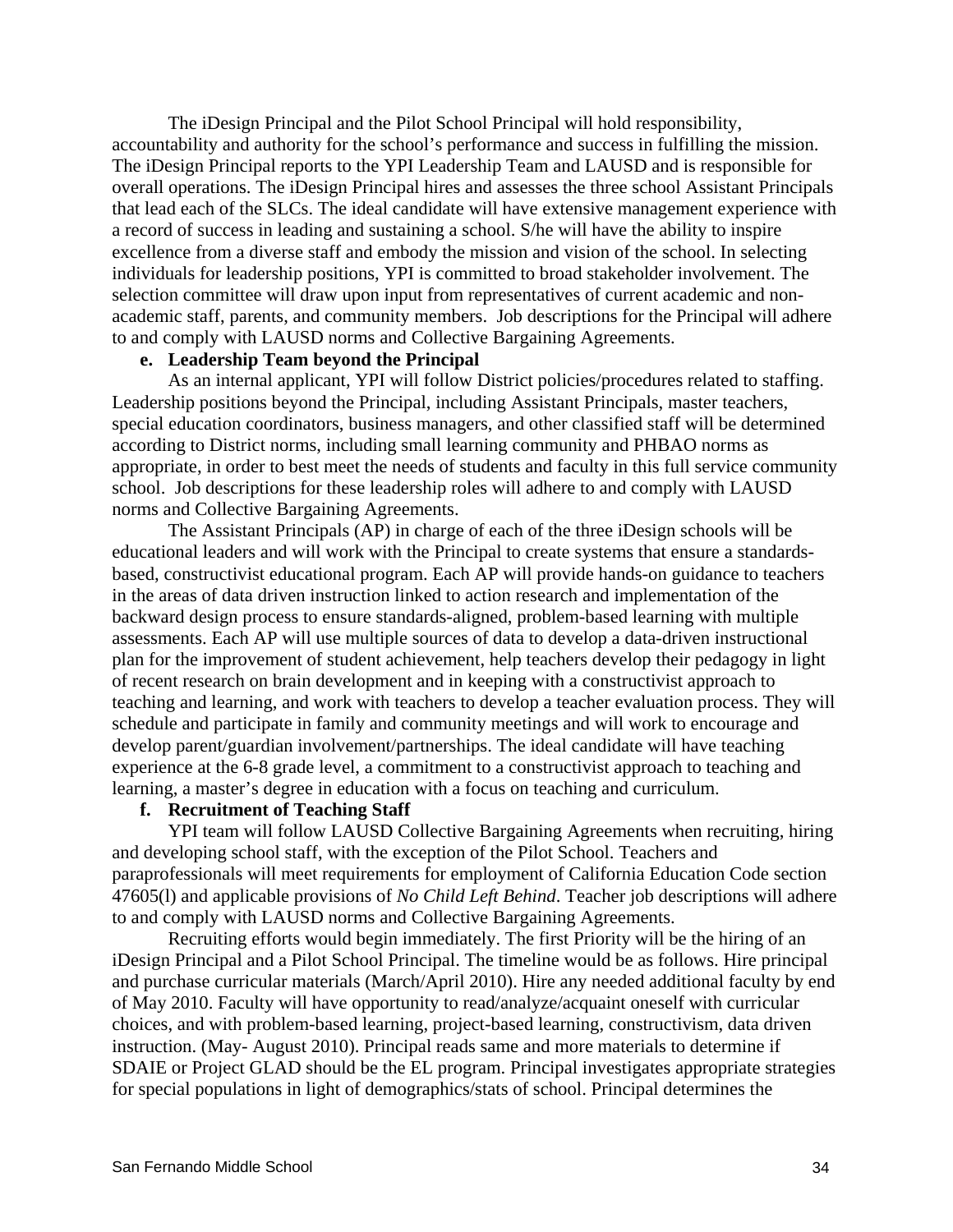benchmark diagnostics to be used throughout year (NWEA MAPS, Pearson GMADe/GRADE, etc.). Principal analyzes test data for enrolled students and prepares Data Driven Instruction professional development activities for faculty in August institute (May-August 2010). August Institute: professional development (August 2010).

# **11. Operations**

# **a. Internal Applicants**

As an internal operator, YPI will continue to use LAUSD Operational Services.

# **b. External Applicants**

n/a

## **c. Master Service Agreements**

YPI agrees to enter into discussions regarding viability of master services agreements.

## **d. School Operations Experience**

Individuals responsible for coordinating operations include the Principal, Assistant Principals, the YPI Chief Operating Officer, and the YPI Chief Academic Officer.

## **e. Operations Start-up Plan**

YPI will retain all classified staff working at San Fernando Middle School. YPI will work with School Management Services as an internal operator to develop timeline and schedule.

## **f. Operations Plan**

YPI will work with LAUSD to determine services to support school's operations.

## **12. Finances**

## **a. Funding**

As an internal operator, YPI will receive funding via LAUSD's transparent budgeting process (based on student ADA). YPI intends to review and potentially redirect certain categorical funding to support our academic vision, within LAUSD guidelines.

YPI has \$25.4 million in pending applications for federal American Recovery and Reinvestment Act funding (ARRA/stimulus). YPI commits to target a high concentration of these funds to the San Fernando Middle School community if awarded.

## **b. Budget Narrative**

As an internal operator, YPI will work with LAUSD to create a well-developed, feasible and sound financial management plan. This will include a budget consistent with all parts of the proposal, including school mission, educational program, and staffing plan to include the needs of all students including special populations. It will include resources aligned with school goals, and fundraising targets and commitments.

## **c. Financial Controls**

As an internal operator, YPI will work with LAUSD to document rigorous and consistent internal/fiscal control procedures for the school.

## **13. Facilities**

YPI understands that it will receive a facilities use agreement from LAUSD that is compliant with the Workforce Stability Taskforce recommendations.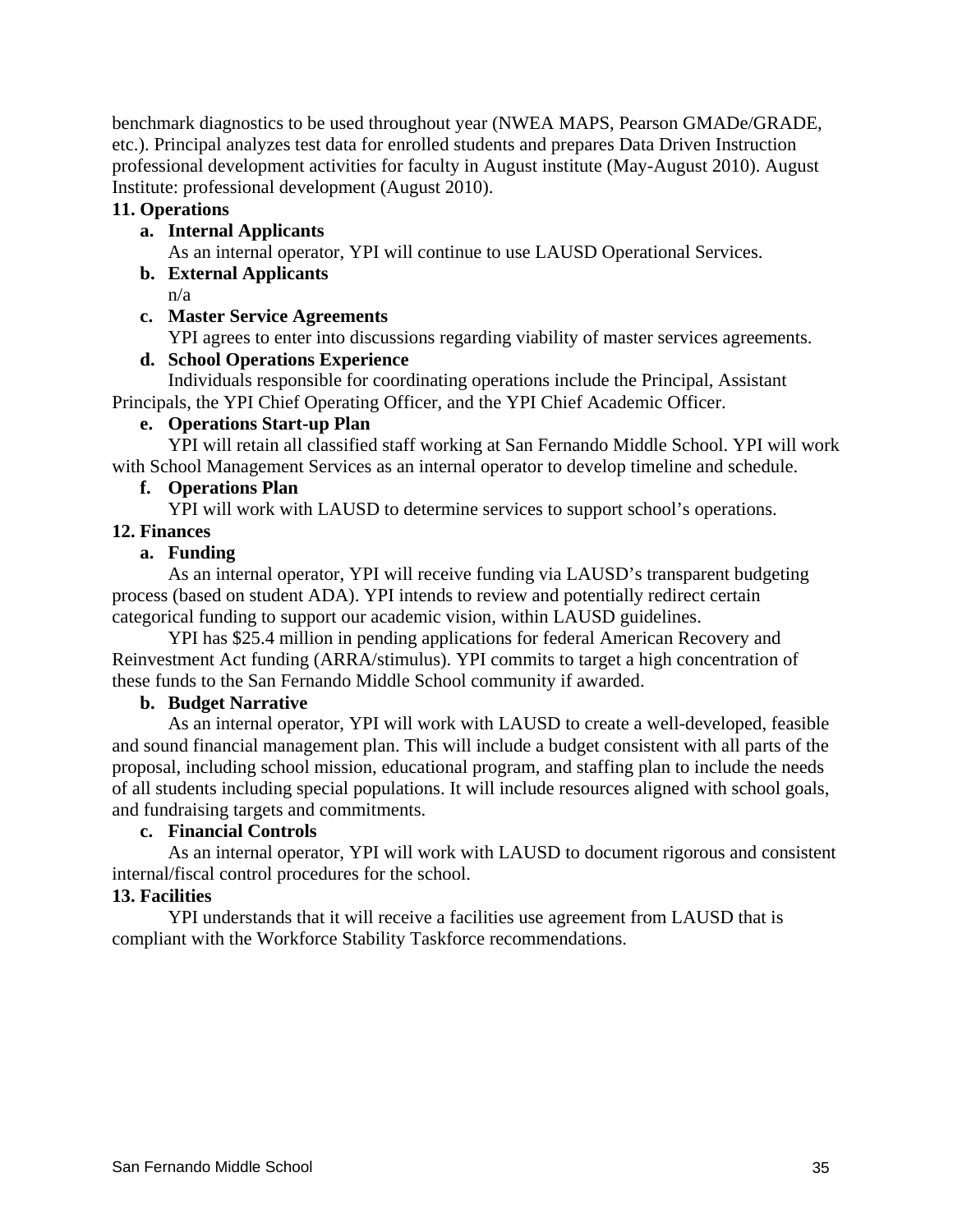### **Pilot School Application Addendum**

#### **1. Overview**

### **a. Pilot School Status**

San Fernando Middle School (SFMS) teachers, parents, and community partners have chosen to apply for Pilot School status for the San Fernando Institute for Applied Media (SFIAM). The Youth Policy Institute, a nonprofit organization serving over 20,000 youth and families each year at more than 95 sites in Los Angeles, is partnering with the SFIAM teacher collaborative, parents, and community partners to transform San Fernando Middle School. YPI will provide a full-service community schools model as its essential strategy to turn around the middle school. Research details parameters of what defines full-service community schools (Benson & Harkavy, 2001; Dryfoos, 1994; Dryfoos, 2002; Krysiak, 2001; Melaville, 1998; Pardini, 2001). In particular, the community school will have the active involvement of school staff, parents, and community organizations that will provide needed services, communication, and social capital required for innovation. YPI has ongoing program and engagement activities in the targeted community (see attached map in Appendix).

The San Fernando Institute for Applied Media is a Pilot School that will be on the San Fernando Middle campus with three other iDesign small learning communities. SFIAM will create a learning community for approximately 400 students that will meet their needs through an innovative new Personalized Learning Environment (PLE). SFIAM will be engaged in the life and decisions of the school to ensure continuous improvement in teaching and learning and emphasize leadership, professional collaboration and governance that support student achievement. SFIAM teachers embrace pilot school autonomy and accountability to create learning conditions based on data and research that will change and improve the school's educational structure and procedure. SFIAM incorporates the small school approach to give students access to much needed resources and a personalized learning atmosphere to empower students to experience a richer and more relevant curriculum.

The integration of education technology will enable students to access unlimited learning resources and assist them in organizing, presenting, and creating valuable information. Since the world has become interconnected, our students will need a bridge to bring them closer to the rest of the global community, and integrated technology will provide the trestle our students need to connect with themselves, their community, and the rest of the world. SFIAM aims to work collaboratively within the framework of the PLE model and create a safe, healthy, engaged "school within a school" in which communication technologies, such as personal computers, Internet connectivity, learning software, and Wi-Fi devices are used to increase student and teacher motivation, engagement, and achievement.

Collaboratively, teachers and their professional networks will help create relevant, meaningful, and applicable opportunities that take full advantage of the ubiquitous access to learning resources (locally and virtually). SFIAM will connect community and school by actively engaging and involving parents and families in teaching and instruction, student learning, and school and community leadership. We will do this by taking advantage of the push communication options available to us today about the school, teacher, and student support. Our key is to keep the family connected to our daily goals and learning objectives. Supportive resources will be made available in a variety of media formats—from computer to phone.

SFIAM's vision is to create a place of learning that empowers students to become functional, prepared, and innovative communicators for the demanding global requirements of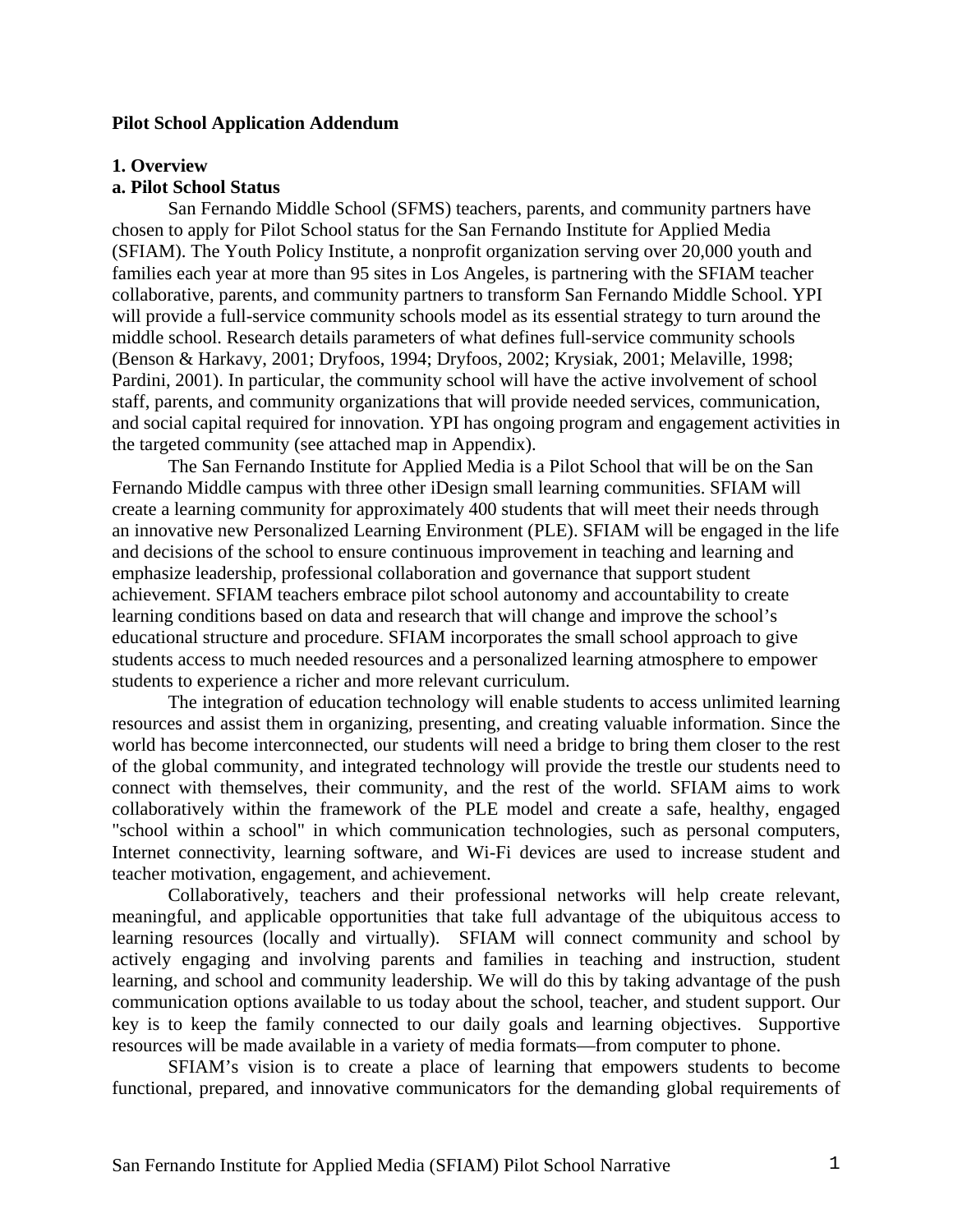the future. SFIAM will provide a mutually supportive and positive learning environment in which every member will develop communication, technological, and leadership skills to foster self-confidence and personal growth. SFIAM will be a safe, clean, and friendly environment where students will graduate media-literate and have a strong foundation in language arts, math, social studies, and science. Emphasis will be placed on challenging students to develop problemsolving and interpersonal skills to succeed in the 21st Century. A rigorous Project/Challenge-Based-Learning structure will be used to help strengthen our intrinsic learning model.

#### **b. Equity**

SFIAM's vision of equity for all students and staff is to create the learning environment that will be a haven that includes, promotes and maintains diversity of ethnicities, income levels and learning abilities. Curriculum will be academically challenging and culturally relevant, and instruction will be differentiated to address a variety of learning styles. SFIAM is committed to creating an environment in which the integration and use of technology with core subjects are central to the success and educational achievement of all students. It is dedicated to operating as a collaborative team to ensure the engagement and involvement of students, families, community members and institutions as partners in the educational process.

To further promote this value of equity throughout the school community, SFIAM will incorporate the 40 Developmental Assets developed by the Search Institute that provides external assets that include support, empowerment, boundaries and expectations, and constructive use of time. Internal assets include a commitment to learning, positive values, development of social competencies, and the development of a positive identity for each enrolled student.

The school's goal is to fully include special needs students and provide access to classrooms and education technology. Staff will work in collaboration with special education teachers and provide any necessary personalized assistive devices.

The Pilot school will hire a diverse staff of educators. Teachers will serve as models, and professional development will address diversity and inclusion to support and encourage the teaching staff as they work with the complex student population and their families. SFIAM aims to establish indicators of equity and utilize disaggregated student data and other learning indicators (e.g. attendance, parent participation, presentations, showcases, and portfolios) to determine where to focus individual efforts, provide access to opportunity, inform decisionmaking, and improve school practice to meet the needs of every student. Data will present areas of success and improvement used to work toward educational excellence. School leadership will help publish data for the staff to help make ongoing adjustments to the school learning program.

#### **2. Curriculum and Instruction**

## **a. Curriculum and Instruction Autonomy**

SFIAM will use Pilot School curriculum and instruction autonomy to best meet students' needs and maximize learning to prepare them for an active and productive role in our society as citizens. Also, because of the hands-on approach to learning, students and the school community will have a better perspective and more efficient personalized strategies in taking state and federal assessments, high school, college, professional careers and the larger world. The autonomy will allow the freedom to move away from rote and memorization based curriculum to more real world and interactive learning. This freedom from what has not worked will allow our teachers to incorporate more student interdisciplinary and project-based learning in a creative, collaborative, and flexible setting. One of the major goals will be to empower students to reach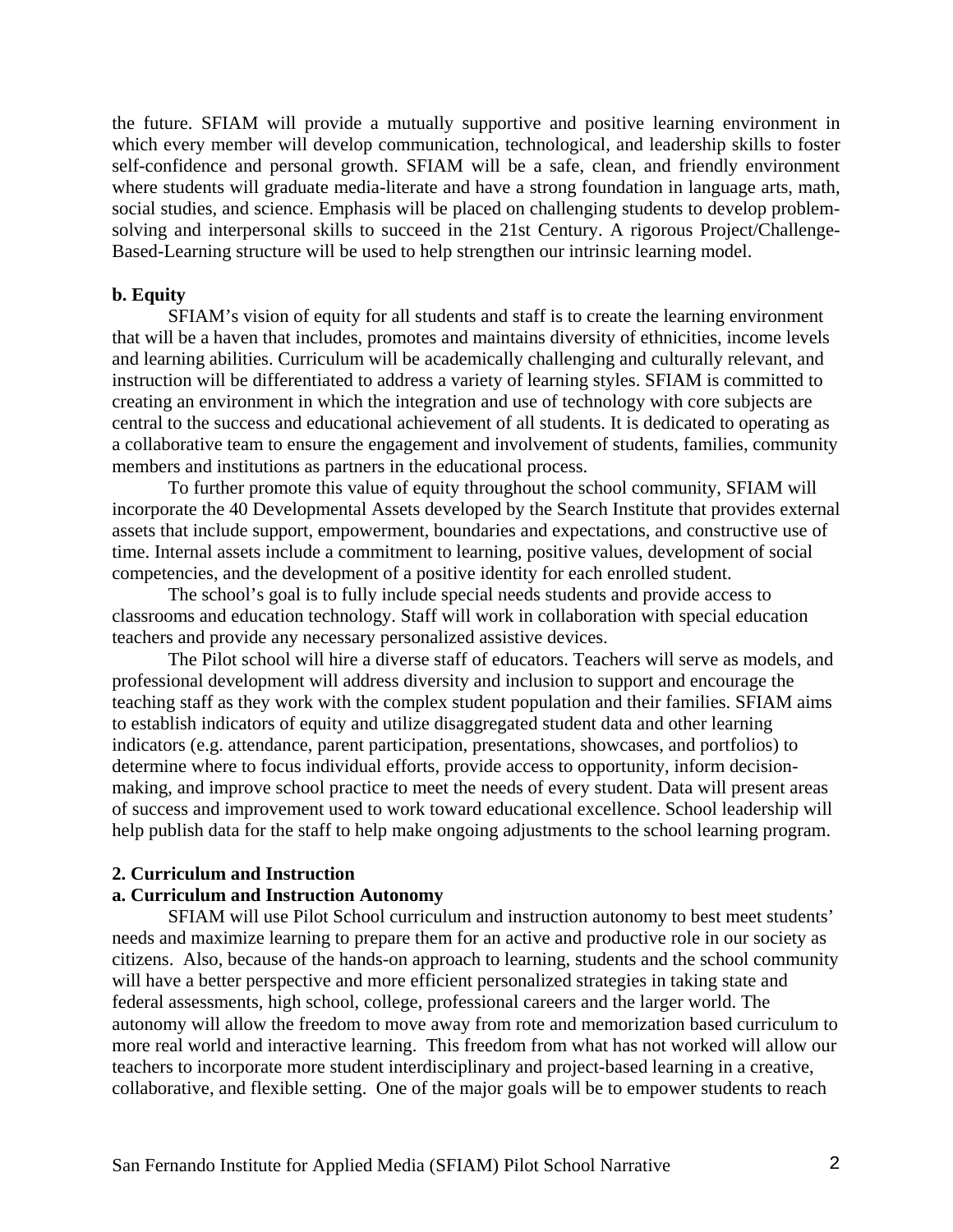grade level competency by incorporating curricula across core subjects. Each of the 20-week semesters will be divided into two parts: 18 weeks of curriculum instruction followed by 2 weeks dedicated to an interdisciplinary project which will be showcased to the community. A variety of assessments will be utilized to provide the school community and families a sense of progress, direction, and strategies to help with this big goal.

Students will use technology broadly to facilitate their access to learning resources. They will use the Internet to find the most current information; e-mail to request information from experts to broaden their academic knowledge on subjects being researched; blog to share thoughts and ideas with others; create spreadsheets to organize and evaluate data; electronically share information with individuals and institutions in other geographic areas; and, use multimedia technology when presenting information as an effective means to market ideas. Furthermore, students will use and assess the validity of the latest information available in research by accessing the most current news and data from online resources. Through technology, students will improve their collection and application of information by using electronic publishing, word processing, data synthesis, spreadsheets, and presentation software. Also, students will use scanners, digital and video cameras, and other technological tools in conjunction with media creating software to further enhance their presentations. Students will design web pages and post information on our school web site for our community to view. Writing for the teacher will evolve into a more practical communication space. Students will write for their teachers, with other students, their families, and with other institutions. Writing will be an integral part of their daily school experience. Writing will NO longer be just an assignment but an integrated part of communication at SFIAM. The use of technology will assist teachers in evaluating areas of excellence and additional support for students. This will allow students with special needs (English learners, gifted, students with disabilities) to learn at their own paces and feel a sense of ownership as they complete and present meaningful projects.

Elective classes will play a vital role in the development of our students and their education. We know the research shows us that elective courses and the project-based approach to the arts, for example, provide students more of an intrinsic drive to learn. We want to take advantage of this and help teachers professionally develop their learning to include knowledge of core content areas and help students become metacognitive of the interplay of their elective and core content areas. Students will learn basic to advanced technology skills that allow them to share their knowledge and stories through media production like digital storytelling, animation, photography, and music. Final products will be showcased and celebrated with the community, locally and globally. These elective classes will allow our students to develop critical  $21<sup>st</sup>$ Century learning skills like project management, teamwork, effective communication, and creativity. To help students understand workflow and structure, they will divide their projects/challenges into four different aspects of production called the 4 P's. This helps the students, parents, teachers, and peers identify areas of strengths in their own learning journeys. The first "P" is Plan. Students will collaboratively brainstorm, research, write, script, and storyboard their ideas. The second "P" is Produce. Students will collaboratively create a project using media technology. The third "P" is Present. Students will showcase and celebrate their projects by orally presenting their projects to the class and discussing their successes and challenges along the way. The last "P" is *Pheedback*. The class will evaluate their projects and presentations using a student-generated rubric followed by a class discussion of likes and areas of improvements. This process allows students and teachers to see the learning process in a different light than what had been the norm.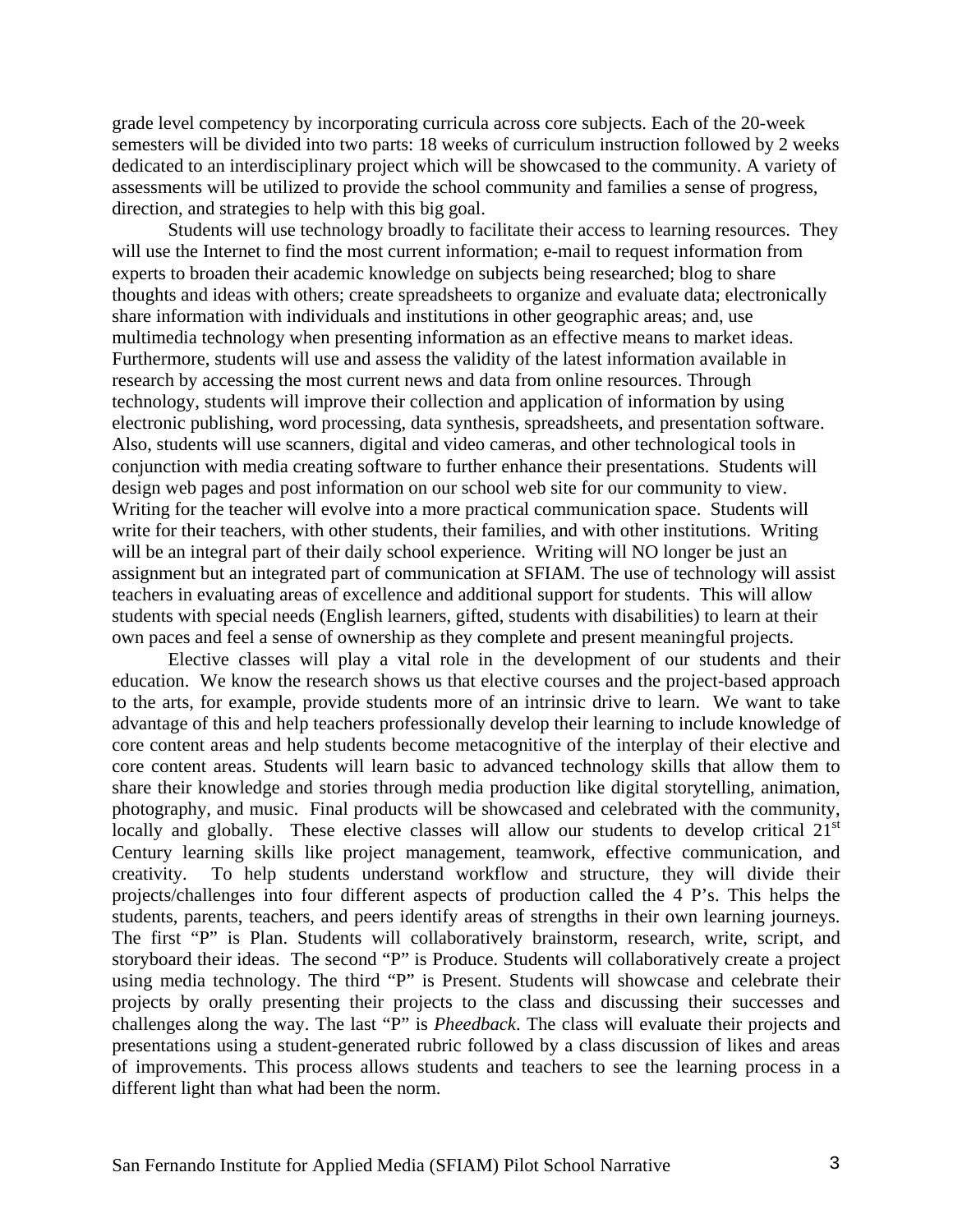Instructional methodologies to be used include data driven instruction; teacher inquiry and research to guide curriculum development; backward design and multiple assessments; family participation and community involvement; constructivism; and problem-based learning. Teachers will participate in collaborative action-research in their classrooms to make informed decisions regarding assessment, curriculum, pedagogy, and student services. Teachers will plan units of study with departmental faculty using 'backward design' guidelines described in *Understanding by Design* (Wiggins & McTighe, 2005, 1998). The schools will implement real world connections into problem-based learning (PBL) experiences into the classroom. The use of Problem-Based Learning will allow students to engage in lessons and projects that require them to build on prior knowledge, construct and demonstrate new knowledge, analyze and reflect upon what they have learned, and relate their learning to the world around them. Teaching methods will include inquiry-based, inductive/deductive, direct-instruction, and cooperative learning. Projects are directly based on California State Standards for core academic subjects in grades 6-8- English/Language Arts, mathematics, social sciences, and science.

Teachers will ensure that curricula is aligned with state standards and  $21<sup>st</sup>$  century skills, culturally relevant and connected to the community and real world. Teachers will incorporate family and community histories and integrate news and current events into lesson plans and assignments. Students will learn to engage and invest in the community as projects motivate them to interview members of their families and community. Curricula and instruction will incorporate guest speakers from companies like the Burbank Disney Studios, Apple and IBM, and TimeWarner, and fieldtrips will include visiting local web design companies in the San Fernando Valley and the Communications department at Pepperdine University. Teachers will encourage students to complete work for a wider audience beyond themselves in order to implant student connection to the school, family and community, and larger society.

### **b. Student Outcomes**

The San Fernando Institute for Applied Media students will learn the essential skills, knowledge and attributes that will allow them to be successful adults in the  $21<sup>st</sup>$  century. Students must have the critical thinking skills necessary to engage in continuous learning – essential for adaptation to the constantly changing economic and social environment of tomorrow. SFIAM will foster in students the value of academic pursuits such as reading, writing, and mathematics, as well as community interests and a respect for cultural diversity. The focus will be on how to access and use information in a meaningful manner. Students will use knowledge and skills to analyze situations, formulate questions and ideas, and creatively present findings. Exercising such skills enables students in the SFIAM to perform well in the economic workforce and become an active participant in the diverse global community.

Students will graduate with computer literacy skills by being able to integrate technology inside and outside the classroom. They will exhibit competency in the core subject areas of Math, English, Science and History as well as knowledge of pathways to college and professional careers of interest. Students will have developed problem-solving and interpersonal skills to succeed in the 21st Century, and the fulfillment of these requirements delineates a welleducated and prepared individual who is ready to succeed in high school and beyond.

#### **3. School Culture and Climate**

#### **a. Scheduling Autonomy**

SFIAM will use scheduling autonomy to maximize learning time for students and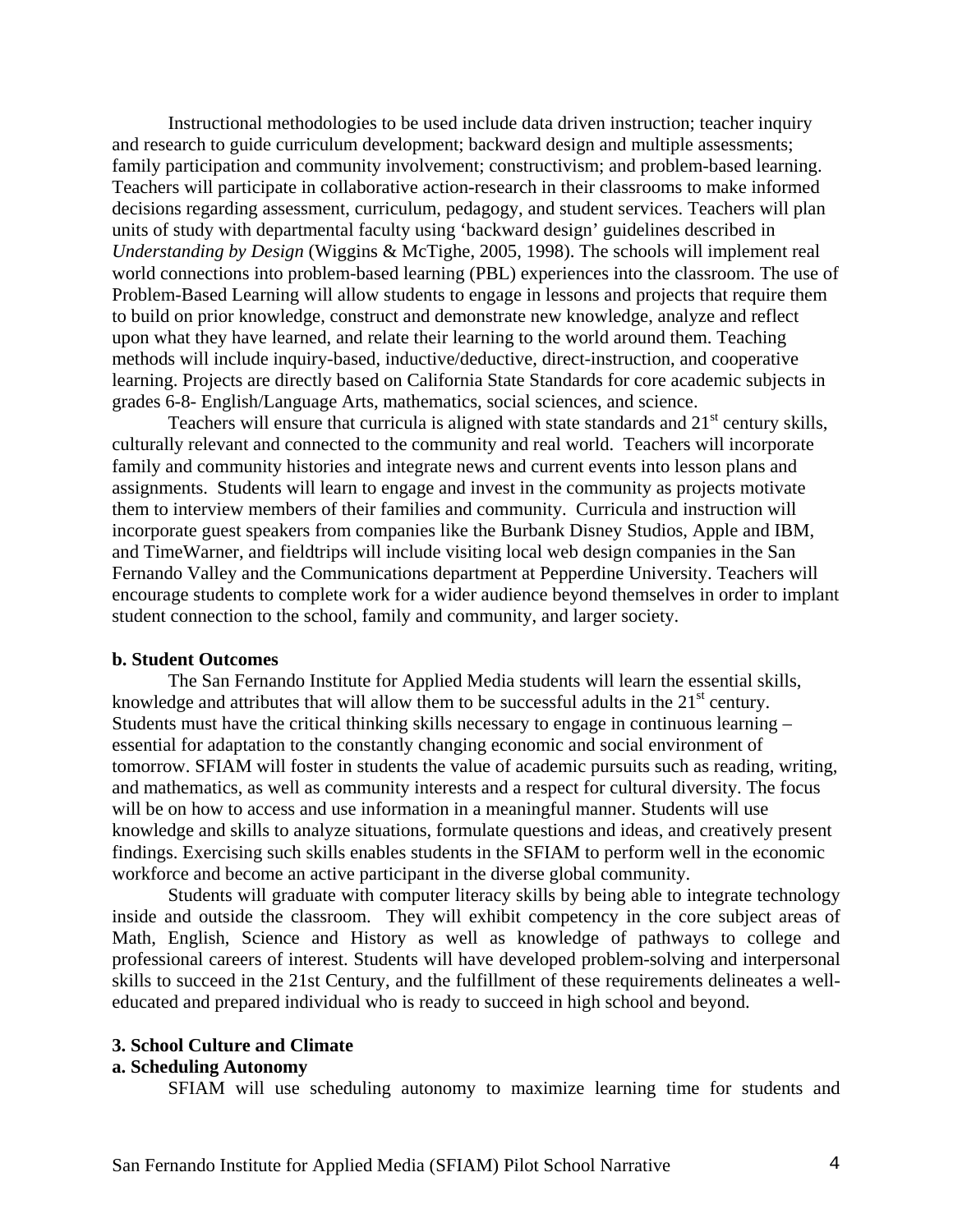collaborative planning and professional development for faculty and staff. Schedules will be set according to the academy's mission and vision and teacher agreements to enhance instruction and student learning and increase academic achievement. One option will be to utilize a reverse"6+1" model, a two-week pattern repeated throughout the year. During week one, students will go to periods 1, 2, Nutrition, 3, 4, Lunch, 5, 6, and Advisory. The following week, students will go to periods 6, 5, Nutrition, 4, 3, Lunch, 2, 1, and Advisory. Each period will be 55 minutes long with an advisory period of 20 minutes at the end of the day.

Professional development will occur every Tuesday from 1:30 to 3:30 p.m. and teachers will participate in a two-week professional development institute during the summer. This schedule allows for more planning time and contributes to a more structured learning environment and school community. However, not all of the teachers need the same "one size fits all" model of professional development. This is where a full-time Learning Technology Director will work personally with teachers to help create a specialized and personal learning strategy for their goals and needs. This will not be a technology show and tell experience. Strategic outcomes and personalized instruction will be coordinated by the Learning Technologies Director.

## **b. Personalization**

The faculty and staff of SFIAM are dedicated to providing a personalized supportive learning culture for all students. Each teacher and administrator will be assigned a group of students who will remain under their guidance during the daily advisory period at the end of each school day for all three years. Teachers will become more engaged and involved in the lives of their students, and students will consistently receive praise, encouragement, and assistance each day along with personal support for dealing with challenges. A daily advisory period will contribute to the improvement of student-teacher relationships and a unified school atmosphere.

The advisory period will also be used to increase personalization by helping students gain confidence and develop various areas of improvement through different activities like individual enrichment and support, educational and career planning. By engaging students' personal interests, keeping them with the same group of peers and providing consistent access to a nurturing adult, students can begin to feel like they belong to a school community and improve their personal and academic skills. This time can be used to help students figure out career interests and link their options to college and university searches. Teachers will use this period to create and work on student portfolios that would span their academic careers at the school, select the work to be submitted, and reflect on their growth or area of development.

Furthermore, the goal for the school is to have a 1:1 ratio of laptop computers to students in each classroom. The computers will be centrally networked and have access to educational software and the Internet with proper firewalls and content screening.

The school culture will reflect strong ongoing relationships with students who will engage largely with the SFIAM teachers throughout the day. Projects will include internships and service projects that bring community partnerships directly into the school. SFIAM will collaborate with Alas Media to present an annual film festival for the city of San Fernando that will showcase students' digital stories. The school will also feature Tutoring and Homework Clubs and Enrichment Classes after school and on Saturdays. Parents will be notified weekly, through personalized web-accessed resources (to work with a computer and mobile device). Parents, too, will be supported on how to check on progress and receive learning suggestions for the home. Suggestions and will be made available on a regular bases.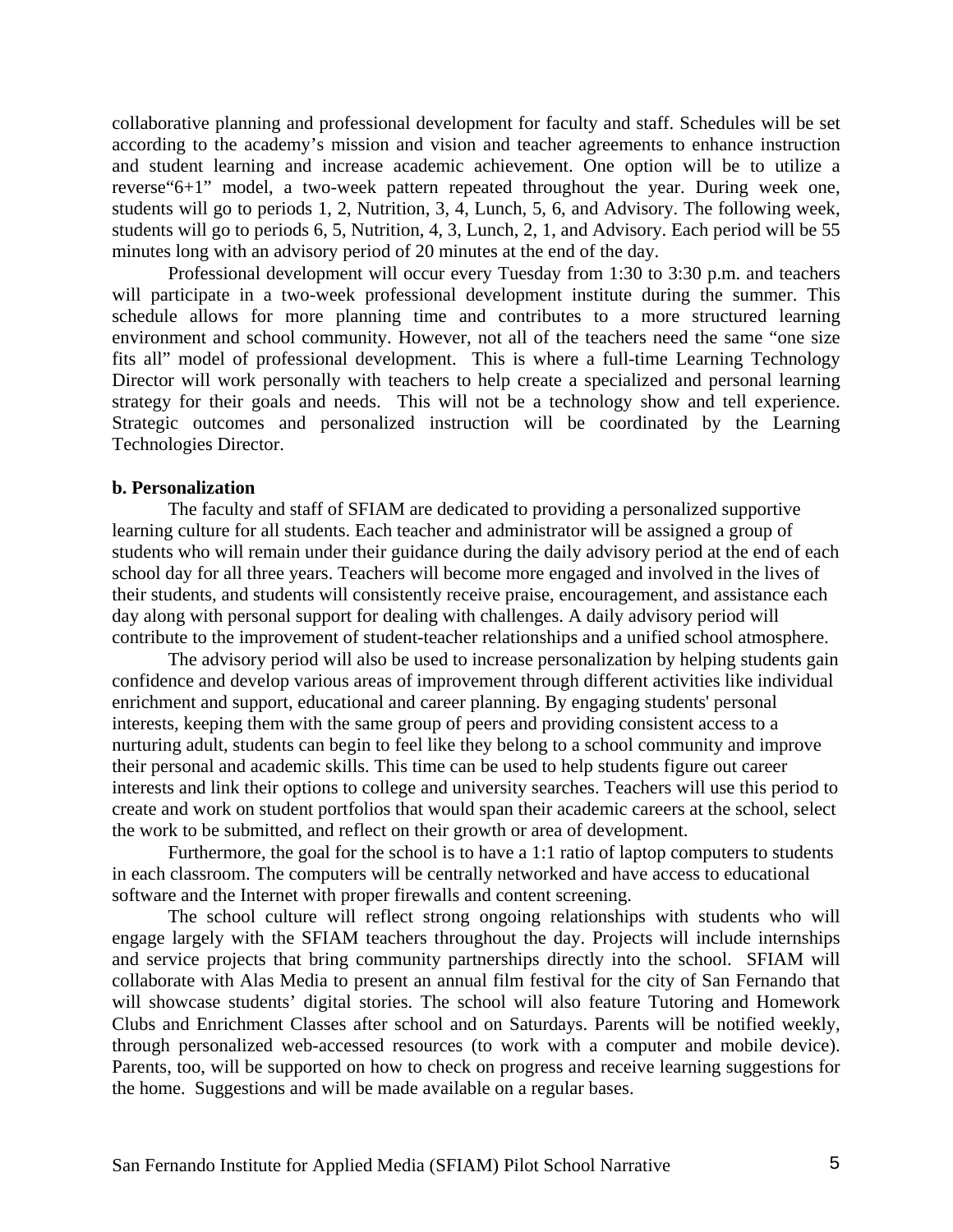A college-going culture will be fostered on a daily basis at SFIAM. Families in Schools (FIS) will partner with the Pilot School. FIS's mission is "to involve parents and communities in their children's education to achieve lifelong success." FIS will provide research-based and culturally-relevant parent engagement strategies to the parents of SFIAM. FIS offers the following programs to middle schools: Transition to Middle School, College Knowledge Academies, Going on to College!, Million Word Challenge, and Transition to High School.

College and career awareness will be embedded in every school day. Students will participate in field trips to universities and will be continuously exposed to various institutions including trade schools. The goal is to expose students to various career pathways. This will be done in the form of "University of Week". During this week we will highlight the institution's majors offered, famous alumni, athletic accomplishments, etc. These activities will be done through the advisory period as well as through engaging lunch-time activities.

SFIAM will empower students to fulfill their own personal pathways. We will foster ambition for higher learning through expanding the current paradigm to include various forms of upward mobility. We will instill self-confidence in our students by highlighting their successes and helping them progress in areas of need. By creating opportunities for self-initiated development, students become more willing to ascertain new challenges.

With the creation of a student forum, students will have an opportunity to meet, discuss student related issues, and plan events. Students learn how to work collaboratively, learn the proper channels for making change occur, build communication skills, and learn how to plan and execute an event. This student forum will be led by students but supervised by an advisor.

Parents will be an integral aspect to our school culture. The development of a parent cadre will allow for parents to become facilitators of learning. Parents become the driving force in instilling school expectations, a positive work ethic, and self worth. With the inclusion of parents we also bring in a vast array of cultures and skill sets that would otherwise be untapped.

We will bridge the gap between school and community by creating opportunities for service learning. Students will be required to complete a minimum number of hours depending on grade level. Through community service projects students will feel a sense of pride and ownership to the community in which they live. This idea of civic responsibility can only be taught by being a part of it.

Motivating students to meet high expectations and maintain competitive GPAs will be done through a variety of incentive programs. Also, as part of our motivational strategies we offer spirit days, lunch-time activities, and after-school dances. When students meet pre-set goals, they are rewarded with an out of the ordinary day. The goal is that students will strive to maintain school wide expectations by self-monitoring.

Multiple forms of fair and credible evaluations and assessment will be used to understand student strengths, skills and needs. Teachers will adopt the 40 Developmental Assets as an integral part of the SFIAM. The school will reflect a climate of decency and trust that will cultivate feelings of respect, trust, and partnership among students, parents, and teachers by making them part of the leadership structure and creating a personalized learning environment.

### **4. Assessments and School Data**

### **a. Assessment Autonomy**

SFIAM will use standardized testing through benchmarks set by the California Department of Education and demonstrated by the CA Standards Test. In addition to this measure, the pilot school will establish multiple other assessments to maximize student learning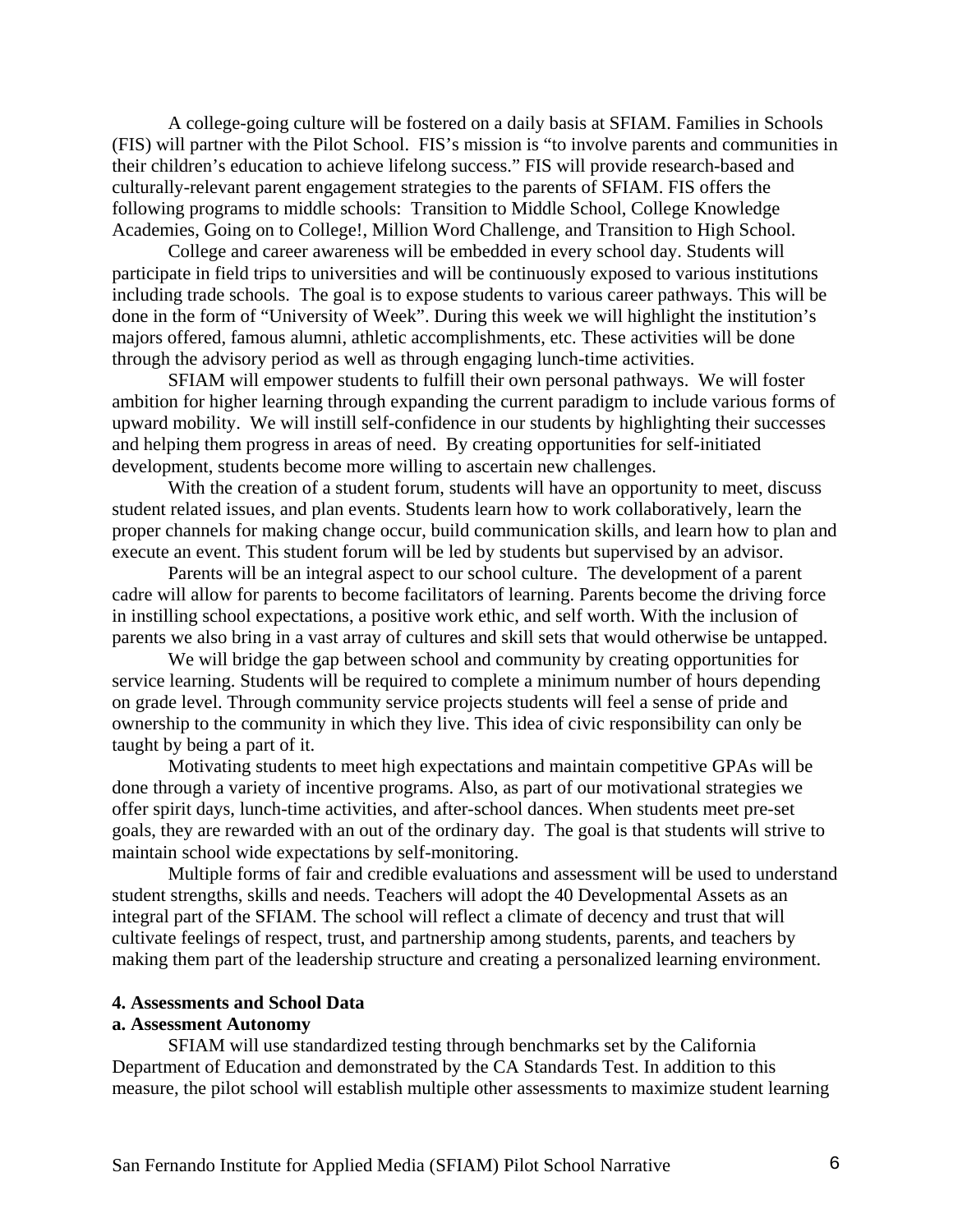and capture student achievement at the school, including the following. Classroom Assessments will allow teachers to monitor progress through exams, essays, research projects, and presentations. Report cards will be sent home every 5 weeks. The goal will be to provide ongoing communication with families through an online grading program. The school will build a reliable and supportive communication network system between itself and the community to display homework web pages, school meeting agendas and minutes, exhibitions of student work, e-mail links to teachers, and cellular phone communication using text messaging.

Portfolios will be class projects, videos, web pages, etc. that document growth. Students will analyze academic progress and set short and long term goals. Student portfolios will be evaluated by teachers and staff according to a scoring rubric. Capstone Projects at the end of each semester will show student learning across disciplines. Staff will develop rubrics for evaluation aligned with goals. Students scoring 80% or above on quarterly, portfolio, classroom, and/or capstone project assessments will have mastered the standards aligned to the specific assessment. Students scoring between 50-80% are still at an instructional level and students scoring below 50% will receive additional interventions.

Teachers will collaboratively create their own assessment tools based on state standards. Subject matter units will culminate in task projects that will be purposeful, challenging and have value beyond the classroom. Projects will be assessed by students and teachers using a common rubric and showcased for parents and the community. Formative assessments will be conducted throughout the year and as a collaborative through class and written assignments, participation, short-term projects, and presentations. Collaboratively, students will learn concepts, teach them to the class and use media to instill and encourage understanding of the material. These group projects will enhance student learning and supplement student self-assessments and reflections to ensure lesson comprehension. Students will also create portfolios to measure understanding and achievement. As the school integrates more technology, portfolios will become e-portfolios that reflect student progress over all three years.

Intervention will be provided for students based on CST scores, previous grades, and teacher recommendations. Data will be used to group students according to their needs, and all students will have multiple opportunities to test out of an intervention course. Intervention will be technology and project-based. The intervention course will take the place of an elective class, but the goal is to connect the two. Integrating the elective with intervention content will diminish the negative connotations tied to intervention. The intervention courses will utilize subject-based software to engage and challenge students. For example, a math intervention project will include the use of iMovie to create an instructional "how-to" video in which students explain how to solve a two-step algebra equation. Furthermore, we will provide a pull-out support program from PE for up to 70 minutes every 10 days to target below and far below basic students in math. The principal will coordinate this with math teachers and university tutors. Intervention in English Language Arts will teach students to create digital stories, incorporate the use of debates about current events to give students the opportunity to apply and showcase what they learn about the world in addition to engaging them to read, think critically, write, speak effectively, and support their opinions with evidence. In addition, morning and after-school tutoring, homework club and enrichment classes will also be available for student intervention.

In  $6<sup>th</sup>$  grade all students will have a 110-minute block of Success for All plus their core English language arts class. The students reading at grade level or above will have a mediarelated elective in place of SFA.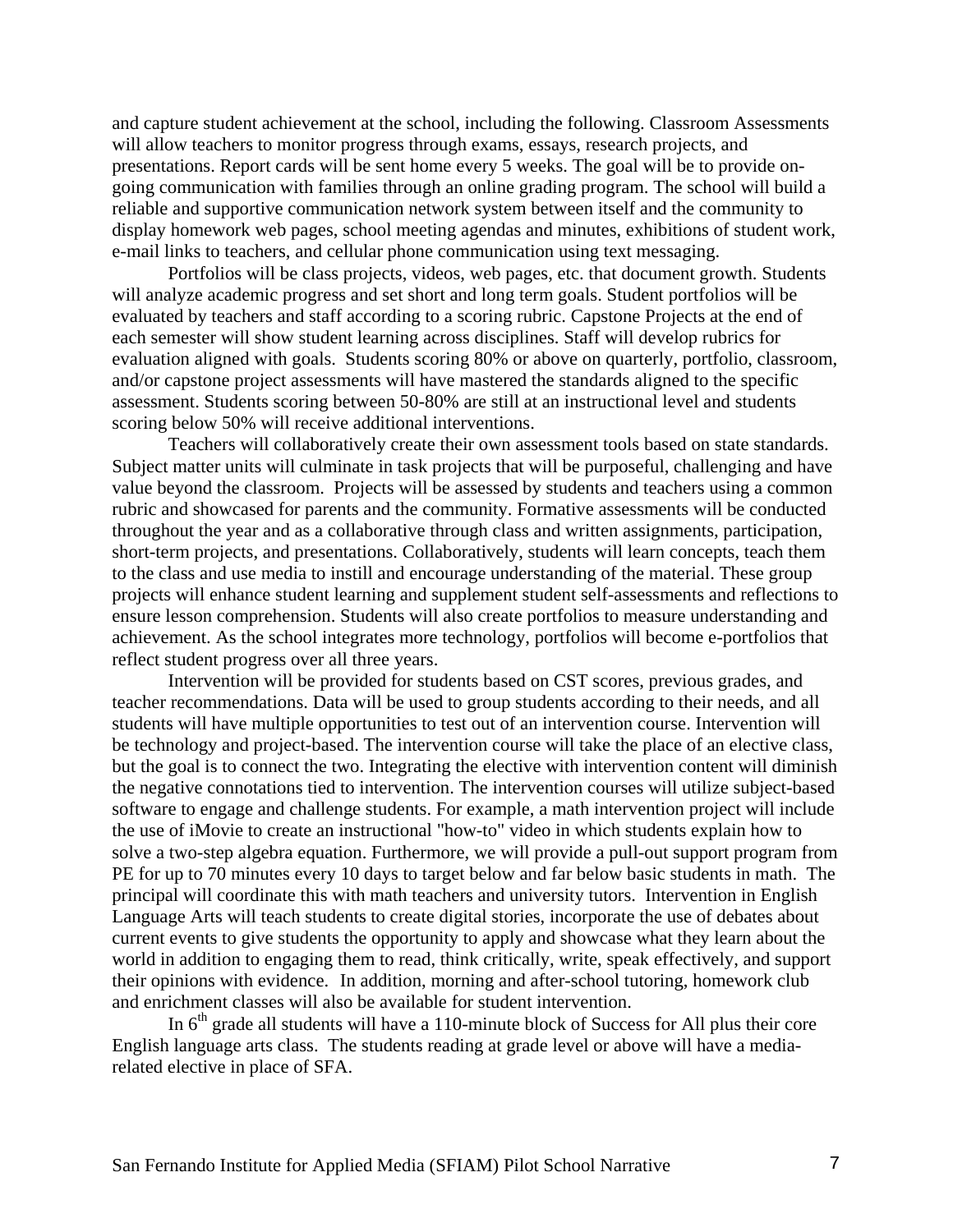### **b. Graduation Requirements**

SFIAM will measure student progress through performance-based assessments and set promotion and graduation requirements that emphasize competency. Requirements will represent a variety of evidence for student readiness for high school level work. In addition to passing standardized tests, students will be expected to complete portfolios. They will demonstrate what they have learned and understand and will present their work to parents and teachers.

Preparation for graduation will begin in the sixth grade as students build their portfolios by entering in work from that and each subsequent school year. Students will be expected to graduate with media literacy skills by being able to integrate technology into work inside and outside the classroom. Students are also expected to exhibit competency in the core subject areas of Math, English, Science and History as well as knowledge of pathways to college and professional careers of interest. The fulfillment of these requirements delineates a well-educated and prepared individual who is ready to succeed in high school.

The program will ensure that students are making timely grade-level advancement in core academic subjects to continue courses in high school needed for the University of California and California State University systems A-G requirements. Of particular note, the school will track and improve the percentage of students enrolling in Algebra 1A and 1B and those passing with a minimum grade of C using the SFIAM Pilot School Report Card each year. This report card will also track high school readiness through CST proficiency of  $8<sup>th</sup>$  graders in English Language Arts, Math, History, and Science. The school will establish proficiency benchmarks for each student in these core subjects in a graduation plan established in the sixth grade and revised throughout their three years in SFIAM to ensure readiness for high school classes.

### **5. Professional Development Program**

# **a. Professional Development Autonomy**

Teachers will participate in a two-week summer institute supplemented by five full days of in-service professional development days during the school year. Weekly staff development opportunities are structured into the bell schedule on early-release Tuesdays (ninety minutes per week). The Governing Board designs the professional development calendar each year, setting the direction for professional learning by conducting classroom observations, data analysis, and discussions with teachers about what support they need or would like to receive. Furthermore, facilitation of professional development is shared among the staff. Often a teacher leader will be trained in a strategy and return to the site to train others and support implementation. Community learning and outreach will be crucial as teachers conduct workshops with community organizations and leaders who provide feedback and valuable resources.

SFIAM will look to higher educational institutions and other qualified educators to provide professional development. SFIAM will seek support from qualified consultants like Marco Torres, Learning Technology Director, to provide professional development designed to teach how to restructure the way in which curriculum is delivered using technology for applied productivity and develop projects that are integrated across the academic areas. UCLA's Center X will collaborate with SFIAM teachers, site and district administrators, parents, and community members to strengthen curriculum, deepen teacher content knowledge, improve instructional strategies, understand student learning, and use data-driven inquiry to improve outcomes for students. SFIAM will utilize Center X's comprehensive portfolio of professional development opportunities, including five California Subject Matter Projects in Writing, Reading and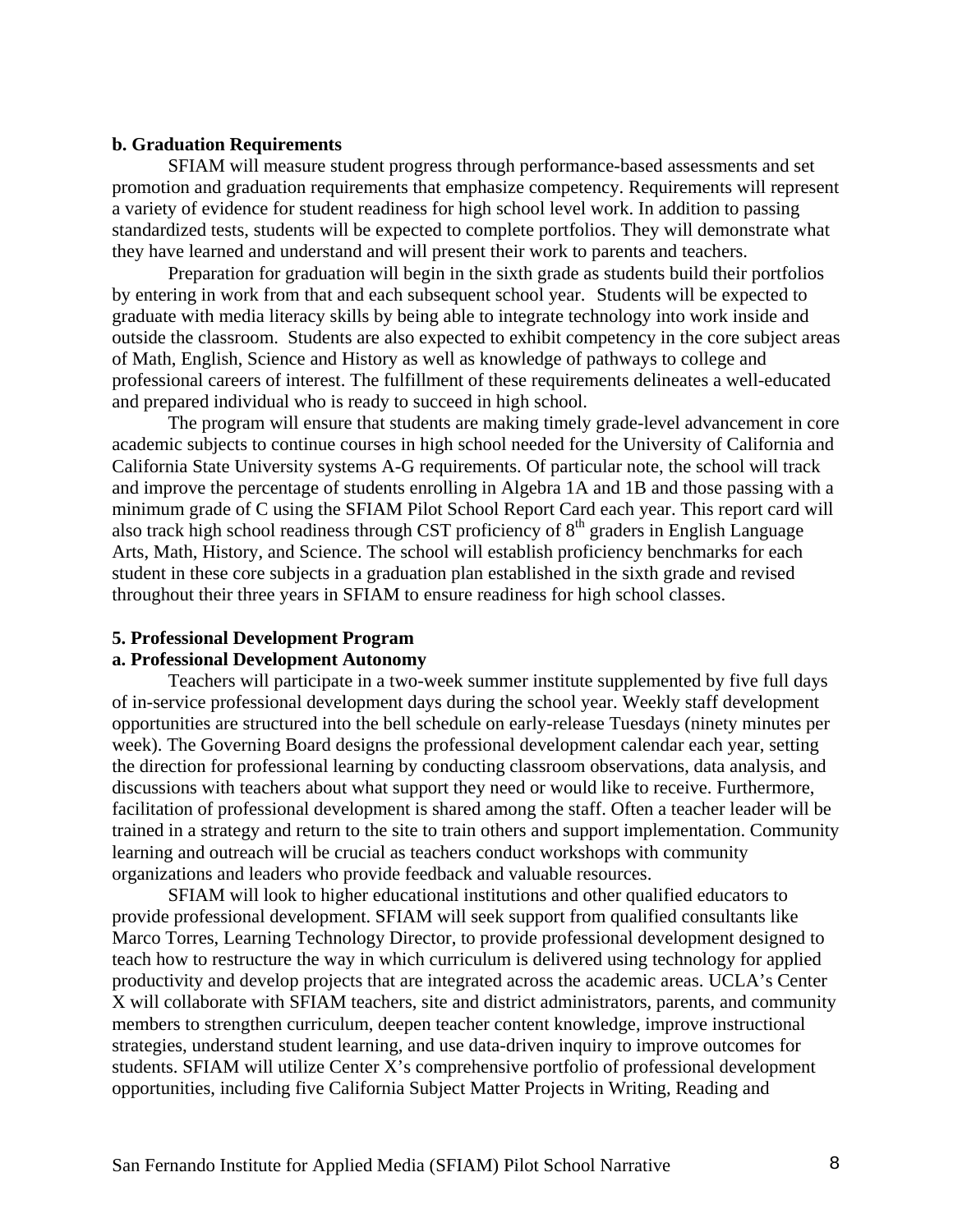Literature, Mathematics, Science, History-Geography and a new School Transformation Project that brings together multiple teacher learning and coaching opportunities at a school site.

External professional development, in addition to services provided by UCLA's Center X, will include NCTM conferences for math teachers, History Alive! program by Teachers' Curriculum Institute for social studies teachers, National Science Teachers Association conferences and National Science Foundation's Problem-Based Learning Project, National Council of Teachers of English conferences, Computer Using Educators, National Educational Computing Conference, California League of Middle Schools Technology Conference, California League of Middle Schools Annual Conference, With Different Eyes conference, California Mathematics Conference, and Gifted and Talented Education Conference.

## **6/9. Professional Culture and Staffing Plan**

## **a. Staffing Autonomy**

SFIAM will use staffing autonomy to create the optimal learning culture for students, fulfill the school's instructional priorities and ensure adequate instruction and services to all students. The staffing autonomy ensures that school staff is committed to the work they are doing since all staff voluntarily choose to work there. Staff will have a high degree of ownership and responsibility as leaders in the classroom. Autonomy over the curricula allows them to reach state standards in ways that they see best fit the students. Staff will participate in various leadership capacities as members of school teams and committees to improve teaching and learning and share best practices. Teachers will establish professional learning communities to discuss student progress, coach one another and engage in peer to peer learning.

SFIAM will create a PLE comprised of small class sizes. Staff will have multiple roles as teachers of multiple subjects and leaders of student advisory periods. Each teacher will be assigned a group of students that he/she will follow throughout the students' entire academic career at the school. Staff will work consistently with students in this small group atmosphere to address the personal and academic needs of the students. In the spirit of equity and incorporating individual interests and strengths, teaching and instruction will be modified to address the needs of students with special learning abilities to learn and showcase their work. SFIAM will also make use of the student support programs provided by YPI and partnering organizations.

#### **9/10. School Governance and Leadership Plan a. Governance Autonomy**

# SFIAM will use governance autonomy to create a culture of shared leadership by incorporating faculty input into decision-making and focusing on high expectations for student performance. The decision making process will include the creation of collaborative teams intended to provide opportunities for teachers, students and families to be engaged and involved in various aspects of the school's life and leadership.

#### **b. Governing Council**

1. Governing Board (GB) will maintain the mission of SFIAM. The board will include the Principal, elected school instructional leaders, elected community partners, elected family representatives, and elected students. The board will oversee school progress, hiring, Principal evaluation, the budget, school policies, and the election-to-work agreement. They will collect and use data to inform and coordinate the operational and instructional decisionmaking at SFIAM. They will communicate about school issues, analyze data and make